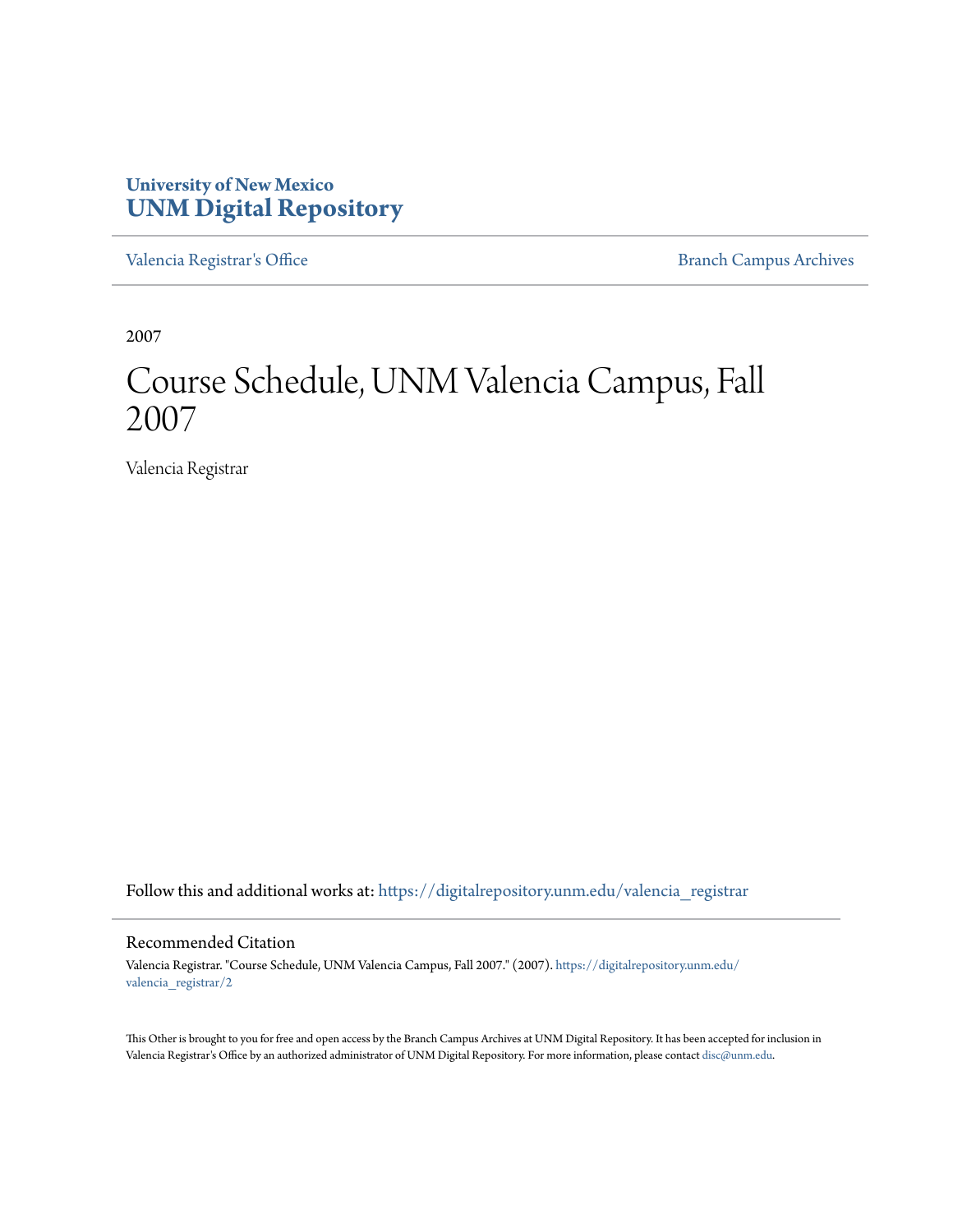# NM VALENCIA<br>S c h e d u l e

|                                         | 14  |
|-----------------------------------------|-----|
|                                         |     |
|                                         |     |
|                                         |     |
|                                         | 14  |
| Business Administration (BSM, MGMT)  15 |     |
|                                         |     |
|                                         |     |
|                                         | 15  |
|                                         |     |
|                                         |     |
|                                         |     |
|                                         |     |
|                                         | 16  |
|                                         | .16 |
|                                         |     |
|                                         |     |
|                                         | 18  |
|                                         | 18  |
|                                         |     |

|                                              | 18  |
|----------------------------------------------|-----|
|                                              | .18 |
| Mathematics (ACAM, MATH) & Statistics (STAT) | 19  |
|                                              |     |
|                                              | .21 |
|                                              | .21 |
|                                              | .21 |
|                                              | .21 |
|                                              |     |
|                                              |     |
|                                              |     |
|                                              |     |
|                                              |     |
|                                              |     |
|                                              |     |
|                                              | .24 |
|                                              | .24 |
|                                              | 24  |
|                                              | .25 |
|                                              |     |

# **For online and hybrid coursessee pp. 24 & 25**

#### **Location Key**

- A Arts & Sciences Building<br>C Career Technical Center
- **Career Technical Center**
- H Health Sciences Building
- S Student/Community Center (includes Fitness/Wellness Center, Multipurpose Room, & upstairs classrooms)
- V Business & Technology Building

#### **Footnote Key**

- A Open entry/open exit.
- C Credit/no credit grading only.<br>F Students need to plan for up to
- F Students need to plan for up to two (2) hours of out-of class lab or studio time per week.<br>H Students are responsible for purchasing their own materials.
- Students are responsible for purchasing their own materials.
- L Students must enroll in a lab section.
- M Upper-division UNM courses offered at UNM-Valencia require that students be admitted to UNM (main campus), pay main campus tuition, and be advised prior to enrollment. Please consult with the Registrar or the instructor prior to enrolling.<br>P See UNM General Catalog or UNM-Valencia Ca
- See UNM General Catalog or UNM-Valencia Catalog for pre-requisites, co-requisites, and/or other information and requirements.
- R Restricted: requires advance approval from department or instructor.
- X Cross-listed course: see UNM General Catalogue or UNM-Valencia Catalogue for other listings.<br>Z Special fee.
- Special fee.
- NOTE: Classes in grey type indicate evening and night courses.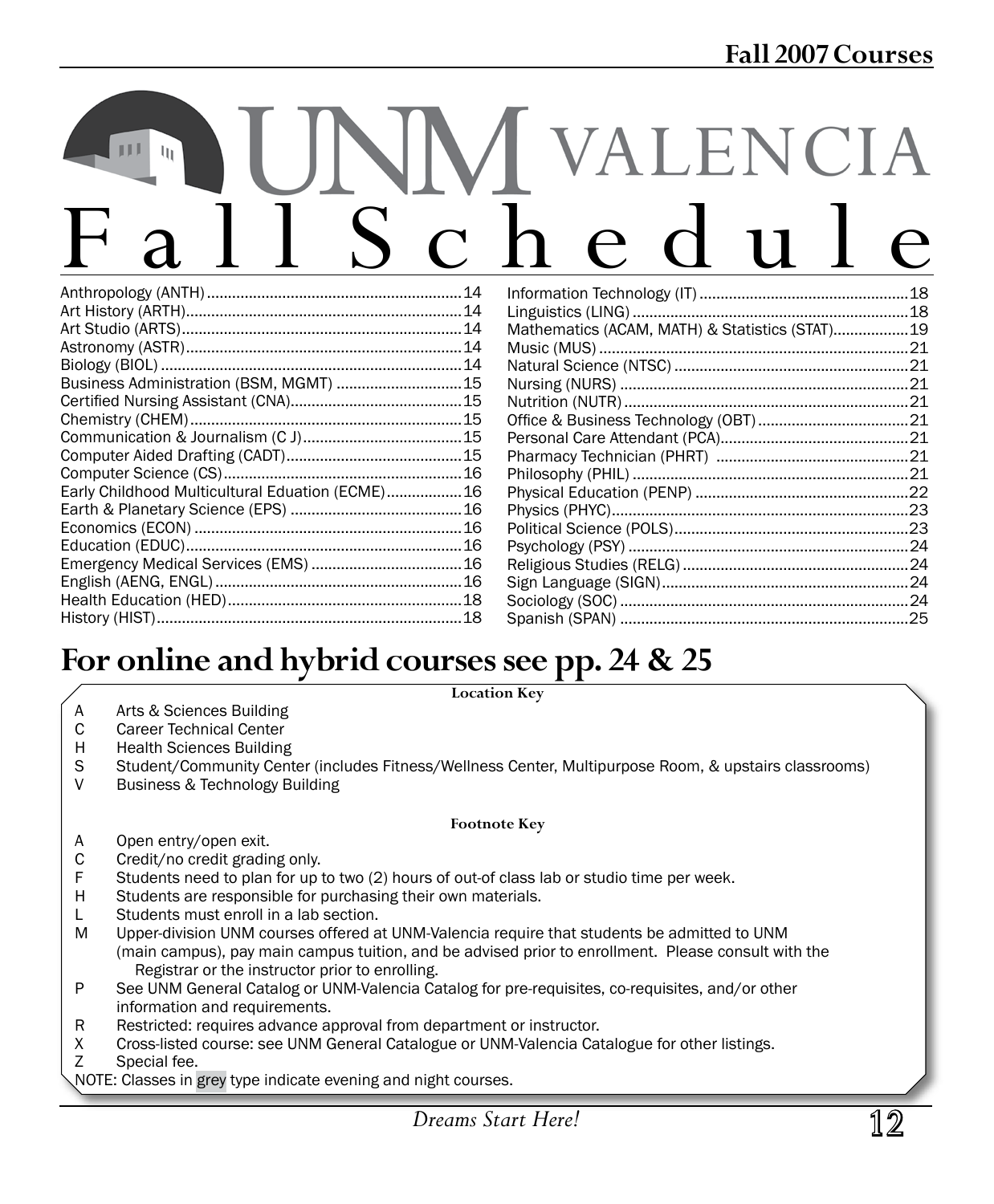| Developmental Studies Learning Communities<br>Learning communities provide tutors, supplemental instruction and the opportunity to work with the same group of students. At UNM-Valencia we are<br>committed to your success, and your participation in this program will increase your chances to get your degree! This is what students who have partici-<br>pated in learning communities have to say.<br>"If it wasn't for the learning community, I probably wouldn't be where I am now. I strongly encourage anyone who wants to get the help they<br>really need to look into it." Bernice Baldonado<br>"The learning community has really helped me out as an adult returning to school. Working with the same group of people really helps a lot.<br>I think that the learning community is an excellent program." Jeanette Lopez<br>"The learning community means a lot to me. It's my second family; they're there to encourage me in every way and I'm thankful to be<br>part of it." Ashley Carrillo<br>The following is the schedule of classes for the developmental studies learning communities:<br>GROUP A: AENG 100 & ENGL 100 and ACAM 100 & MATH 100<br>Writing Standard English<br>22843 PRZ<br><b>ENGL 100</b><br>501<br>4<br><b>MW</b><br>$8:30 - 10:10$ am<br>A141<br>Stahlman, A. \$5.00<br>2<br><b>PRZ</b><br>H103<br>Staff<br><b>AENG 100</b><br>501<br><b>College Prep</b><br>М<br>$10:15 - 11:55$ am<br>\$5.00<br>$\overline{4}$<br>25224 PRZ<br><b>MATH 100</b><br>506<br>Introduction to Algebra<br><b>TTh</b><br>8:30 - 10:10 am<br>H111<br>Staff<br>\$5.00<br>$\overline{2}$<br>PR<br>501<br>W<br>A140<br>ACAM 100<br>Academic Studies Math Prep<br>$10:15 - 11:55$ am<br>Robinson, M.<br>GROUP B: AENG 099 & ENGL 099 and MATH 099<br>23064 PRZ<br><b>MATH 099</b><br>502<br>Pre-Algebra<br>4<br>$12:00 - 1:40$ pm<br>H108<br><b>Staff</b><br>\$5.00<br><b>MW</b><br>4<br>\$5.00<br>23059 PZ<br><b>ENGL 099</b><br>502<br>Developmental English II<br><b>TTh</b><br>$12:00 - 1:40$ pm<br>A141<br>Stahlman, A.<br>503<br>College Reading & Study Skills<br>4<br>TTh<br>$2:00 - 3:40$ pm<br>H103<br>Staff<br>PZ<br><b>AENG 099</b><br>\$5.00<br>GROUP C: : AENG 099 & ENGL 099 and ACAM 100 & MATH 100<br>502<br>25210 PRZ<br><b>MATH 100</b><br>Introduction to Algebra<br>4<br>$9:00 - 10:40$ pm<br>H111<br>Staff<br>\$5.00<br>MW<br>501<br>4<br>$11:00 - 12:40$ pm<br>A141<br>23058 PZ<br><b>ENGL 099</b><br>Developmental English II<br><b>MW</b><br>Stahlman, A. \$5.00<br>PZ<br>502<br>College Reading & Study Skills<br>4<br><b>MW</b><br>$2:00 - 3:40$ pm<br>H103<br>\$5.00<br><b>AENG 099</b><br>Staff<br><b>PR</b><br>$\overline{2}$<br>ACAM 100<br>503<br>Academic Studies Math Prep<br><b>MW</b><br>$4:00 - 4:50$ pm<br>A140<br>Staff<br>GROUP D: AENG 100 & ENGL 100 and ACAM 100 & MATH 100<br>22844 PZ<br><b>ENGL 100</b><br>502<br>Writing Standard English<br>4<br>TTh<br>$9:00 - 10:40$ am<br>A141<br>Stahlman, A. \$5.00<br>$\overline{2}$<br>T.<br>PRZ<br><b>AENG 100</b><br>502<br>11:00 am - 12:40 pm H103<br>Staff<br>\$5.00<br><b>College Prep</b><br>$\overline{2}$<br><b>PR</b><br>502<br><b>ACAM 100</b><br>Academic Studies Math Prep<br><b>Th</b><br>11:00 am - 12:40 pm H103<br>Staff<br>4<br>509<br>25229 PRZ<br><b>MATH 100</b><br>Introduction to Algebra<br>TTh<br>$2:00 - 3:40$ pm<br>H111<br>Staff<br>\$5.00<br>GROUP E: AENG 100 & ENGL 100 and MATH 099<br><b>PRZ</b><br><b>AENG 100</b><br>503<br>2<br><b>TTh</b><br>$10:00 - 10:50$ am<br>H <sub>103</sub><br>Staff<br>\$5.00<br><b>College Prep</b><br>4<br>TTh<br>C113<br>\$5.00<br>22845 PZ<br><b>ENGL 100</b><br>503<br>Writing Standard English<br>$11:00 - 12:40$ pm<br>Staff<br>25227 PRZ<br>505<br>4<br>TTh<br>$2:00 - 3:40$ pm<br>C101<br>Staff<br>\$5.00<br><b>MATH 099</b><br>Pre-Algebra | <b>CRN</b> | <b>FN</b> | Course | Sec. | <b>Course Title</b> | CH | Days Time | Room | Instructor | Fees* |
|-------------------------------------------------------------------------------------------------------------------------------------------------------------------------------------------------------------------------------------------------------------------------------------------------------------------------------------------------------------------------------------------------------------------------------------------------------------------------------------------------------------------------------------------------------------------------------------------------------------------------------------------------------------------------------------------------------------------------------------------------------------------------------------------------------------------------------------------------------------------------------------------------------------------------------------------------------------------------------------------------------------------------------------------------------------------------------------------------------------------------------------------------------------------------------------------------------------------------------------------------------------------------------------------------------------------------------------------------------------------------------------------------------------------------------------------------------------------------------------------------------------------------------------------------------------------------------------------------------------------------------------------------------------------------------------------------------------------------------------------------------------------------------------------------------------------------------------------------------------------------------------------------------------------------------------------------------------------------------------------------------------------------------------------------------------------------------------------------------------------------------------------------------------------------------------------------------------------------------------------------------------------------------------------------------------------------------------------------------------------------------------------------------------------------------------------------------------------------------------------------------------------------------------------------------------------------------------------------------------------------------------------------------------------------------------------------------------------------------------------------------------------------------------------------------------------------------------------------------------------------------------------------------------------------------------------------------------------------------------------------------------------------------------------------------------------------------------------------------------------------------------------------------------------------------------------------------------------------------------------------------------------------------------------------------------------------------------------------------------------------------------------------------------------------------------------------------------------------------------------------------------------------------------------------------------------------------------------------------------------------------------------------------------------------------------------------------------------------------------------------------------------------------------------------------------------------------|------------|-----------|--------|------|---------------------|----|-----------|------|------------|-------|
|                                                                                                                                                                                                                                                                                                                                                                                                                                                                                                                                                                                                                                                                                                                                                                                                                                                                                                                                                                                                                                                                                                                                                                                                                                                                                                                                                                                                                                                                                                                                                                                                                                                                                                                                                                                                                                                                                                                                                                                                                                                                                                                                                                                                                                                                                                                                                                                                                                                                                                                                                                                                                                                                                                                                                                                                                                                                                                                                                                                                                                                                                                                                                                                                                                                                                                                                                                                                                                                                                                                                                                                                                                                                                                                                                                                                                               |            |           |        |      |                     |    |           |      |            |       |
|                                                                                                                                                                                                                                                                                                                                                                                                                                                                                                                                                                                                                                                                                                                                                                                                                                                                                                                                                                                                                                                                                                                                                                                                                                                                                                                                                                                                                                                                                                                                                                                                                                                                                                                                                                                                                                                                                                                                                                                                                                                                                                                                                                                                                                                                                                                                                                                                                                                                                                                                                                                                                                                                                                                                                                                                                                                                                                                                                                                                                                                                                                                                                                                                                                                                                                                                                                                                                                                                                                                                                                                                                                                                                                                                                                                                                               |            |           |        |      |                     |    |           |      |            |       |
|                                                                                                                                                                                                                                                                                                                                                                                                                                                                                                                                                                                                                                                                                                                                                                                                                                                                                                                                                                                                                                                                                                                                                                                                                                                                                                                                                                                                                                                                                                                                                                                                                                                                                                                                                                                                                                                                                                                                                                                                                                                                                                                                                                                                                                                                                                                                                                                                                                                                                                                                                                                                                                                                                                                                                                                                                                                                                                                                                                                                                                                                                                                                                                                                                                                                                                                                                                                                                                                                                                                                                                                                                                                                                                                                                                                                                               |            |           |        |      |                     |    |           |      |            |       |
|                                                                                                                                                                                                                                                                                                                                                                                                                                                                                                                                                                                                                                                                                                                                                                                                                                                                                                                                                                                                                                                                                                                                                                                                                                                                                                                                                                                                                                                                                                                                                                                                                                                                                                                                                                                                                                                                                                                                                                                                                                                                                                                                                                                                                                                                                                                                                                                                                                                                                                                                                                                                                                                                                                                                                                                                                                                                                                                                                                                                                                                                                                                                                                                                                                                                                                                                                                                                                                                                                                                                                                                                                                                                                                                                                                                                                               |            |           |        |      |                     |    |           |      |            |       |
|                                                                                                                                                                                                                                                                                                                                                                                                                                                                                                                                                                                                                                                                                                                                                                                                                                                                                                                                                                                                                                                                                                                                                                                                                                                                                                                                                                                                                                                                                                                                                                                                                                                                                                                                                                                                                                                                                                                                                                                                                                                                                                                                                                                                                                                                                                                                                                                                                                                                                                                                                                                                                                                                                                                                                                                                                                                                                                                                                                                                                                                                                                                                                                                                                                                                                                                                                                                                                                                                                                                                                                                                                                                                                                                                                                                                                               |            |           |        |      |                     |    |           |      |            |       |
|                                                                                                                                                                                                                                                                                                                                                                                                                                                                                                                                                                                                                                                                                                                                                                                                                                                                                                                                                                                                                                                                                                                                                                                                                                                                                                                                                                                                                                                                                                                                                                                                                                                                                                                                                                                                                                                                                                                                                                                                                                                                                                                                                                                                                                                                                                                                                                                                                                                                                                                                                                                                                                                                                                                                                                                                                                                                                                                                                                                                                                                                                                                                                                                                                                                                                                                                                                                                                                                                                                                                                                                                                                                                                                                                                                                                                               |            |           |        |      |                     |    |           |      |            |       |
|                                                                                                                                                                                                                                                                                                                                                                                                                                                                                                                                                                                                                                                                                                                                                                                                                                                                                                                                                                                                                                                                                                                                                                                                                                                                                                                                                                                                                                                                                                                                                                                                                                                                                                                                                                                                                                                                                                                                                                                                                                                                                                                                                                                                                                                                                                                                                                                                                                                                                                                                                                                                                                                                                                                                                                                                                                                                                                                                                                                                                                                                                                                                                                                                                                                                                                                                                                                                                                                                                                                                                                                                                                                                                                                                                                                                                               |            |           |        |      |                     |    |           |      |            |       |
|                                                                                                                                                                                                                                                                                                                                                                                                                                                                                                                                                                                                                                                                                                                                                                                                                                                                                                                                                                                                                                                                                                                                                                                                                                                                                                                                                                                                                                                                                                                                                                                                                                                                                                                                                                                                                                                                                                                                                                                                                                                                                                                                                                                                                                                                                                                                                                                                                                                                                                                                                                                                                                                                                                                                                                                                                                                                                                                                                                                                                                                                                                                                                                                                                                                                                                                                                                                                                                                                                                                                                                                                                                                                                                                                                                                                                               |            |           |        |      |                     |    |           |      |            |       |
|                                                                                                                                                                                                                                                                                                                                                                                                                                                                                                                                                                                                                                                                                                                                                                                                                                                                                                                                                                                                                                                                                                                                                                                                                                                                                                                                                                                                                                                                                                                                                                                                                                                                                                                                                                                                                                                                                                                                                                                                                                                                                                                                                                                                                                                                                                                                                                                                                                                                                                                                                                                                                                                                                                                                                                                                                                                                                                                                                                                                                                                                                                                                                                                                                                                                                                                                                                                                                                                                                                                                                                                                                                                                                                                                                                                                                               |            |           |        |      |                     |    |           |      |            |       |
|                                                                                                                                                                                                                                                                                                                                                                                                                                                                                                                                                                                                                                                                                                                                                                                                                                                                                                                                                                                                                                                                                                                                                                                                                                                                                                                                                                                                                                                                                                                                                                                                                                                                                                                                                                                                                                                                                                                                                                                                                                                                                                                                                                                                                                                                                                                                                                                                                                                                                                                                                                                                                                                                                                                                                                                                                                                                                                                                                                                                                                                                                                                                                                                                                                                                                                                                                                                                                                                                                                                                                                                                                                                                                                                                                                                                                               |            |           |        |      |                     |    |           |      |            |       |
|                                                                                                                                                                                                                                                                                                                                                                                                                                                                                                                                                                                                                                                                                                                                                                                                                                                                                                                                                                                                                                                                                                                                                                                                                                                                                                                                                                                                                                                                                                                                                                                                                                                                                                                                                                                                                                                                                                                                                                                                                                                                                                                                                                                                                                                                                                                                                                                                                                                                                                                                                                                                                                                                                                                                                                                                                                                                                                                                                                                                                                                                                                                                                                                                                                                                                                                                                                                                                                                                                                                                                                                                                                                                                                                                                                                                                               |            |           |        |      |                     |    |           |      |            |       |
|                                                                                                                                                                                                                                                                                                                                                                                                                                                                                                                                                                                                                                                                                                                                                                                                                                                                                                                                                                                                                                                                                                                                                                                                                                                                                                                                                                                                                                                                                                                                                                                                                                                                                                                                                                                                                                                                                                                                                                                                                                                                                                                                                                                                                                                                                                                                                                                                                                                                                                                                                                                                                                                                                                                                                                                                                                                                                                                                                                                                                                                                                                                                                                                                                                                                                                                                                                                                                                                                                                                                                                                                                                                                                                                                                                                                                               |            |           |        |      |                     |    |           |      |            |       |
|                                                                                                                                                                                                                                                                                                                                                                                                                                                                                                                                                                                                                                                                                                                                                                                                                                                                                                                                                                                                                                                                                                                                                                                                                                                                                                                                                                                                                                                                                                                                                                                                                                                                                                                                                                                                                                                                                                                                                                                                                                                                                                                                                                                                                                                                                                                                                                                                                                                                                                                                                                                                                                                                                                                                                                                                                                                                                                                                                                                                                                                                                                                                                                                                                                                                                                                                                                                                                                                                                                                                                                                                                                                                                                                                                                                                                               |            |           |        |      |                     |    |           |      |            |       |
|                                                                                                                                                                                                                                                                                                                                                                                                                                                                                                                                                                                                                                                                                                                                                                                                                                                                                                                                                                                                                                                                                                                                                                                                                                                                                                                                                                                                                                                                                                                                                                                                                                                                                                                                                                                                                                                                                                                                                                                                                                                                                                                                                                                                                                                                                                                                                                                                                                                                                                                                                                                                                                                                                                                                                                                                                                                                                                                                                                                                                                                                                                                                                                                                                                                                                                                                                                                                                                                                                                                                                                                                                                                                                                                                                                                                                               |            |           |        |      |                     |    |           |      |            |       |
|                                                                                                                                                                                                                                                                                                                                                                                                                                                                                                                                                                                                                                                                                                                                                                                                                                                                                                                                                                                                                                                                                                                                                                                                                                                                                                                                                                                                                                                                                                                                                                                                                                                                                                                                                                                                                                                                                                                                                                                                                                                                                                                                                                                                                                                                                                                                                                                                                                                                                                                                                                                                                                                                                                                                                                                                                                                                                                                                                                                                                                                                                                                                                                                                                                                                                                                                                                                                                                                                                                                                                                                                                                                                                                                                                                                                                               |            |           |        |      |                     |    |           |      |            |       |
|                                                                                                                                                                                                                                                                                                                                                                                                                                                                                                                                                                                                                                                                                                                                                                                                                                                                                                                                                                                                                                                                                                                                                                                                                                                                                                                                                                                                                                                                                                                                                                                                                                                                                                                                                                                                                                                                                                                                                                                                                                                                                                                                                                                                                                                                                                                                                                                                                                                                                                                                                                                                                                                                                                                                                                                                                                                                                                                                                                                                                                                                                                                                                                                                                                                                                                                                                                                                                                                                                                                                                                                                                                                                                                                                                                                                                               |            |           |        |      |                     |    |           |      |            |       |
|                                                                                                                                                                                                                                                                                                                                                                                                                                                                                                                                                                                                                                                                                                                                                                                                                                                                                                                                                                                                                                                                                                                                                                                                                                                                                                                                                                                                                                                                                                                                                                                                                                                                                                                                                                                                                                                                                                                                                                                                                                                                                                                                                                                                                                                                                                                                                                                                                                                                                                                                                                                                                                                                                                                                                                                                                                                                                                                                                                                                                                                                                                                                                                                                                                                                                                                                                                                                                                                                                                                                                                                                                                                                                                                                                                                                                               |            |           |        |      |                     |    |           |      |            |       |
|                                                                                                                                                                                                                                                                                                                                                                                                                                                                                                                                                                                                                                                                                                                                                                                                                                                                                                                                                                                                                                                                                                                                                                                                                                                                                                                                                                                                                                                                                                                                                                                                                                                                                                                                                                                                                                                                                                                                                                                                                                                                                                                                                                                                                                                                                                                                                                                                                                                                                                                                                                                                                                                                                                                                                                                                                                                                                                                                                                                                                                                                                                                                                                                                                                                                                                                                                                                                                                                                                                                                                                                                                                                                                                                                                                                                                               |            |           |        |      |                     |    |           |      |            |       |
|                                                                                                                                                                                                                                                                                                                                                                                                                                                                                                                                                                                                                                                                                                                                                                                                                                                                                                                                                                                                                                                                                                                                                                                                                                                                                                                                                                                                                                                                                                                                                                                                                                                                                                                                                                                                                                                                                                                                                                                                                                                                                                                                                                                                                                                                                                                                                                                                                                                                                                                                                                                                                                                                                                                                                                                                                                                                                                                                                                                                                                                                                                                                                                                                                                                                                                                                                                                                                                                                                                                                                                                                                                                                                                                                                                                                                               |            |           |        |      |                     |    |           |      |            |       |
|                                                                                                                                                                                                                                                                                                                                                                                                                                                                                                                                                                                                                                                                                                                                                                                                                                                                                                                                                                                                                                                                                                                                                                                                                                                                                                                                                                                                                                                                                                                                                                                                                                                                                                                                                                                                                                                                                                                                                                                                                                                                                                                                                                                                                                                                                                                                                                                                                                                                                                                                                                                                                                                                                                                                                                                                                                                                                                                                                                                                                                                                                                                                                                                                                                                                                                                                                                                                                                                                                                                                                                                                                                                                                                                                                                                                                               |            |           |        |      |                     |    |           |      |            |       |
|                                                                                                                                                                                                                                                                                                                                                                                                                                                                                                                                                                                                                                                                                                                                                                                                                                                                                                                                                                                                                                                                                                                                                                                                                                                                                                                                                                                                                                                                                                                                                                                                                                                                                                                                                                                                                                                                                                                                                                                                                                                                                                                                                                                                                                                                                                                                                                                                                                                                                                                                                                                                                                                                                                                                                                                                                                                                                                                                                                                                                                                                                                                                                                                                                                                                                                                                                                                                                                                                                                                                                                                                                                                                                                                                                                                                                               |            |           |        |      |                     |    |           |      |            |       |
|                                                                                                                                                                                                                                                                                                                                                                                                                                                                                                                                                                                                                                                                                                                                                                                                                                                                                                                                                                                                                                                                                                                                                                                                                                                                                                                                                                                                                                                                                                                                                                                                                                                                                                                                                                                                                                                                                                                                                                                                                                                                                                                                                                                                                                                                                                                                                                                                                                                                                                                                                                                                                                                                                                                                                                                                                                                                                                                                                                                                                                                                                                                                                                                                                                                                                                                                                                                                                                                                                                                                                                                                                                                                                                                                                                                                                               |            |           |        |      |                     |    |           |      |            |       |
|                                                                                                                                                                                                                                                                                                                                                                                                                                                                                                                                                                                                                                                                                                                                                                                                                                                                                                                                                                                                                                                                                                                                                                                                                                                                                                                                                                                                                                                                                                                                                                                                                                                                                                                                                                                                                                                                                                                                                                                                                                                                                                                                                                                                                                                                                                                                                                                                                                                                                                                                                                                                                                                                                                                                                                                                                                                                                                                                                                                                                                                                                                                                                                                                                                                                                                                                                                                                                                                                                                                                                                                                                                                                                                                                                                                                                               |            |           |        |      |                     |    |           |      |            |       |
|                                                                                                                                                                                                                                                                                                                                                                                                                                                                                                                                                                                                                                                                                                                                                                                                                                                                                                                                                                                                                                                                                                                                                                                                                                                                                                                                                                                                                                                                                                                                                                                                                                                                                                                                                                                                                                                                                                                                                                                                                                                                                                                                                                                                                                                                                                                                                                                                                                                                                                                                                                                                                                                                                                                                                                                                                                                                                                                                                                                                                                                                                                                                                                                                                                                                                                                                                                                                                                                                                                                                                                                                                                                                                                                                                                                                                               |            |           |        |      |                     |    |           |      |            |       |
|                                                                                                                                                                                                                                                                                                                                                                                                                                                                                                                                                                                                                                                                                                                                                                                                                                                                                                                                                                                                                                                                                                                                                                                                                                                                                                                                                                                                                                                                                                                                                                                                                                                                                                                                                                                                                                                                                                                                                                                                                                                                                                                                                                                                                                                                                                                                                                                                                                                                                                                                                                                                                                                                                                                                                                                                                                                                                                                                                                                                                                                                                                                                                                                                                                                                                                                                                                                                                                                                                                                                                                                                                                                                                                                                                                                                                               |            |           |        |      |                     |    |           |      |            |       |
|                                                                                                                                                                                                                                                                                                                                                                                                                                                                                                                                                                                                                                                                                                                                                                                                                                                                                                                                                                                                                                                                                                                                                                                                                                                                                                                                                                                                                                                                                                                                                                                                                                                                                                                                                                                                                                                                                                                                                                                                                                                                                                                                                                                                                                                                                                                                                                                                                                                                                                                                                                                                                                                                                                                                                                                                                                                                                                                                                                                                                                                                                                                                                                                                                                                                                                                                                                                                                                                                                                                                                                                                                                                                                                                                                                                                                               |            |           |        |      |                     |    |           |      |            |       |
|                                                                                                                                                                                                                                                                                                                                                                                                                                                                                                                                                                                                                                                                                                                                                                                                                                                                                                                                                                                                                                                                                                                                                                                                                                                                                                                                                                                                                                                                                                                                                                                                                                                                                                                                                                                                                                                                                                                                                                                                                                                                                                                                                                                                                                                                                                                                                                                                                                                                                                                                                                                                                                                                                                                                                                                                                                                                                                                                                                                                                                                                                                                                                                                                                                                                                                                                                                                                                                                                                                                                                                                                                                                                                                                                                                                                                               |            |           |        |      |                     |    |           |      |            |       |
|                                                                                                                                                                                                                                                                                                                                                                                                                                                                                                                                                                                                                                                                                                                                                                                                                                                                                                                                                                                                                                                                                                                                                                                                                                                                                                                                                                                                                                                                                                                                                                                                                                                                                                                                                                                                                                                                                                                                                                                                                                                                                                                                                                                                                                                                                                                                                                                                                                                                                                                                                                                                                                                                                                                                                                                                                                                                                                                                                                                                                                                                                                                                                                                                                                                                                                                                                                                                                                                                                                                                                                                                                                                                                                                                                                                                                               |            |           |        |      |                     |    |           |      |            |       |
|                                                                                                                                                                                                                                                                                                                                                                                                                                                                                                                                                                                                                                                                                                                                                                                                                                                                                                                                                                                                                                                                                                                                                                                                                                                                                                                                                                                                                                                                                                                                                                                                                                                                                                                                                                                                                                                                                                                                                                                                                                                                                                                                                                                                                                                                                                                                                                                                                                                                                                                                                                                                                                                                                                                                                                                                                                                                                                                                                                                                                                                                                                                                                                                                                                                                                                                                                                                                                                                                                                                                                                                                                                                                                                                                                                                                                               |            |           |        |      |                     |    |           |      |            |       |
|                                                                                                                                                                                                                                                                                                                                                                                                                                                                                                                                                                                                                                                                                                                                                                                                                                                                                                                                                                                                                                                                                                                                                                                                                                                                                                                                                                                                                                                                                                                                                                                                                                                                                                                                                                                                                                                                                                                                                                                                                                                                                                                                                                                                                                                                                                                                                                                                                                                                                                                                                                                                                                                                                                                                                                                                                                                                                                                                                                                                                                                                                                                                                                                                                                                                                                                                                                                                                                                                                                                                                                                                                                                                                                                                                                                                                               |            |           |        |      |                     |    |           |      |            |       |
|                                                                                                                                                                                                                                                                                                                                                                                                                                                                                                                                                                                                                                                                                                                                                                                                                                                                                                                                                                                                                                                                                                                                                                                                                                                                                                                                                                                                                                                                                                                                                                                                                                                                                                                                                                                                                                                                                                                                                                                                                                                                                                                                                                                                                                                                                                                                                                                                                                                                                                                                                                                                                                                                                                                                                                                                                                                                                                                                                                                                                                                                                                                                                                                                                                                                                                                                                                                                                                                                                                                                                                                                                                                                                                                                                                                                                               |            |           |        |      |                     |    |           |      |            |       |
|                                                                                                                                                                                                                                                                                                                                                                                                                                                                                                                                                                                                                                                                                                                                                                                                                                                                                                                                                                                                                                                                                                                                                                                                                                                                                                                                                                                                                                                                                                                                                                                                                                                                                                                                                                                                                                                                                                                                                                                                                                                                                                                                                                                                                                                                                                                                                                                                                                                                                                                                                                                                                                                                                                                                                                                                                                                                                                                                                                                                                                                                                                                                                                                                                                                                                                                                                                                                                                                                                                                                                                                                                                                                                                                                                                                                                               |            |           |        |      |                     |    |           |      |            |       |
|                                                                                                                                                                                                                                                                                                                                                                                                                                                                                                                                                                                                                                                                                                                                                                                                                                                                                                                                                                                                                                                                                                                                                                                                                                                                                                                                                                                                                                                                                                                                                                                                                                                                                                                                                                                                                                                                                                                                                                                                                                                                                                                                                                                                                                                                                                                                                                                                                                                                                                                                                                                                                                                                                                                                                                                                                                                                                                                                                                                                                                                                                                                                                                                                                                                                                                                                                                                                                                                                                                                                                                                                                                                                                                                                                                                                                               |            |           |        |      |                     |    |           |      |            |       |
|                                                                                                                                                                                                                                                                                                                                                                                                                                                                                                                                                                                                                                                                                                                                                                                                                                                                                                                                                                                                                                                                                                                                                                                                                                                                                                                                                                                                                                                                                                                                                                                                                                                                                                                                                                                                                                                                                                                                                                                                                                                                                                                                                                                                                                                                                                                                                                                                                                                                                                                                                                                                                                                                                                                                                                                                                                                                                                                                                                                                                                                                                                                                                                                                                                                                                                                                                                                                                                                                                                                                                                                                                                                                                                                                                                                                                               |            |           |        |      |                     |    |           |      |            |       |
| GROUP F: AENG 099 & ENGL 098 and MATH 098                                                                                                                                                                                                                                                                                                                                                                                                                                                                                                                                                                                                                                                                                                                                                                                                                                                                                                                                                                                                                                                                                                                                                                                                                                                                                                                                                                                                                                                                                                                                                                                                                                                                                                                                                                                                                                                                                                                                                                                                                                                                                                                                                                                                                                                                                                                                                                                                                                                                                                                                                                                                                                                                                                                                                                                                                                                                                                                                                                                                                                                                                                                                                                                                                                                                                                                                                                                                                                                                                                                                                                                                                                                                                                                                                                                     |            |           |        |      |                     |    |           |      |            |       |
| <b>PZ</b><br>\$5.00<br><b>AENG 099</b><br>4<br><b>MW</b><br>$8:30 - 10:10$ am<br>H <sub>103</sub><br>Staff<br>501<br>College Reading & Study Skills                                                                                                                                                                                                                                                                                                                                                                                                                                                                                                                                                                                                                                                                                                                                                                                                                                                                                                                                                                                                                                                                                                                                                                                                                                                                                                                                                                                                                                                                                                                                                                                                                                                                                                                                                                                                                                                                                                                                                                                                                                                                                                                                                                                                                                                                                                                                                                                                                                                                                                                                                                                                                                                                                                                                                                                                                                                                                                                                                                                                                                                                                                                                                                                                                                                                                                                                                                                                                                                                                                                                                                                                                                                                           |            |           |        |      |                     |    |           |      |            |       |
| 501<br>4<br>H105<br>\$5.00<br>23056 PZ<br><b>ENGL 098</b><br>Developmental English I<br><b>MW</b><br>$10:15 - 11:55$ am<br>Gillikin, P.                                                                                                                                                                                                                                                                                                                                                                                                                                                                                                                                                                                                                                                                                                                                                                                                                                                                                                                                                                                                                                                                                                                                                                                                                                                                                                                                                                                                                                                                                                                                                                                                                                                                                                                                                                                                                                                                                                                                                                                                                                                                                                                                                                                                                                                                                                                                                                                                                                                                                                                                                                                                                                                                                                                                                                                                                                                                                                                                                                                                                                                                                                                                                                                                                                                                                                                                                                                                                                                                                                                                                                                                                                                                                       |            |           |        |      |                     |    |           |      |            |       |
| 3<br><b>MATH 098</b><br>501<br><b>Developing Numeracy</b><br><b>MW</b><br>$12:00 - 1:15$ pm<br>V119<br>Staff<br>22900 PR<br>If you are going to be taking more than one developmental class in the spring, you could be part of a learning community. Please call 925-8560 or drop                                                                                                                                                                                                                                                                                                                                                                                                                                                                                                                                                                                                                                                                                                                                                                                                                                                                                                                                                                                                                                                                                                                                                                                                                                                                                                                                                                                                                                                                                                                                                                                                                                                                                                                                                                                                                                                                                                                                                                                                                                                                                                                                                                                                                                                                                                                                                                                                                                                                                                                                                                                                                                                                                                                                                                                                                                                                                                                                                                                                                                                                                                                                                                                                                                                                                                                                                                                                                                                                                                                                            |            |           |        |      |                     |    |           |      |            |       |

by Student Services to visit with an advisor for more information and to sign up for this exceptional opportunity.



*\*Course fees are in addition to tuition fees.*

**Fall 2007 Courses**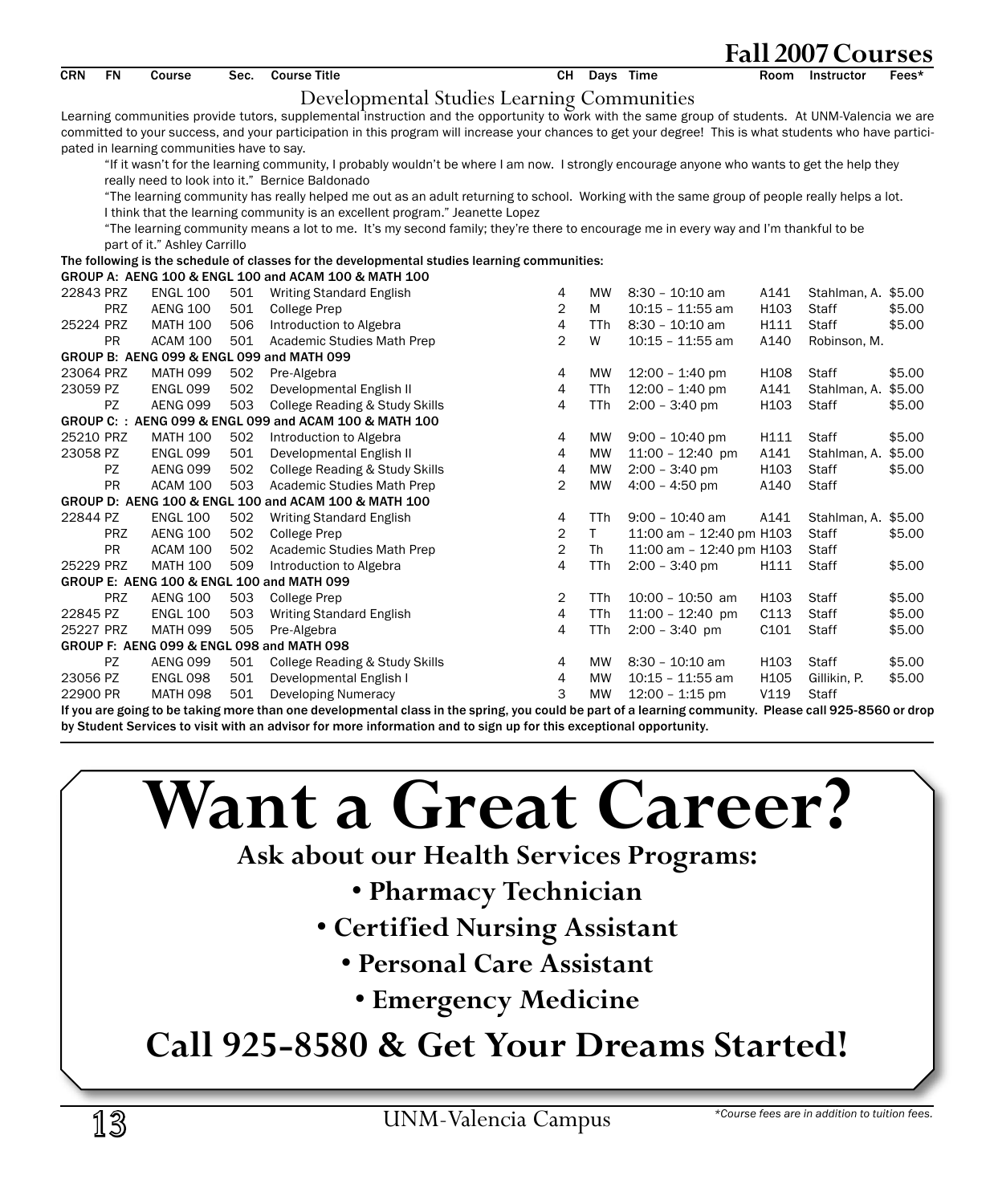| Anthropology (ANTH)<br>22529<br><b>ANTH 101</b><br>$9:00 - 10:15$ am<br>A133<br>Staff<br>501<br>Introduction to Anthropology<br>3<br>TTh<br>ANTH 101 meets 3 of the 6 credit hours required for UNM's Core Curriculum in Social & Behavioral Sciences<br>22533 X<br><b>ANTH 110</b><br>Language/Culture/Human Animal<br>MW<br>10:30 - 11:45 am<br>Staff<br>501<br>3<br>A133<br>3<br>22534 X<br><b>LING 101</b><br>501<br>Intro to the Study of Language<br>MW<br>$10:30 - 11:45$ am<br>A133<br>Staff<br>ANTH 110.501 & LING 101.501 are cross-listed<br>22729 X<br><b>ANTH 110</b><br>502<br>Language/Culture/Human Animal<br>3<br><b>MW</b><br>$6:00 - 7:15$ pm<br>A133<br><b>Staff</b><br>22730 X<br>3<br>$6:00 - 7:15$ pm<br>A133<br><b>LING 101</b><br>502<br>Intro to the Study of Language<br><b>MW</b><br>Staff<br>ANTH 110.502 & LING 101.502 are cross-listed<br>ANTH 110 & LING 101 meet 3 of the 6 credit hours required for UNM's Core Curriculum in Social & Behavioral Sciences<br>Art History (ARTH)<br>22731<br><b>ARTH 101</b><br>501<br>$4:30 - 5:45$ pm<br>A101<br>Coker, D.<br>Intro to Art<br>3<br><b>MW</b><br>ART HI 101 meets 3 of the 3 credit hours required for UNM's Core Curriculum in Fine Arts<br><b>Art Studio (ARTS</b><br>26790 FHZ<br>ARTS 121<br>V106<br>\$12.50<br>501 2-Dimensional Design<br><b>MW</b><br>$1:30 - 4:00$ pm<br>Staff<br>3<br>ARTS 121 meets 3 of the 3 credit hours required for UNM's Core Curriculum in Fine Arts<br>22536 FHZ<br><b>ARTS 122</b><br>501 3-Dimensional Design<br>3<br><b>TTh</b><br>$10:00 - 12:30$ pm<br>V <sub>106</sub><br>Staff<br>\$12.50<br>ARTS 122 meets 3 of the 3 credit hours required for UNM's Core Curriculum in Fine Arts<br>501 Introduction to Electronic Art<br>$1:30 - 4:00$ pm<br>V107<br>Ceschiat, M. \$25.00<br>26791 FHZ<br>ARTS 130<br>3<br><b>TTh</b><br>ARTS 130 meets 3 of the 3 credit hours required for UNM's Core Curriculum in Fine Arts<br>22540 FHZ<br><b>ARTS 168</b><br>MW<br>$1:30 - 4:00$ pm<br>V <sub>150</sub><br>Ceschiat, M. \$25.00<br>501 Ceramics I<br>3<br>ARTS 168 meets 3 of the 3 credit hours required for UNM's Core Curriculum in Fine Arts<br>10:30 am - 1:00 pm V149<br><b>ARTS 187</b><br>Ceschiat, M. \$25.00<br>22543 FHZ<br>501<br>Photography<br>3<br>TTh.<br>ARTS 187 meets 3 of the 3 credit hours required for UNM's Core Curriculum in Fine Arts<br>26792 FHZ<br><b>ARTS 188</b><br>501 Visualizing Ideas Using Photography<br>TTh<br>10:30 am - 1:00 pm V149<br>Ceschiat, M. \$25.00<br>3<br>ARTS 188 meets 3 of the 3 credit hours required for UNM's Core Curriculum in Fine Arts<br>22545 PFHZ<br><b>ARTS 205</b><br>501 Drawing II<br>MW<br>10:30 am -1:00 pm<br>V <sub>106</sub><br>Staff<br>\$12.50<br>3<br>ARTS 205 meets 3 of the 3 credit hours required for UNM's Core Curriculum in Fine Arts<br>22757 PFHZ<br><b>ARTS 207</b><br>$1:30 - 4:00$ pm<br>V <sub>106</sub><br>Coker, D.<br>\$12.50<br>501 Painting I<br>3<br>TTh.<br>ARTS 207 meets 3 of the 3 credit hours required for UNM's Core Curriculum in Fine Arts<br>\$25.00<br>26793 PFHZ<br><b>ARTS 274</b><br>501 Introduction to Printmaking<br>3<br>TTh<br>10:00 am - 12:30 pm V106<br>Staff<br>ARTS 274 meets 3 of the 3 credit hours required for UNM's Core Curriculum in Fine Arts<br><b>Astronomy (ASTR)</b><br>22759<br><b>ASTR 101</b><br>3<br><b>MW</b><br>$6:00 - 7:15$ pm<br>A101<br><b>Staff</b><br>501<br>Intro to Astronomy<br>ASTR 101 meets 3 of the 7 credit hours required for UNM's Core Curriculum in Physical & Natural Sciences<br>22760 PZ<br>$7:30 - 9:30$ pm<br>\$15.00<br><b>ASTR 101L</b><br>502 Astronomy Lab<br>M<br>A126<br><b>Staff</b><br>1<br>22761 PZ<br>$\mathbf{1}$<br>W<br>7:30 - 9:30 pm<br>A126<br>\$15.00<br>ASTR 101L 503 Astronomy Lab<br><b>Staff</b><br>ASTR 101L meets 1 of the 7 credit hours required for UNM's Core Curriculum in Physical & Natural Sciences<br><b>Biology (BIOL)</b><br>22763<br><b>BIOL 110</b><br>501<br><b>Biology for Non-Majors</b><br>3<br><b>MW</b><br>$4:30 - 5:45$ pm<br>H <sub>101</sub><br><b>Staff</b><br>22762<br>3<br>TTh<br><b>BIOL 110</b><br>502<br><b>Biology for Non-Majors</b><br>$9:00 - 10:15$ am<br>H101<br>Staff<br>BIOL 110 meets 3 of the 7 credit hours required for UNM's Core Curriculum in Physical & Natural Sciences<br>22764 Z<br><b>BIOL 112L</b><br>501<br>Biology for Non-Majors Lab<br>M<br>A135<br>\$30.00<br>$\mathbf 1$<br>$6:00 - 8:00$ pm<br>Staff<br>W<br>\$30.00<br>22766 Z<br><b>BIOL 112L</b><br>502<br>Biology for Non-Majors Lab<br>$\mathbf{1}$<br>$6:00 - 8:00$ pm<br>A135<br><b>Staff</b><br>25625 Z<br><b>BIOL 112L</b><br>503<br>Biology for Non-Majors Lab<br>1<br>Τ<br>10:30 am - 1:15 pm A135<br>\$30.00<br>Staff<br>$\mathbf{1}$<br>Th<br>\$30.00<br>26907 Z<br><b>BIOL 112L</b><br>504<br>Biology for Non-Majors Lab<br>10:30 am - 1:15 pm A135<br>Staff<br>BIOL 112L meets 1 of the 7 credit hours required for UNM's Core Curriculum in Physical & Natural Sciences<br>22767<br><b>BIOL 123</b><br>501<br>Biol. for Health-Related Sci./Non-Majors<br>МW<br>$9:00 - 10:15$ am<br>A131<br>Barreto, C.<br>З<br>3<br>22768<br><b>BIOL 123</b><br>502<br>Biol. for Health-Related Sci./Non-Majors<br>TTh<br>$3:00 - 4:15$ pm<br>A131<br>Barreto, C.<br>BIOL 123 meets 3 of the 7 credit hours required for UNM's Core Curriculum in Physical & Natural Sciences<br>22769 Z<br><b>BIOL 124L</b><br>Biol. Health-Related Sci./Non-Majors Lab<br>M<br>10:30 am - 1:15 pm A135<br>\$30.00<br>501<br>1<br>Staff<br>22770 Z<br><b>BIOL 124L</b><br>\$30.00<br>502<br>Biol. Health-Related Sci./Non-Majors Lab<br>1<br>W<br>$10:30$ am $-1:15$ pm<br>A135<br>Staff<br>22771 Z<br><b>BIOL 124L</b><br>503<br>Biol. Health-Related Sci./Non-Majors Lab<br>Τ<br>$4:30 - 7:15$ pm<br>A135<br>\$30.00<br>$\mathbf 1$<br>Staff<br>26911 Z<br>Th<br><b>BIOL 124L</b><br>504<br>Biol. Health-Related Sci/Non-Majors Lab<br>$\mathbf{1}$<br>$4:30 - 7:15$ pm<br>A135<br><b>Staff</b><br>\$30.00<br>BIOL 124L meets 1 of the 7 credit hours required for UNM's Core Curriculum in Physical & Natural Sciences | <b>CRN</b> | FN | Course | Sec. | <b>Course Title</b> | CН | Days Time | Room | Instructor | Fees* |
|-------------------------------------------------------------------------------------------------------------------------------------------------------------------------------------------------------------------------------------------------------------------------------------------------------------------------------------------------------------------------------------------------------------------------------------------------------------------------------------------------------------------------------------------------------------------------------------------------------------------------------------------------------------------------------------------------------------------------------------------------------------------------------------------------------------------------------------------------------------------------------------------------------------------------------------------------------------------------------------------------------------------------------------------------------------------------------------------------------------------------------------------------------------------------------------------------------------------------------------------------------------------------------------------------------------------------------------------------------------------------------------------------------------------------------------------------------------------------------------------------------------------------------------------------------------------------------------------------------------------------------------------------------------------------------------------------------------------------------------------------------------------------------------------------------------------------------------------------------------------------------------------------------------------------------------------------------------------------------------------------------------------------------------------------------------------------------------------------------------------------------------------------------------------------------------------------------------------------------------------------------------------------------------------------------------------------------------------------------------------------------------------------------------------------------------------------------------------------------------------------------------------------------------------------------------------------------------------------------------------------------------------------------------------------------------------------------------------------------------------------------------------------------------------------------------------------------------------------------------------------------------------------------------------------------------------------------------------------------------------------------------------------------------------------------------------------------------------------------------------------------------------------------------------------------------------------------------------------------------------------------------------------------------------------------------------------------------------------------------------------------------------------------------------------------------------------------------------------------------------------------------------------------------------------------------------------------------------------------------------------------------------------------------------------------------------------------------------------------------------------------------------------------------------------------------------------------------------------------------------------------------------------------------------------------------------------------------------------------------------------------------------------------------------------------------------------------------------------------------------------------------------------------------------------------------------------------------------------------------------------------------------------------------------------------------------------------------------------------------------------------------------------------------------------------------------------------------------------------------------------------------------------------------------------------------------------------------------------------------------------------------------------------------------------------------------------------------------------------------------------------------------------------------------------------------------------------------------------------------------------------------------------------------------------------------------------------------------------------------------------------------------------------------------------------------------------------------------------------------------------------------------------------------------------------------------------------------------------------------------------------------------------------------------------------------------------------------------------------------------------------------------------------------------------------------------------------------------------------------------------------------------------------------------------------------------------------------------------------------------------------------------------------------------------------------------------------------------------------------------------------------------------------------------------------------------------------------------------------------------------------------------------------------------------------------------------------------------------------------------------------------------------------------------------------------------------------------------------------------------------------------|------------|----|--------|------|---------------------|----|-----------|------|------------|-------|
|                                                                                                                                                                                                                                                                                                                                                                                                                                                                                                                                                                                                                                                                                                                                                                                                                                                                                                                                                                                                                                                                                                                                                                                                                                                                                                                                                                                                                                                                                                                                                                                                                                                                                                                                                                                                                                                                                                                                                                                                                                                                                                                                                                                                                                                                                                                                                                                                                                                                                                                                                                                                                                                                                                                                                                                                                                                                                                                                                                                                                                                                                                                                                                                                                                                                                                                                                                                                                                                                                                                                                                                                                                                                                                                                                                                                                                                                                                                                                                                                                                                                                                                                                                                                                                                                                                                                                                                                                                                                                                                                                                                                                                                                                                                                                                                                                                                                                                                                                                                                                                                                                                                                                                                                                                                                                                                                                                                                                                                                                                                                                                                                                                                                                                                                                                                                                                                                                                                                                                                                                                                                                                                                     |            |    |        |      |                     |    |           |      |            |       |
|                                                                                                                                                                                                                                                                                                                                                                                                                                                                                                                                                                                                                                                                                                                                                                                                                                                                                                                                                                                                                                                                                                                                                                                                                                                                                                                                                                                                                                                                                                                                                                                                                                                                                                                                                                                                                                                                                                                                                                                                                                                                                                                                                                                                                                                                                                                                                                                                                                                                                                                                                                                                                                                                                                                                                                                                                                                                                                                                                                                                                                                                                                                                                                                                                                                                                                                                                                                                                                                                                                                                                                                                                                                                                                                                                                                                                                                                                                                                                                                                                                                                                                                                                                                                                                                                                                                                                                                                                                                                                                                                                                                                                                                                                                                                                                                                                                                                                                                                                                                                                                                                                                                                                                                                                                                                                                                                                                                                                                                                                                                                                                                                                                                                                                                                                                                                                                                                                                                                                                                                                                                                                                                                     |            |    |        |      |                     |    |           |      |            |       |
|                                                                                                                                                                                                                                                                                                                                                                                                                                                                                                                                                                                                                                                                                                                                                                                                                                                                                                                                                                                                                                                                                                                                                                                                                                                                                                                                                                                                                                                                                                                                                                                                                                                                                                                                                                                                                                                                                                                                                                                                                                                                                                                                                                                                                                                                                                                                                                                                                                                                                                                                                                                                                                                                                                                                                                                                                                                                                                                                                                                                                                                                                                                                                                                                                                                                                                                                                                                                                                                                                                                                                                                                                                                                                                                                                                                                                                                                                                                                                                                                                                                                                                                                                                                                                                                                                                                                                                                                                                                                                                                                                                                                                                                                                                                                                                                                                                                                                                                                                                                                                                                                                                                                                                                                                                                                                                                                                                                                                                                                                                                                                                                                                                                                                                                                                                                                                                                                                                                                                                                                                                                                                                                                     |            |    |        |      |                     |    |           |      |            |       |
|                                                                                                                                                                                                                                                                                                                                                                                                                                                                                                                                                                                                                                                                                                                                                                                                                                                                                                                                                                                                                                                                                                                                                                                                                                                                                                                                                                                                                                                                                                                                                                                                                                                                                                                                                                                                                                                                                                                                                                                                                                                                                                                                                                                                                                                                                                                                                                                                                                                                                                                                                                                                                                                                                                                                                                                                                                                                                                                                                                                                                                                                                                                                                                                                                                                                                                                                                                                                                                                                                                                                                                                                                                                                                                                                                                                                                                                                                                                                                                                                                                                                                                                                                                                                                                                                                                                                                                                                                                                                                                                                                                                                                                                                                                                                                                                                                                                                                                                                                                                                                                                                                                                                                                                                                                                                                                                                                                                                                                                                                                                                                                                                                                                                                                                                                                                                                                                                                                                                                                                                                                                                                                                                     |            |    |        |      |                     |    |           |      |            |       |
|                                                                                                                                                                                                                                                                                                                                                                                                                                                                                                                                                                                                                                                                                                                                                                                                                                                                                                                                                                                                                                                                                                                                                                                                                                                                                                                                                                                                                                                                                                                                                                                                                                                                                                                                                                                                                                                                                                                                                                                                                                                                                                                                                                                                                                                                                                                                                                                                                                                                                                                                                                                                                                                                                                                                                                                                                                                                                                                                                                                                                                                                                                                                                                                                                                                                                                                                                                                                                                                                                                                                                                                                                                                                                                                                                                                                                                                                                                                                                                                                                                                                                                                                                                                                                                                                                                                                                                                                                                                                                                                                                                                                                                                                                                                                                                                                                                                                                                                                                                                                                                                                                                                                                                                                                                                                                                                                                                                                                                                                                                                                                                                                                                                                                                                                                                                                                                                                                                                                                                                                                                                                                                                                     |            |    |        |      |                     |    |           |      |            |       |
|                                                                                                                                                                                                                                                                                                                                                                                                                                                                                                                                                                                                                                                                                                                                                                                                                                                                                                                                                                                                                                                                                                                                                                                                                                                                                                                                                                                                                                                                                                                                                                                                                                                                                                                                                                                                                                                                                                                                                                                                                                                                                                                                                                                                                                                                                                                                                                                                                                                                                                                                                                                                                                                                                                                                                                                                                                                                                                                                                                                                                                                                                                                                                                                                                                                                                                                                                                                                                                                                                                                                                                                                                                                                                                                                                                                                                                                                                                                                                                                                                                                                                                                                                                                                                                                                                                                                                                                                                                                                                                                                                                                                                                                                                                                                                                                                                                                                                                                                                                                                                                                                                                                                                                                                                                                                                                                                                                                                                                                                                                                                                                                                                                                                                                                                                                                                                                                                                                                                                                                                                                                                                                                                     |            |    |        |      |                     |    |           |      |            |       |
|                                                                                                                                                                                                                                                                                                                                                                                                                                                                                                                                                                                                                                                                                                                                                                                                                                                                                                                                                                                                                                                                                                                                                                                                                                                                                                                                                                                                                                                                                                                                                                                                                                                                                                                                                                                                                                                                                                                                                                                                                                                                                                                                                                                                                                                                                                                                                                                                                                                                                                                                                                                                                                                                                                                                                                                                                                                                                                                                                                                                                                                                                                                                                                                                                                                                                                                                                                                                                                                                                                                                                                                                                                                                                                                                                                                                                                                                                                                                                                                                                                                                                                                                                                                                                                                                                                                                                                                                                                                                                                                                                                                                                                                                                                                                                                                                                                                                                                                                                                                                                                                                                                                                                                                                                                                                                                                                                                                                                                                                                                                                                                                                                                                                                                                                                                                                                                                                                                                                                                                                                                                                                                                                     |            |    |        |      |                     |    |           |      |            |       |
|                                                                                                                                                                                                                                                                                                                                                                                                                                                                                                                                                                                                                                                                                                                                                                                                                                                                                                                                                                                                                                                                                                                                                                                                                                                                                                                                                                                                                                                                                                                                                                                                                                                                                                                                                                                                                                                                                                                                                                                                                                                                                                                                                                                                                                                                                                                                                                                                                                                                                                                                                                                                                                                                                                                                                                                                                                                                                                                                                                                                                                                                                                                                                                                                                                                                                                                                                                                                                                                                                                                                                                                                                                                                                                                                                                                                                                                                                                                                                                                                                                                                                                                                                                                                                                                                                                                                                                                                                                                                                                                                                                                                                                                                                                                                                                                                                                                                                                                                                                                                                                                                                                                                                                                                                                                                                                                                                                                                                                                                                                                                                                                                                                                                                                                                                                                                                                                                                                                                                                                                                                                                                                                                     |            |    |        |      |                     |    |           |      |            |       |
|                                                                                                                                                                                                                                                                                                                                                                                                                                                                                                                                                                                                                                                                                                                                                                                                                                                                                                                                                                                                                                                                                                                                                                                                                                                                                                                                                                                                                                                                                                                                                                                                                                                                                                                                                                                                                                                                                                                                                                                                                                                                                                                                                                                                                                                                                                                                                                                                                                                                                                                                                                                                                                                                                                                                                                                                                                                                                                                                                                                                                                                                                                                                                                                                                                                                                                                                                                                                                                                                                                                                                                                                                                                                                                                                                                                                                                                                                                                                                                                                                                                                                                                                                                                                                                                                                                                                                                                                                                                                                                                                                                                                                                                                                                                                                                                                                                                                                                                                                                                                                                                                                                                                                                                                                                                                                                                                                                                                                                                                                                                                                                                                                                                                                                                                                                                                                                                                                                                                                                                                                                                                                                                                     |            |    |        |      |                     |    |           |      |            |       |
|                                                                                                                                                                                                                                                                                                                                                                                                                                                                                                                                                                                                                                                                                                                                                                                                                                                                                                                                                                                                                                                                                                                                                                                                                                                                                                                                                                                                                                                                                                                                                                                                                                                                                                                                                                                                                                                                                                                                                                                                                                                                                                                                                                                                                                                                                                                                                                                                                                                                                                                                                                                                                                                                                                                                                                                                                                                                                                                                                                                                                                                                                                                                                                                                                                                                                                                                                                                                                                                                                                                                                                                                                                                                                                                                                                                                                                                                                                                                                                                                                                                                                                                                                                                                                                                                                                                                                                                                                                                                                                                                                                                                                                                                                                                                                                                                                                                                                                                                                                                                                                                                                                                                                                                                                                                                                                                                                                                                                                                                                                                                                                                                                                                                                                                                                                                                                                                                                                                                                                                                                                                                                                                                     |            |    |        |      |                     |    |           |      |            |       |
|                                                                                                                                                                                                                                                                                                                                                                                                                                                                                                                                                                                                                                                                                                                                                                                                                                                                                                                                                                                                                                                                                                                                                                                                                                                                                                                                                                                                                                                                                                                                                                                                                                                                                                                                                                                                                                                                                                                                                                                                                                                                                                                                                                                                                                                                                                                                                                                                                                                                                                                                                                                                                                                                                                                                                                                                                                                                                                                                                                                                                                                                                                                                                                                                                                                                                                                                                                                                                                                                                                                                                                                                                                                                                                                                                                                                                                                                                                                                                                                                                                                                                                                                                                                                                                                                                                                                                                                                                                                                                                                                                                                                                                                                                                                                                                                                                                                                                                                                                                                                                                                                                                                                                                                                                                                                                                                                                                                                                                                                                                                                                                                                                                                                                                                                                                                                                                                                                                                                                                                                                                                                                                                                     |            |    |        |      |                     |    |           |      |            |       |
|                                                                                                                                                                                                                                                                                                                                                                                                                                                                                                                                                                                                                                                                                                                                                                                                                                                                                                                                                                                                                                                                                                                                                                                                                                                                                                                                                                                                                                                                                                                                                                                                                                                                                                                                                                                                                                                                                                                                                                                                                                                                                                                                                                                                                                                                                                                                                                                                                                                                                                                                                                                                                                                                                                                                                                                                                                                                                                                                                                                                                                                                                                                                                                                                                                                                                                                                                                                                                                                                                                                                                                                                                                                                                                                                                                                                                                                                                                                                                                                                                                                                                                                                                                                                                                                                                                                                                                                                                                                                                                                                                                                                                                                                                                                                                                                                                                                                                                                                                                                                                                                                                                                                                                                                                                                                                                                                                                                                                                                                                                                                                                                                                                                                                                                                                                                                                                                                                                                                                                                                                                                                                                                                     |            |    |        |      |                     |    |           |      |            |       |
|                                                                                                                                                                                                                                                                                                                                                                                                                                                                                                                                                                                                                                                                                                                                                                                                                                                                                                                                                                                                                                                                                                                                                                                                                                                                                                                                                                                                                                                                                                                                                                                                                                                                                                                                                                                                                                                                                                                                                                                                                                                                                                                                                                                                                                                                                                                                                                                                                                                                                                                                                                                                                                                                                                                                                                                                                                                                                                                                                                                                                                                                                                                                                                                                                                                                                                                                                                                                                                                                                                                                                                                                                                                                                                                                                                                                                                                                                                                                                                                                                                                                                                                                                                                                                                                                                                                                                                                                                                                                                                                                                                                                                                                                                                                                                                                                                                                                                                                                                                                                                                                                                                                                                                                                                                                                                                                                                                                                                                                                                                                                                                                                                                                                                                                                                                                                                                                                                                                                                                                                                                                                                                                                     |            |    |        |      |                     |    |           |      |            |       |
|                                                                                                                                                                                                                                                                                                                                                                                                                                                                                                                                                                                                                                                                                                                                                                                                                                                                                                                                                                                                                                                                                                                                                                                                                                                                                                                                                                                                                                                                                                                                                                                                                                                                                                                                                                                                                                                                                                                                                                                                                                                                                                                                                                                                                                                                                                                                                                                                                                                                                                                                                                                                                                                                                                                                                                                                                                                                                                                                                                                                                                                                                                                                                                                                                                                                                                                                                                                                                                                                                                                                                                                                                                                                                                                                                                                                                                                                                                                                                                                                                                                                                                                                                                                                                                                                                                                                                                                                                                                                                                                                                                                                                                                                                                                                                                                                                                                                                                                                                                                                                                                                                                                                                                                                                                                                                                                                                                                                                                                                                                                                                                                                                                                                                                                                                                                                                                                                                                                                                                                                                                                                                                                                     |            |    |        |      |                     |    |           |      |            |       |
|                                                                                                                                                                                                                                                                                                                                                                                                                                                                                                                                                                                                                                                                                                                                                                                                                                                                                                                                                                                                                                                                                                                                                                                                                                                                                                                                                                                                                                                                                                                                                                                                                                                                                                                                                                                                                                                                                                                                                                                                                                                                                                                                                                                                                                                                                                                                                                                                                                                                                                                                                                                                                                                                                                                                                                                                                                                                                                                                                                                                                                                                                                                                                                                                                                                                                                                                                                                                                                                                                                                                                                                                                                                                                                                                                                                                                                                                                                                                                                                                                                                                                                                                                                                                                                                                                                                                                                                                                                                                                                                                                                                                                                                                                                                                                                                                                                                                                                                                                                                                                                                                                                                                                                                                                                                                                                                                                                                                                                                                                                                                                                                                                                                                                                                                                                                                                                                                                                                                                                                                                                                                                                                                     |            |    |        |      |                     |    |           |      |            |       |
|                                                                                                                                                                                                                                                                                                                                                                                                                                                                                                                                                                                                                                                                                                                                                                                                                                                                                                                                                                                                                                                                                                                                                                                                                                                                                                                                                                                                                                                                                                                                                                                                                                                                                                                                                                                                                                                                                                                                                                                                                                                                                                                                                                                                                                                                                                                                                                                                                                                                                                                                                                                                                                                                                                                                                                                                                                                                                                                                                                                                                                                                                                                                                                                                                                                                                                                                                                                                                                                                                                                                                                                                                                                                                                                                                                                                                                                                                                                                                                                                                                                                                                                                                                                                                                                                                                                                                                                                                                                                                                                                                                                                                                                                                                                                                                                                                                                                                                                                                                                                                                                                                                                                                                                                                                                                                                                                                                                                                                                                                                                                                                                                                                                                                                                                                                                                                                                                                                                                                                                                                                                                                                                                     |            |    |        |      |                     |    |           |      |            |       |
|                                                                                                                                                                                                                                                                                                                                                                                                                                                                                                                                                                                                                                                                                                                                                                                                                                                                                                                                                                                                                                                                                                                                                                                                                                                                                                                                                                                                                                                                                                                                                                                                                                                                                                                                                                                                                                                                                                                                                                                                                                                                                                                                                                                                                                                                                                                                                                                                                                                                                                                                                                                                                                                                                                                                                                                                                                                                                                                                                                                                                                                                                                                                                                                                                                                                                                                                                                                                                                                                                                                                                                                                                                                                                                                                                                                                                                                                                                                                                                                                                                                                                                                                                                                                                                                                                                                                                                                                                                                                                                                                                                                                                                                                                                                                                                                                                                                                                                                                                                                                                                                                                                                                                                                                                                                                                                                                                                                                                                                                                                                                                                                                                                                                                                                                                                                                                                                                                                                                                                                                                                                                                                                                     |            |    |        |      |                     |    |           |      |            |       |
|                                                                                                                                                                                                                                                                                                                                                                                                                                                                                                                                                                                                                                                                                                                                                                                                                                                                                                                                                                                                                                                                                                                                                                                                                                                                                                                                                                                                                                                                                                                                                                                                                                                                                                                                                                                                                                                                                                                                                                                                                                                                                                                                                                                                                                                                                                                                                                                                                                                                                                                                                                                                                                                                                                                                                                                                                                                                                                                                                                                                                                                                                                                                                                                                                                                                                                                                                                                                                                                                                                                                                                                                                                                                                                                                                                                                                                                                                                                                                                                                                                                                                                                                                                                                                                                                                                                                                                                                                                                                                                                                                                                                                                                                                                                                                                                                                                                                                                                                                                                                                                                                                                                                                                                                                                                                                                                                                                                                                                                                                                                                                                                                                                                                                                                                                                                                                                                                                                                                                                                                                                                                                                                                     |            |    |        |      |                     |    |           |      |            |       |
|                                                                                                                                                                                                                                                                                                                                                                                                                                                                                                                                                                                                                                                                                                                                                                                                                                                                                                                                                                                                                                                                                                                                                                                                                                                                                                                                                                                                                                                                                                                                                                                                                                                                                                                                                                                                                                                                                                                                                                                                                                                                                                                                                                                                                                                                                                                                                                                                                                                                                                                                                                                                                                                                                                                                                                                                                                                                                                                                                                                                                                                                                                                                                                                                                                                                                                                                                                                                                                                                                                                                                                                                                                                                                                                                                                                                                                                                                                                                                                                                                                                                                                                                                                                                                                                                                                                                                                                                                                                                                                                                                                                                                                                                                                                                                                                                                                                                                                                                                                                                                                                                                                                                                                                                                                                                                                                                                                                                                                                                                                                                                                                                                                                                                                                                                                                                                                                                                                                                                                                                                                                                                                                                     |            |    |        |      |                     |    |           |      |            |       |
|                                                                                                                                                                                                                                                                                                                                                                                                                                                                                                                                                                                                                                                                                                                                                                                                                                                                                                                                                                                                                                                                                                                                                                                                                                                                                                                                                                                                                                                                                                                                                                                                                                                                                                                                                                                                                                                                                                                                                                                                                                                                                                                                                                                                                                                                                                                                                                                                                                                                                                                                                                                                                                                                                                                                                                                                                                                                                                                                                                                                                                                                                                                                                                                                                                                                                                                                                                                                                                                                                                                                                                                                                                                                                                                                                                                                                                                                                                                                                                                                                                                                                                                                                                                                                                                                                                                                                                                                                                                                                                                                                                                                                                                                                                                                                                                                                                                                                                                                                                                                                                                                                                                                                                                                                                                                                                                                                                                                                                                                                                                                                                                                                                                                                                                                                                                                                                                                                                                                                                                                                                                                                                                                     |            |    |        |      |                     |    |           |      |            |       |
|                                                                                                                                                                                                                                                                                                                                                                                                                                                                                                                                                                                                                                                                                                                                                                                                                                                                                                                                                                                                                                                                                                                                                                                                                                                                                                                                                                                                                                                                                                                                                                                                                                                                                                                                                                                                                                                                                                                                                                                                                                                                                                                                                                                                                                                                                                                                                                                                                                                                                                                                                                                                                                                                                                                                                                                                                                                                                                                                                                                                                                                                                                                                                                                                                                                                                                                                                                                                                                                                                                                                                                                                                                                                                                                                                                                                                                                                                                                                                                                                                                                                                                                                                                                                                                                                                                                                                                                                                                                                                                                                                                                                                                                                                                                                                                                                                                                                                                                                                                                                                                                                                                                                                                                                                                                                                                                                                                                                                                                                                                                                                                                                                                                                                                                                                                                                                                                                                                                                                                                                                                                                                                                                     |            |    |        |      |                     |    |           |      |            |       |
|                                                                                                                                                                                                                                                                                                                                                                                                                                                                                                                                                                                                                                                                                                                                                                                                                                                                                                                                                                                                                                                                                                                                                                                                                                                                                                                                                                                                                                                                                                                                                                                                                                                                                                                                                                                                                                                                                                                                                                                                                                                                                                                                                                                                                                                                                                                                                                                                                                                                                                                                                                                                                                                                                                                                                                                                                                                                                                                                                                                                                                                                                                                                                                                                                                                                                                                                                                                                                                                                                                                                                                                                                                                                                                                                                                                                                                                                                                                                                                                                                                                                                                                                                                                                                                                                                                                                                                                                                                                                                                                                                                                                                                                                                                                                                                                                                                                                                                                                                                                                                                                                                                                                                                                                                                                                                                                                                                                                                                                                                                                                                                                                                                                                                                                                                                                                                                                                                                                                                                                                                                                                                                                                     |            |    |        |      |                     |    |           |      |            |       |
|                                                                                                                                                                                                                                                                                                                                                                                                                                                                                                                                                                                                                                                                                                                                                                                                                                                                                                                                                                                                                                                                                                                                                                                                                                                                                                                                                                                                                                                                                                                                                                                                                                                                                                                                                                                                                                                                                                                                                                                                                                                                                                                                                                                                                                                                                                                                                                                                                                                                                                                                                                                                                                                                                                                                                                                                                                                                                                                                                                                                                                                                                                                                                                                                                                                                                                                                                                                                                                                                                                                                                                                                                                                                                                                                                                                                                                                                                                                                                                                                                                                                                                                                                                                                                                                                                                                                                                                                                                                                                                                                                                                                                                                                                                                                                                                                                                                                                                                                                                                                                                                                                                                                                                                                                                                                                                                                                                                                                                                                                                                                                                                                                                                                                                                                                                                                                                                                                                                                                                                                                                                                                                                                     |            |    |        |      |                     |    |           |      |            |       |
|                                                                                                                                                                                                                                                                                                                                                                                                                                                                                                                                                                                                                                                                                                                                                                                                                                                                                                                                                                                                                                                                                                                                                                                                                                                                                                                                                                                                                                                                                                                                                                                                                                                                                                                                                                                                                                                                                                                                                                                                                                                                                                                                                                                                                                                                                                                                                                                                                                                                                                                                                                                                                                                                                                                                                                                                                                                                                                                                                                                                                                                                                                                                                                                                                                                                                                                                                                                                                                                                                                                                                                                                                                                                                                                                                                                                                                                                                                                                                                                                                                                                                                                                                                                                                                                                                                                                                                                                                                                                                                                                                                                                                                                                                                                                                                                                                                                                                                                                                                                                                                                                                                                                                                                                                                                                                                                                                                                                                                                                                                                                                                                                                                                                                                                                                                                                                                                                                                                                                                                                                                                                                                                                     |            |    |        |      |                     |    |           |      |            |       |
|                                                                                                                                                                                                                                                                                                                                                                                                                                                                                                                                                                                                                                                                                                                                                                                                                                                                                                                                                                                                                                                                                                                                                                                                                                                                                                                                                                                                                                                                                                                                                                                                                                                                                                                                                                                                                                                                                                                                                                                                                                                                                                                                                                                                                                                                                                                                                                                                                                                                                                                                                                                                                                                                                                                                                                                                                                                                                                                                                                                                                                                                                                                                                                                                                                                                                                                                                                                                                                                                                                                                                                                                                                                                                                                                                                                                                                                                                                                                                                                                                                                                                                                                                                                                                                                                                                                                                                                                                                                                                                                                                                                                                                                                                                                                                                                                                                                                                                                                                                                                                                                                                                                                                                                                                                                                                                                                                                                                                                                                                                                                                                                                                                                                                                                                                                                                                                                                                                                                                                                                                                                                                                                                     |            |    |        |      |                     |    |           |      |            |       |
|                                                                                                                                                                                                                                                                                                                                                                                                                                                                                                                                                                                                                                                                                                                                                                                                                                                                                                                                                                                                                                                                                                                                                                                                                                                                                                                                                                                                                                                                                                                                                                                                                                                                                                                                                                                                                                                                                                                                                                                                                                                                                                                                                                                                                                                                                                                                                                                                                                                                                                                                                                                                                                                                                                                                                                                                                                                                                                                                                                                                                                                                                                                                                                                                                                                                                                                                                                                                                                                                                                                                                                                                                                                                                                                                                                                                                                                                                                                                                                                                                                                                                                                                                                                                                                                                                                                                                                                                                                                                                                                                                                                                                                                                                                                                                                                                                                                                                                                                                                                                                                                                                                                                                                                                                                                                                                                                                                                                                                                                                                                                                                                                                                                                                                                                                                                                                                                                                                                                                                                                                                                                                                                                     |            |    |        |      |                     |    |           |      |            |       |
|                                                                                                                                                                                                                                                                                                                                                                                                                                                                                                                                                                                                                                                                                                                                                                                                                                                                                                                                                                                                                                                                                                                                                                                                                                                                                                                                                                                                                                                                                                                                                                                                                                                                                                                                                                                                                                                                                                                                                                                                                                                                                                                                                                                                                                                                                                                                                                                                                                                                                                                                                                                                                                                                                                                                                                                                                                                                                                                                                                                                                                                                                                                                                                                                                                                                                                                                                                                                                                                                                                                                                                                                                                                                                                                                                                                                                                                                                                                                                                                                                                                                                                                                                                                                                                                                                                                                                                                                                                                                                                                                                                                                                                                                                                                                                                                                                                                                                                                                                                                                                                                                                                                                                                                                                                                                                                                                                                                                                                                                                                                                                                                                                                                                                                                                                                                                                                                                                                                                                                                                                                                                                                                                     |            |    |        |      |                     |    |           |      |            |       |
|                                                                                                                                                                                                                                                                                                                                                                                                                                                                                                                                                                                                                                                                                                                                                                                                                                                                                                                                                                                                                                                                                                                                                                                                                                                                                                                                                                                                                                                                                                                                                                                                                                                                                                                                                                                                                                                                                                                                                                                                                                                                                                                                                                                                                                                                                                                                                                                                                                                                                                                                                                                                                                                                                                                                                                                                                                                                                                                                                                                                                                                                                                                                                                                                                                                                                                                                                                                                                                                                                                                                                                                                                                                                                                                                                                                                                                                                                                                                                                                                                                                                                                                                                                                                                                                                                                                                                                                                                                                                                                                                                                                                                                                                                                                                                                                                                                                                                                                                                                                                                                                                                                                                                                                                                                                                                                                                                                                                                                                                                                                                                                                                                                                                                                                                                                                                                                                                                                                                                                                                                                                                                                                                     |            |    |        |      |                     |    |           |      |            |       |
|                                                                                                                                                                                                                                                                                                                                                                                                                                                                                                                                                                                                                                                                                                                                                                                                                                                                                                                                                                                                                                                                                                                                                                                                                                                                                                                                                                                                                                                                                                                                                                                                                                                                                                                                                                                                                                                                                                                                                                                                                                                                                                                                                                                                                                                                                                                                                                                                                                                                                                                                                                                                                                                                                                                                                                                                                                                                                                                                                                                                                                                                                                                                                                                                                                                                                                                                                                                                                                                                                                                                                                                                                                                                                                                                                                                                                                                                                                                                                                                                                                                                                                                                                                                                                                                                                                                                                                                                                                                                                                                                                                                                                                                                                                                                                                                                                                                                                                                                                                                                                                                                                                                                                                                                                                                                                                                                                                                                                                                                                                                                                                                                                                                                                                                                                                                                                                                                                                                                                                                                                                                                                                                                     |            |    |        |      |                     |    |           |      |            |       |
|                                                                                                                                                                                                                                                                                                                                                                                                                                                                                                                                                                                                                                                                                                                                                                                                                                                                                                                                                                                                                                                                                                                                                                                                                                                                                                                                                                                                                                                                                                                                                                                                                                                                                                                                                                                                                                                                                                                                                                                                                                                                                                                                                                                                                                                                                                                                                                                                                                                                                                                                                                                                                                                                                                                                                                                                                                                                                                                                                                                                                                                                                                                                                                                                                                                                                                                                                                                                                                                                                                                                                                                                                                                                                                                                                                                                                                                                                                                                                                                                                                                                                                                                                                                                                                                                                                                                                                                                                                                                                                                                                                                                                                                                                                                                                                                                                                                                                                                                                                                                                                                                                                                                                                                                                                                                                                                                                                                                                                                                                                                                                                                                                                                                                                                                                                                                                                                                                                                                                                                                                                                                                                                                     |            |    |        |      |                     |    |           |      |            |       |
|                                                                                                                                                                                                                                                                                                                                                                                                                                                                                                                                                                                                                                                                                                                                                                                                                                                                                                                                                                                                                                                                                                                                                                                                                                                                                                                                                                                                                                                                                                                                                                                                                                                                                                                                                                                                                                                                                                                                                                                                                                                                                                                                                                                                                                                                                                                                                                                                                                                                                                                                                                                                                                                                                                                                                                                                                                                                                                                                                                                                                                                                                                                                                                                                                                                                                                                                                                                                                                                                                                                                                                                                                                                                                                                                                                                                                                                                                                                                                                                                                                                                                                                                                                                                                                                                                                                                                                                                                                                                                                                                                                                                                                                                                                                                                                                                                                                                                                                                                                                                                                                                                                                                                                                                                                                                                                                                                                                                                                                                                                                                                                                                                                                                                                                                                                                                                                                                                                                                                                                                                                                                                                                                     |            |    |        |      |                     |    |           |      |            |       |
|                                                                                                                                                                                                                                                                                                                                                                                                                                                                                                                                                                                                                                                                                                                                                                                                                                                                                                                                                                                                                                                                                                                                                                                                                                                                                                                                                                                                                                                                                                                                                                                                                                                                                                                                                                                                                                                                                                                                                                                                                                                                                                                                                                                                                                                                                                                                                                                                                                                                                                                                                                                                                                                                                                                                                                                                                                                                                                                                                                                                                                                                                                                                                                                                                                                                                                                                                                                                                                                                                                                                                                                                                                                                                                                                                                                                                                                                                                                                                                                                                                                                                                                                                                                                                                                                                                                                                                                                                                                                                                                                                                                                                                                                                                                                                                                                                                                                                                                                                                                                                                                                                                                                                                                                                                                                                                                                                                                                                                                                                                                                                                                                                                                                                                                                                                                                                                                                                                                                                                                                                                                                                                                                     |            |    |        |      |                     |    |           |      |            |       |
|                                                                                                                                                                                                                                                                                                                                                                                                                                                                                                                                                                                                                                                                                                                                                                                                                                                                                                                                                                                                                                                                                                                                                                                                                                                                                                                                                                                                                                                                                                                                                                                                                                                                                                                                                                                                                                                                                                                                                                                                                                                                                                                                                                                                                                                                                                                                                                                                                                                                                                                                                                                                                                                                                                                                                                                                                                                                                                                                                                                                                                                                                                                                                                                                                                                                                                                                                                                                                                                                                                                                                                                                                                                                                                                                                                                                                                                                                                                                                                                                                                                                                                                                                                                                                                                                                                                                                                                                                                                                                                                                                                                                                                                                                                                                                                                                                                                                                                                                                                                                                                                                                                                                                                                                                                                                                                                                                                                                                                                                                                                                                                                                                                                                                                                                                                                                                                                                                                                                                                                                                                                                                                                                     |            |    |        |      |                     |    |           |      |            |       |
|                                                                                                                                                                                                                                                                                                                                                                                                                                                                                                                                                                                                                                                                                                                                                                                                                                                                                                                                                                                                                                                                                                                                                                                                                                                                                                                                                                                                                                                                                                                                                                                                                                                                                                                                                                                                                                                                                                                                                                                                                                                                                                                                                                                                                                                                                                                                                                                                                                                                                                                                                                                                                                                                                                                                                                                                                                                                                                                                                                                                                                                                                                                                                                                                                                                                                                                                                                                                                                                                                                                                                                                                                                                                                                                                                                                                                                                                                                                                                                                                                                                                                                                                                                                                                                                                                                                                                                                                                                                                                                                                                                                                                                                                                                                                                                                                                                                                                                                                                                                                                                                                                                                                                                                                                                                                                                                                                                                                                                                                                                                                                                                                                                                                                                                                                                                                                                                                                                                                                                                                                                                                                                                                     |            |    |        |      |                     |    |           |      |            |       |
|                                                                                                                                                                                                                                                                                                                                                                                                                                                                                                                                                                                                                                                                                                                                                                                                                                                                                                                                                                                                                                                                                                                                                                                                                                                                                                                                                                                                                                                                                                                                                                                                                                                                                                                                                                                                                                                                                                                                                                                                                                                                                                                                                                                                                                                                                                                                                                                                                                                                                                                                                                                                                                                                                                                                                                                                                                                                                                                                                                                                                                                                                                                                                                                                                                                                                                                                                                                                                                                                                                                                                                                                                                                                                                                                                                                                                                                                                                                                                                                                                                                                                                                                                                                                                                                                                                                                                                                                                                                                                                                                                                                                                                                                                                                                                                                                                                                                                                                                                                                                                                                                                                                                                                                                                                                                                                                                                                                                                                                                                                                                                                                                                                                                                                                                                                                                                                                                                                                                                                                                                                                                                                                                     |            |    |        |      |                     |    |           |      |            |       |
|                                                                                                                                                                                                                                                                                                                                                                                                                                                                                                                                                                                                                                                                                                                                                                                                                                                                                                                                                                                                                                                                                                                                                                                                                                                                                                                                                                                                                                                                                                                                                                                                                                                                                                                                                                                                                                                                                                                                                                                                                                                                                                                                                                                                                                                                                                                                                                                                                                                                                                                                                                                                                                                                                                                                                                                                                                                                                                                                                                                                                                                                                                                                                                                                                                                                                                                                                                                                                                                                                                                                                                                                                                                                                                                                                                                                                                                                                                                                                                                                                                                                                                                                                                                                                                                                                                                                                                                                                                                                                                                                                                                                                                                                                                                                                                                                                                                                                                                                                                                                                                                                                                                                                                                                                                                                                                                                                                                                                                                                                                                                                                                                                                                                                                                                                                                                                                                                                                                                                                                                                                                                                                                                     |            |    |        |      |                     |    |           |      |            |       |
|                                                                                                                                                                                                                                                                                                                                                                                                                                                                                                                                                                                                                                                                                                                                                                                                                                                                                                                                                                                                                                                                                                                                                                                                                                                                                                                                                                                                                                                                                                                                                                                                                                                                                                                                                                                                                                                                                                                                                                                                                                                                                                                                                                                                                                                                                                                                                                                                                                                                                                                                                                                                                                                                                                                                                                                                                                                                                                                                                                                                                                                                                                                                                                                                                                                                                                                                                                                                                                                                                                                                                                                                                                                                                                                                                                                                                                                                                                                                                                                                                                                                                                                                                                                                                                                                                                                                                                                                                                                                                                                                                                                                                                                                                                                                                                                                                                                                                                                                                                                                                                                                                                                                                                                                                                                                                                                                                                                                                                                                                                                                                                                                                                                                                                                                                                                                                                                                                                                                                                                                                                                                                                                                     |            |    |        |      |                     |    |           |      |            |       |
|                                                                                                                                                                                                                                                                                                                                                                                                                                                                                                                                                                                                                                                                                                                                                                                                                                                                                                                                                                                                                                                                                                                                                                                                                                                                                                                                                                                                                                                                                                                                                                                                                                                                                                                                                                                                                                                                                                                                                                                                                                                                                                                                                                                                                                                                                                                                                                                                                                                                                                                                                                                                                                                                                                                                                                                                                                                                                                                                                                                                                                                                                                                                                                                                                                                                                                                                                                                                                                                                                                                                                                                                                                                                                                                                                                                                                                                                                                                                                                                                                                                                                                                                                                                                                                                                                                                                                                                                                                                                                                                                                                                                                                                                                                                                                                                                                                                                                                                                                                                                                                                                                                                                                                                                                                                                                                                                                                                                                                                                                                                                                                                                                                                                                                                                                                                                                                                                                                                                                                                                                                                                                                                                     |            |    |        |      |                     |    |           |      |            |       |
|                                                                                                                                                                                                                                                                                                                                                                                                                                                                                                                                                                                                                                                                                                                                                                                                                                                                                                                                                                                                                                                                                                                                                                                                                                                                                                                                                                                                                                                                                                                                                                                                                                                                                                                                                                                                                                                                                                                                                                                                                                                                                                                                                                                                                                                                                                                                                                                                                                                                                                                                                                                                                                                                                                                                                                                                                                                                                                                                                                                                                                                                                                                                                                                                                                                                                                                                                                                                                                                                                                                                                                                                                                                                                                                                                                                                                                                                                                                                                                                                                                                                                                                                                                                                                                                                                                                                                                                                                                                                                                                                                                                                                                                                                                                                                                                                                                                                                                                                                                                                                                                                                                                                                                                                                                                                                                                                                                                                                                                                                                                                                                                                                                                                                                                                                                                                                                                                                                                                                                                                                                                                                                                                     |            |    |        |      |                     |    |           |      |            |       |
|                                                                                                                                                                                                                                                                                                                                                                                                                                                                                                                                                                                                                                                                                                                                                                                                                                                                                                                                                                                                                                                                                                                                                                                                                                                                                                                                                                                                                                                                                                                                                                                                                                                                                                                                                                                                                                                                                                                                                                                                                                                                                                                                                                                                                                                                                                                                                                                                                                                                                                                                                                                                                                                                                                                                                                                                                                                                                                                                                                                                                                                                                                                                                                                                                                                                                                                                                                                                                                                                                                                                                                                                                                                                                                                                                                                                                                                                                                                                                                                                                                                                                                                                                                                                                                                                                                                                                                                                                                                                                                                                                                                                                                                                                                                                                                                                                                                                                                                                                                                                                                                                                                                                                                                                                                                                                                                                                                                                                                                                                                                                                                                                                                                                                                                                                                                                                                                                                                                                                                                                                                                                                                                                     |            |    |        |      |                     |    |           |      |            |       |
|                                                                                                                                                                                                                                                                                                                                                                                                                                                                                                                                                                                                                                                                                                                                                                                                                                                                                                                                                                                                                                                                                                                                                                                                                                                                                                                                                                                                                                                                                                                                                                                                                                                                                                                                                                                                                                                                                                                                                                                                                                                                                                                                                                                                                                                                                                                                                                                                                                                                                                                                                                                                                                                                                                                                                                                                                                                                                                                                                                                                                                                                                                                                                                                                                                                                                                                                                                                                                                                                                                                                                                                                                                                                                                                                                                                                                                                                                                                                                                                                                                                                                                                                                                                                                                                                                                                                                                                                                                                                                                                                                                                                                                                                                                                                                                                                                                                                                                                                                                                                                                                                                                                                                                                                                                                                                                                                                                                                                                                                                                                                                                                                                                                                                                                                                                                                                                                                                                                                                                                                                                                                                                                                     |            |    |        |      |                     |    |           |      |            |       |
|                                                                                                                                                                                                                                                                                                                                                                                                                                                                                                                                                                                                                                                                                                                                                                                                                                                                                                                                                                                                                                                                                                                                                                                                                                                                                                                                                                                                                                                                                                                                                                                                                                                                                                                                                                                                                                                                                                                                                                                                                                                                                                                                                                                                                                                                                                                                                                                                                                                                                                                                                                                                                                                                                                                                                                                                                                                                                                                                                                                                                                                                                                                                                                                                                                                                                                                                                                                                                                                                                                                                                                                                                                                                                                                                                                                                                                                                                                                                                                                                                                                                                                                                                                                                                                                                                                                                                                                                                                                                                                                                                                                                                                                                                                                                                                                                                                                                                                                                                                                                                                                                                                                                                                                                                                                                                                                                                                                                                                                                                                                                                                                                                                                                                                                                                                                                                                                                                                                                                                                                                                                                                                                                     |            |    |        |      |                     |    |           |      |            |       |
|                                                                                                                                                                                                                                                                                                                                                                                                                                                                                                                                                                                                                                                                                                                                                                                                                                                                                                                                                                                                                                                                                                                                                                                                                                                                                                                                                                                                                                                                                                                                                                                                                                                                                                                                                                                                                                                                                                                                                                                                                                                                                                                                                                                                                                                                                                                                                                                                                                                                                                                                                                                                                                                                                                                                                                                                                                                                                                                                                                                                                                                                                                                                                                                                                                                                                                                                                                                                                                                                                                                                                                                                                                                                                                                                                                                                                                                                                                                                                                                                                                                                                                                                                                                                                                                                                                                                                                                                                                                                                                                                                                                                                                                                                                                                                                                                                                                                                                                                                                                                                                                                                                                                                                                                                                                                                                                                                                                                                                                                                                                                                                                                                                                                                                                                                                                                                                                                                                                                                                                                                                                                                                                                     |            |    |        |      |                     |    |           |      |            |       |
|                                                                                                                                                                                                                                                                                                                                                                                                                                                                                                                                                                                                                                                                                                                                                                                                                                                                                                                                                                                                                                                                                                                                                                                                                                                                                                                                                                                                                                                                                                                                                                                                                                                                                                                                                                                                                                                                                                                                                                                                                                                                                                                                                                                                                                                                                                                                                                                                                                                                                                                                                                                                                                                                                                                                                                                                                                                                                                                                                                                                                                                                                                                                                                                                                                                                                                                                                                                                                                                                                                                                                                                                                                                                                                                                                                                                                                                                                                                                                                                                                                                                                                                                                                                                                                                                                                                                                                                                                                                                                                                                                                                                                                                                                                                                                                                                                                                                                                                                                                                                                                                                                                                                                                                                                                                                                                                                                                                                                                                                                                                                                                                                                                                                                                                                                                                                                                                                                                                                                                                                                                                                                                                                     |            |    |        |      |                     |    |           |      |            |       |
|                                                                                                                                                                                                                                                                                                                                                                                                                                                                                                                                                                                                                                                                                                                                                                                                                                                                                                                                                                                                                                                                                                                                                                                                                                                                                                                                                                                                                                                                                                                                                                                                                                                                                                                                                                                                                                                                                                                                                                                                                                                                                                                                                                                                                                                                                                                                                                                                                                                                                                                                                                                                                                                                                                                                                                                                                                                                                                                                                                                                                                                                                                                                                                                                                                                                                                                                                                                                                                                                                                                                                                                                                                                                                                                                                                                                                                                                                                                                                                                                                                                                                                                                                                                                                                                                                                                                                                                                                                                                                                                                                                                                                                                                                                                                                                                                                                                                                                                                                                                                                                                                                                                                                                                                                                                                                                                                                                                                                                                                                                                                                                                                                                                                                                                                                                                                                                                                                                                                                                                                                                                                                                                                     |            |    |        |      |                     |    |           |      |            |       |
|                                                                                                                                                                                                                                                                                                                                                                                                                                                                                                                                                                                                                                                                                                                                                                                                                                                                                                                                                                                                                                                                                                                                                                                                                                                                                                                                                                                                                                                                                                                                                                                                                                                                                                                                                                                                                                                                                                                                                                                                                                                                                                                                                                                                                                                                                                                                                                                                                                                                                                                                                                                                                                                                                                                                                                                                                                                                                                                                                                                                                                                                                                                                                                                                                                                                                                                                                                                                                                                                                                                                                                                                                                                                                                                                                                                                                                                                                                                                                                                                                                                                                                                                                                                                                                                                                                                                                                                                                                                                                                                                                                                                                                                                                                                                                                                                                                                                                                                                                                                                                                                                                                                                                                                                                                                                                                                                                                                                                                                                                                                                                                                                                                                                                                                                                                                                                                                                                                                                                                                                                                                                                                                                     |            |    |        |      |                     |    |           |      |            |       |
|                                                                                                                                                                                                                                                                                                                                                                                                                                                                                                                                                                                                                                                                                                                                                                                                                                                                                                                                                                                                                                                                                                                                                                                                                                                                                                                                                                                                                                                                                                                                                                                                                                                                                                                                                                                                                                                                                                                                                                                                                                                                                                                                                                                                                                                                                                                                                                                                                                                                                                                                                                                                                                                                                                                                                                                                                                                                                                                                                                                                                                                                                                                                                                                                                                                                                                                                                                                                                                                                                                                                                                                                                                                                                                                                                                                                                                                                                                                                                                                                                                                                                                                                                                                                                                                                                                                                                                                                                                                                                                                                                                                                                                                                                                                                                                                                                                                                                                                                                                                                                                                                                                                                                                                                                                                                                                                                                                                                                                                                                                                                                                                                                                                                                                                                                                                                                                                                                                                                                                                                                                                                                                                                     |            |    |        |      |                     |    |           |      |            |       |
|                                                                                                                                                                                                                                                                                                                                                                                                                                                                                                                                                                                                                                                                                                                                                                                                                                                                                                                                                                                                                                                                                                                                                                                                                                                                                                                                                                                                                                                                                                                                                                                                                                                                                                                                                                                                                                                                                                                                                                                                                                                                                                                                                                                                                                                                                                                                                                                                                                                                                                                                                                                                                                                                                                                                                                                                                                                                                                                                                                                                                                                                                                                                                                                                                                                                                                                                                                                                                                                                                                                                                                                                                                                                                                                                                                                                                                                                                                                                                                                                                                                                                                                                                                                                                                                                                                                                                                                                                                                                                                                                                                                                                                                                                                                                                                                                                                                                                                                                                                                                                                                                                                                                                                                                                                                                                                                                                                                                                                                                                                                                                                                                                                                                                                                                                                                                                                                                                                                                                                                                                                                                                                                                     |            |    |        |      |                     |    |           |      |            |       |
|                                                                                                                                                                                                                                                                                                                                                                                                                                                                                                                                                                                                                                                                                                                                                                                                                                                                                                                                                                                                                                                                                                                                                                                                                                                                                                                                                                                                                                                                                                                                                                                                                                                                                                                                                                                                                                                                                                                                                                                                                                                                                                                                                                                                                                                                                                                                                                                                                                                                                                                                                                                                                                                                                                                                                                                                                                                                                                                                                                                                                                                                                                                                                                                                                                                                                                                                                                                                                                                                                                                                                                                                                                                                                                                                                                                                                                                                                                                                                                                                                                                                                                                                                                                                                                                                                                                                                                                                                                                                                                                                                                                                                                                                                                                                                                                                                                                                                                                                                                                                                                                                                                                                                                                                                                                                                                                                                                                                                                                                                                                                                                                                                                                                                                                                                                                                                                                                                                                                                                                                                                                                                                                                     |            |    |        |      |                     |    |           |      |            |       |
|                                                                                                                                                                                                                                                                                                                                                                                                                                                                                                                                                                                                                                                                                                                                                                                                                                                                                                                                                                                                                                                                                                                                                                                                                                                                                                                                                                                                                                                                                                                                                                                                                                                                                                                                                                                                                                                                                                                                                                                                                                                                                                                                                                                                                                                                                                                                                                                                                                                                                                                                                                                                                                                                                                                                                                                                                                                                                                                                                                                                                                                                                                                                                                                                                                                                                                                                                                                                                                                                                                                                                                                                                                                                                                                                                                                                                                                                                                                                                                                                                                                                                                                                                                                                                                                                                                                                                                                                                                                                                                                                                                                                                                                                                                                                                                                                                                                                                                                                                                                                                                                                                                                                                                                                                                                                                                                                                                                                                                                                                                                                                                                                                                                                                                                                                                                                                                                                                                                                                                                                                                                                                                                                     |            |    |        |      |                     |    |           |      |            |       |
|                                                                                                                                                                                                                                                                                                                                                                                                                                                                                                                                                                                                                                                                                                                                                                                                                                                                                                                                                                                                                                                                                                                                                                                                                                                                                                                                                                                                                                                                                                                                                                                                                                                                                                                                                                                                                                                                                                                                                                                                                                                                                                                                                                                                                                                                                                                                                                                                                                                                                                                                                                                                                                                                                                                                                                                                                                                                                                                                                                                                                                                                                                                                                                                                                                                                                                                                                                                                                                                                                                                                                                                                                                                                                                                                                                                                                                                                                                                                                                                                                                                                                                                                                                                                                                                                                                                                                                                                                                                                                                                                                                                                                                                                                                                                                                                                                                                                                                                                                                                                                                                                                                                                                                                                                                                                                                                                                                                                                                                                                                                                                                                                                                                                                                                                                                                                                                                                                                                                                                                                                                                                                                                                     |            |    |        |      |                     |    |           |      |            |       |
|                                                                                                                                                                                                                                                                                                                                                                                                                                                                                                                                                                                                                                                                                                                                                                                                                                                                                                                                                                                                                                                                                                                                                                                                                                                                                                                                                                                                                                                                                                                                                                                                                                                                                                                                                                                                                                                                                                                                                                                                                                                                                                                                                                                                                                                                                                                                                                                                                                                                                                                                                                                                                                                                                                                                                                                                                                                                                                                                                                                                                                                                                                                                                                                                                                                                                                                                                                                                                                                                                                                                                                                                                                                                                                                                                                                                                                                                                                                                                                                                                                                                                                                                                                                                                                                                                                                                                                                                                                                                                                                                                                                                                                                                                                                                                                                                                                                                                                                                                                                                                                                                                                                                                                                                                                                                                                                                                                                                                                                                                                                                                                                                                                                                                                                                                                                                                                                                                                                                                                                                                                                                                                                                     |            |    |        |      |                     |    |           |      |            |       |
|                                                                                                                                                                                                                                                                                                                                                                                                                                                                                                                                                                                                                                                                                                                                                                                                                                                                                                                                                                                                                                                                                                                                                                                                                                                                                                                                                                                                                                                                                                                                                                                                                                                                                                                                                                                                                                                                                                                                                                                                                                                                                                                                                                                                                                                                                                                                                                                                                                                                                                                                                                                                                                                                                                                                                                                                                                                                                                                                                                                                                                                                                                                                                                                                                                                                                                                                                                                                                                                                                                                                                                                                                                                                                                                                                                                                                                                                                                                                                                                                                                                                                                                                                                                                                                                                                                                                                                                                                                                                                                                                                                                                                                                                                                                                                                                                                                                                                                                                                                                                                                                                                                                                                                                                                                                                                                                                                                                                                                                                                                                                                                                                                                                                                                                                                                                                                                                                                                                                                                                                                                                                                                                                     |            |    |        |      |                     |    |           |      |            |       |
|                                                                                                                                                                                                                                                                                                                                                                                                                                                                                                                                                                                                                                                                                                                                                                                                                                                                                                                                                                                                                                                                                                                                                                                                                                                                                                                                                                                                                                                                                                                                                                                                                                                                                                                                                                                                                                                                                                                                                                                                                                                                                                                                                                                                                                                                                                                                                                                                                                                                                                                                                                                                                                                                                                                                                                                                                                                                                                                                                                                                                                                                                                                                                                                                                                                                                                                                                                                                                                                                                                                                                                                                                                                                                                                                                                                                                                                                                                                                                                                                                                                                                                                                                                                                                                                                                                                                                                                                                                                                                                                                                                                                                                                                                                                                                                                                                                                                                                                                                                                                                                                                                                                                                                                                                                                                                                                                                                                                                                                                                                                                                                                                                                                                                                                                                                                                                                                                                                                                                                                                                                                                                                                                     |            |    |        |      |                     |    |           |      |            |       |

 $\widehat{\mathbb{L}\mathcal{E}}$  Digital Media Arts Program now with Video and DVD! DMA offers new class in Fall 07

ARTS 130: Introduction to Electronic Art. (3) Introduction to the computer as a medium and fine art tool. Course will explore history, theory, and contemporary art issues associated with computer-based art practice, as well as introducing students to basic tools and technologies. *Sign up and experience the new medium today!*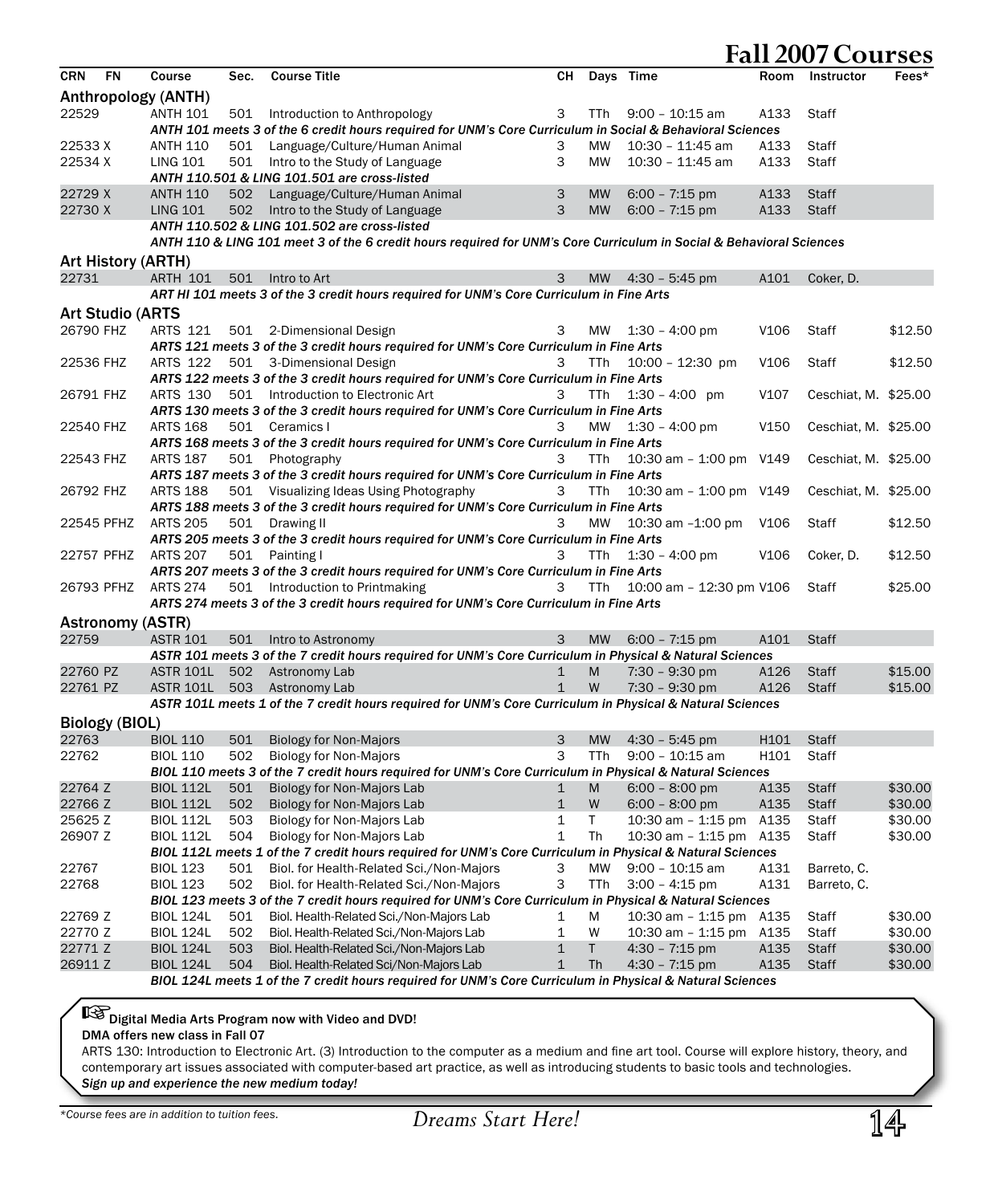| <b>CRN</b>                                                                                                | FN                      | Course                                     | Sec. | <b>Course Title</b>                                                                                                                                | CН | Days         | Time                     | Room | Instructor      | Fees*   |  |  |  |
|-----------------------------------------------------------------------------------------------------------|-------------------------|--------------------------------------------|------|----------------------------------------------------------------------------------------------------------------------------------------------------|----|--------------|--------------------------|------|-----------------|---------|--|--|--|
| 22772 PL                                                                                                  |                         | <b>BIOL 201</b>                            | 501  | Molecular & Cell Biology                                                                                                                           | 4  | TTh          | $9:00 - 10:15$ am        | H111 | Barreto, C.     |         |  |  |  |
| 22803 PZ                                                                                                  |                         | <b>BIOL 201L</b>                           | 502  | Molecular & Cell Biology                                                                                                                           | 0  | $\mathsf{T}$ | 10:30 am - 12:30 pm H110 |      | Barreto, C.     | \$30.00 |  |  |  |
|                                                                                                           |                         |                                            |      | BIOL 201/L meets 4 of the 7 credit hours required for UNM's Core Curriculum in Physical & Natural Sciences                                         |    |              |                          |      |                 |         |  |  |  |
| 26808 PL                                                                                                  |                         | <b>BIOL 203</b>                            | 501  | Ecology and Evolution                                                                                                                              | 4  | MW           | $9:00 - 10:15$ am        | H111 | Staff.          |         |  |  |  |
| 26809 PZ                                                                                                  |                         | <b>BIOL 203L</b>                           | 502  | Ecology and Evolution Lab                                                                                                                          | 0  | М            | 10:30 am - 1:15 pm       | H110 | Staff           | \$30.00 |  |  |  |
| 26810 PL                                                                                                  |                         | <b>BIOL 204</b>                            | 501  | Plant & Animal Form & Function                                                                                                                     | 4  | MW           | $1:30 - 2:45$ pm         | H111 | Staff.          |         |  |  |  |
| 26811 PZ                                                                                                  |                         | <b>BIOL 204L</b>                           | 502  | Plant & Animal Form & Function Lab                                                                                                                 | 0  | W            | $10:30$ am $-1:15$ pm    | H110 | Staff           | \$30.00 |  |  |  |
| 22773 P                                                                                                   |                         | <b>BIOL 237</b>                            | 501  | Human Anatomy & Physiology I                                                                                                                       | 3  | MW           | 10:30 - 11:45 am         | H101 | Barreto, C.     |         |  |  |  |
| 22774 P                                                                                                   |                         | <b>BIOL 237</b>                            | 502  | Human Anatomy & Physiology I                                                                                                                       | 3  | TTh          | 10:30 - 11:45 am         | H101 | Chavez, M.      |         |  |  |  |
| 22775 PZ                                                                                                  |                         | <b>BIOL 247L</b>                           | 501  | Human Anatomy & Physiology Lab I                                                                                                                   | 1  | Th           | $3:00 - 5:45$ pm         | H113 | Staff           | \$30.00 |  |  |  |
| 22776 PZ                                                                                                  |                         | <b>BIOL 247L</b>                           | 502  | Human Anatomy & Physiology Lab II                                                                                                                  | 1  | F            | $9:00 - 11:45$ pm        | H113 | Staff           | \$30.00 |  |  |  |
| 22777 PZ                                                                                                  |                         | <b>BIOL 247L</b>                           | 503  | Human Anatomy & Physiology Lab II                                                                                                                  | 1  | F            | 12:00 - 2:45 pm          | H113 | Staff           | \$30.00 |  |  |  |
| 22827 P                                                                                                   |                         | <b>BIOL 299</b>                            | 501  | Prosection                                                                                                                                         | 1  | <b>ARR</b>   |                          |      | H113            | Staff   |  |  |  |
|                                                                                                           |                         | <b>Business Administration (BSM, MGMT)</b> |      |                                                                                                                                                    |    |              |                          |      |                 |         |  |  |  |
| 22780 P                                                                                                   |                         | <b>BSM 116</b>                             | 501  | Human Relations In Business                                                                                                                        | 3  | TTh          | $1:30 - 2:45$ pm         | V118 | Castillo, S.    |         |  |  |  |
| 22778 P                                                                                                   |                         | MGMT 101 501                               |      | Fund of Accounting I                                                                                                                               | 3  | <b>MW</b>    | $12:00 - 1:15$ pm        | V120 | Staff           |         |  |  |  |
|                                                                                                           |                         |                                            |      | MGMT 101 & MGMT 102 (together) are the equivalent of MGT 202 @ UNM (MGMT 102 will be offered during the 2008 spring semester)                      |    |              |                          |      |                 |         |  |  |  |
| 26812 P                                                                                                   |                         | MGMT 101L 501                              |      | Fund of Accounting I Lab                                                                                                                           | 1  | MW           | $1:15 - 1:45$ pm         | V120 | Staff           |         |  |  |  |
|                                                                                                           |                         | <b>Certified Nursing Assistant (CNA)</b>   |      |                                                                                                                                                    |    |              |                          |      |                 |         |  |  |  |
| 22804 Z                                                                                                   |                         | <b>CNA 101L</b>                            | 501  | <b>Certified Nursing Assistant</b>                                                                                                                 | 8  | TTh          | $9:00$ am $-1:00$ pm     | H115 | Staff           | \$40.00 |  |  |  |
|                                                                                                           |                         |                                            |      | Friday session for CNA 101L.501                                                                                                                    |    | F            | $8:00$ am $-4:00$ pm     | H115 | Staff           |         |  |  |  |
|                                                                                                           |                         |                                            |      | CNA 101L.501 is a short term course - classes begin on Tuesday, August 20 and end on Friday, October 8                                             |    |              |                          |      |                 |         |  |  |  |
| 25320 Z                                                                                                   |                         | <b>CNA 101L</b>                            | 502  | <b>Certified Nursing Assistant</b>                                                                                                                 | 8  | TTh          | $9:00$ am $-1:00$ pm     | H115 | Staff           | \$40.00 |  |  |  |
|                                                                                                           |                         |                                            |      | Friday session for CNA 101L.502                                                                                                                    |    | F            | $8:00$ am $-4:00$ pm     | H115 | Staff           |         |  |  |  |
| CNA 101L.502 is a short term course - classes begin on Tuesday, October 15 and end on Friday, December 15 |                         |                                            |      |                                                                                                                                                    |    |              |                          |      |                 |         |  |  |  |
|                                                                                                           | <b>Chemistry (CHEM)</b> |                                            |      |                                                                                                                                                    |    |              |                          |      |                 |         |  |  |  |
| 22781L                                                                                                    |                         | <b>CHEM 111</b>                            | 501  | <b>Elements of General Chemistry</b>                                                                                                               | 4  | <b>TTh</b>   | $9:00 - 10:15$ am        | A129 | Brozek, C.      |         |  |  |  |
| 22782 Z                                                                                                   |                         | CHEM 111L 501                              |      | Elements of General Chemistry Lab                                                                                                                  | 0  | T            | $10:30$ am $-1:15$ pm    | A128 | Brozek, C.      | \$30.00 |  |  |  |
| 22783 Z                                                                                                   |                         | CHEM 111L 502                              |      | Elements of General Chemistry Lab                                                                                                                  | 0  | Th           | $10:30$ am $-1:15$ pm    | A128 | Brozek, C.      | \$30.00 |  |  |  |
|                                                                                                           |                         |                                            |      | CHEM 111/L meets 4 of the 7 credit hours required for UNM's Core Curriculum in Physical & Natural Sciences                                         |    |              |                          |      |                 |         |  |  |  |
| 22781 LP                                                                                                  |                         | <b>CHEM 121</b>                            | 501  | <b>General Chemistry</b>                                                                                                                           | 4  | TTh          | $1:30 - 2:45$ pm         | A125 | Brozek, C.      |         |  |  |  |
| 22785 Z                                                                                                   |                         | CHEM 121L 502                              |      | <b>General Chemistry Lab</b>                                                                                                                       | 0  | Th           | $3:00 - 5:45$ pm         | A128 | Brozek, C.      | \$30.00 |  |  |  |
|                                                                                                           |                         |                                            |      | CHEM 121/L meets 4 of the 7 credit hours required for UNM's Core Curriculum in Physical & Natural Sciences                                         |    |              |                          |      |                 |         |  |  |  |
| 22786                                                                                                     |                         | <b>SCI 099</b>                             |      | 501 Problem Solving for Chem 121                                                                                                                   | 1  | Т            | $3:00 - 5:00$ pm         | A123 | Staff           |         |  |  |  |
|                                                                                                           |                         |                                            |      | SCI 099.501 provides tutorial assistance for CHEM 121                                                                                              |    |              |                          |      |                 |         |  |  |  |
|                                                                                                           |                         | Communication & Journalism (CJ)            |      |                                                                                                                                                    |    |              |                          |      |                 |         |  |  |  |
| 22788                                                                                                     |                         | CJ 130                                     | 501  | <b>Public Speaking</b>                                                                                                                             | 3  | MW           | $9:00 - 10:15$ am        |      | SCC201Black, T. |         |  |  |  |
| 22789                                                                                                     |                         | C J 130                                    | 502  | <b>Public Speaking</b>                                                                                                                             | 3  | TTh          | $1:30 - 4:15$ pm         |      | SCC201Black, T. |         |  |  |  |
|                                                                                                           |                         |                                            |      | C J 130.502 is a 2nd 8 week course - classes begin on Monday, October 16 and end on Wednesday, December 7                                          |    |              |                          |      |                 |         |  |  |  |
| 22790                                                                                                     |                         | C J 130                                    | 503  | <b>Public Speaking</b>                                                                                                                             | 3  | TTh          | $6:00 - 7:15$ pm         | A125 | <b>Staff</b>    |         |  |  |  |
| 22791                                                                                                     |                         | C J 130                                    | 504  | <b>Public Speaking</b>                                                                                                                             | 3  | S            | $9:00 - 11:45$ am        | A127 | Staff           |         |  |  |  |
| 27113                                                                                                     |                         | C J 130                                    | 505  | <b>Public Speaking</b>                                                                                                                             | 3  | <b>MW</b>    | $3:00 - 4:15$ pm         | LLHS | Staff           |         |  |  |  |
|                                                                                                           |                         |                                            |      | CJ 130 meets 3 of the 9 credit hours required for UNM's Core Curriculum in Writing & Speaking                                                      |    |              |                          |      |                 |         |  |  |  |
| 22792                                                                                                     |                         | CJ 220                                     | 501  | <b>Communication for Teachers</b>                                                                                                                  | 3  | TTh          | $4:30 - 5:45$ pm         | A125 | <b>Staff</b>    |         |  |  |  |
|                                                                                                           |                         | <b>Computer Aided Drafting (CADT)</b>      |      |                                                                                                                                                    |    |              |                          |      |                 |         |  |  |  |
| 22793 Z                                                                                                   |                         | <b>CADT 150</b>                            | 501  | <b>Beginning Computer Assisted Drafting</b>                                                                                                        | 3  | TTh          | 10:30 - 11:45 am         | V110 | Sanchez, A.     | \$15.00 |  |  |  |
| 22794 Z                                                                                                   |                         | <b>CADT 185</b>                            | 501  | Intro to Architectural Drafting                                                                                                                    | 4  | TTh          | $2:00 - 3:45$ pm         | V110 | Sanchez, A.     | \$15.00 |  |  |  |
| 22795 PZ                                                                                                  |                         | CADT 260                                   | 501  | Intermediate Computer Aided Drafting                                                                                                               | 4  | МW           | 10:30 am - 12:15 pm V110 |      | Sanchez, A.     | \$15.00 |  |  |  |
| 22805 PZ                                                                                                  |                         | CADT 270                                   | 501  | <b>Advanced Computer Aided Drafting</b>                                                                                                            | 4  | <b>ARR</b>   |                          |      | Sanchez, A.     | \$15.00 |  |  |  |
| 23041                                                                                                     |                         | CADT 293                                   | 501  | T/Beg Comp Assisted Drafting Lab                                                                                                                   | 1  | TTh          | 11:45 am - 12:45 pm V110 |      | Sanchez, A.     |         |  |  |  |
| 22806                                                                                                     |                         | CADT 293                                   | 502  | Introduction to Auto DESK REVIT                                                                                                                    | 4  | MW           | $2:00 - 3:45$ pm         | V110 | Sanchez, A.     | \$15.00 |  |  |  |
| 25443                                                                                                     |                         | CADT 293                                   | 503  | Intro. to Architectural Desktop (online)                                                                                                           | 4  | <b>ARR</b>   |                          |      | Staff           |         |  |  |  |
|                                                                                                           |                         |                                            |      | CADT 293.503 is an online course beginning on Mon., Oct. 15 and ending on Fri., Dec. - please see general information on online courses on page 24 |    |              |                          |      |                 |         |  |  |  |
| 22807 PR                                                                                                  |                         | CADT 295                                   | 501  | Practicum/Cooperative Education                                                                                                                    | 4  | ARR          |                          |      | Sanchez, A.     |         |  |  |  |

# **For a complete list of classes by day and starting time, see pp. 26 & 27**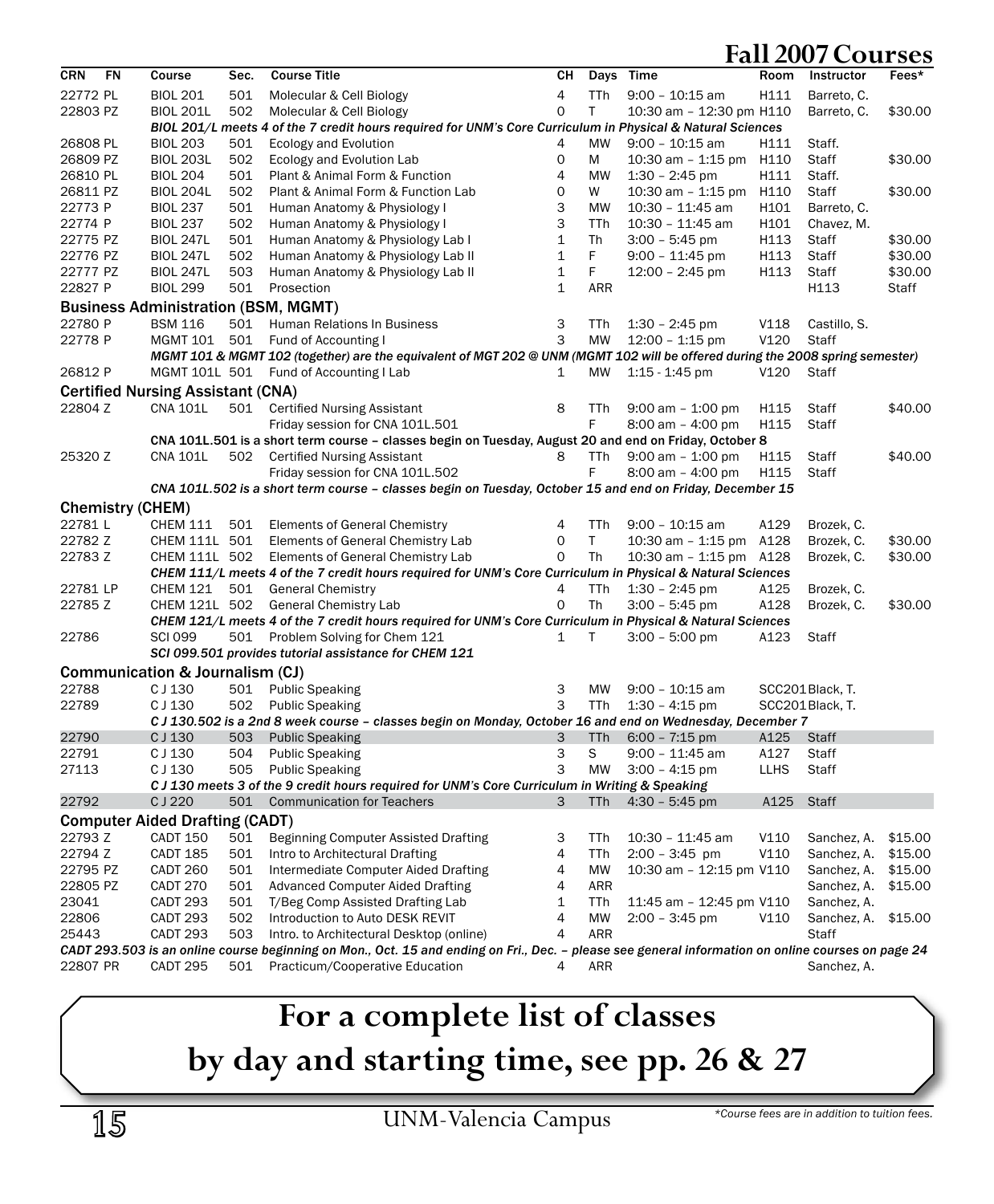| <b>CRN</b> | <b>FN</b>               | Course                                  | Sec. | <b>Course Title</b>                                                                                                                                           | CН           |            | Days Time               | Room        | Instructor          | Fees*   |
|------------|-------------------------|-----------------------------------------|------|---------------------------------------------------------------------------------------------------------------------------------------------------------------|--------------|------------|-------------------------|-------------|---------------------|---------|
|            |                         | <b>Computer Science (CS)</b>            |      |                                                                                                                                                               |              |            |                         |             |                     |         |
| 26813 PZ   |                         | <b>CS 150L</b>                          | 501  | Computing for Business Students (online)                                                                                                                      | 3            | <b>ARR</b> |                         |             | Garcia, R.          | \$15.00 |
|            |                         |                                         |      | Optional lab session for CS 150L.501                                                                                                                          | W            |            | $9:00 - 10:15$ am       | V111        | Garcia, R.          |         |
|            |                         |                                         |      | CS 150L.501 is an online course with an optional lab - please see description at the bottom of this page and general information on online courses on page 24 |              |            |                         |             |                     |         |
| 26814 PZ   |                         | <b>CS 150L</b>                          | 502  | <b>Computing for Business Students</b>                                                                                                                        | 3            | <b>MW</b>  | $3:00 - 4:15$ pm        | V111        | Chavez, C.          | \$15.00 |
| 26815 PZ   |                         | <b>CS 150L</b>                          | 503  | <b>Computing for Business Students</b>                                                                                                                        | 3            | TTh        | $10:30 - 11:45$ am      | V105        | Chavez, C.          | \$15.00 |
| 26816 PZ   |                         | <b>CS 150L</b>                          | 504  | <b>Computing for Business Students</b>                                                                                                                        | 3            | TTh        | 12:00 pm -2:45 Pm       | V111        | Chavez, C.          | \$15.00 |
|            |                         |                                         |      | CS 150L.504 is a 2nd 8-week course - classes begin on Tuesday, October 16 and end on Thursday, December 6                                                     |              |            |                         |             |                     |         |
| 26817 PZ   |                         | <b>CS 150L</b>                          | 505  | <b>Computing for Business Students</b>                                                                                                                        | 3            | TTh        | $6:00 - 7:15$ pm        | V111        | Castillo, S.        | \$15.00 |
| 22814 PZ   |                         | CS 151                                  | 501  | Prog Fund Non-majors                                                                                                                                          | 3            | TTh        | $10:00 - 11:15$ am      | V111        | Black, T.           | \$15.00 |
|            |                         | CS 151L                                 |      | Prog Fund Non-majors/lab                                                                                                                                      | $\mathsf{O}$ | TTh        | $11:15 - 12:00$ pm      | V111        | Black, T.           |         |
|            |                         |                                         |      |                                                                                                                                                               |              |            |                         |             |                     |         |
|            |                         |                                         |      | <b>Early Childhood Multicultural Education (ECME)</b>                                                                                                         |              |            |                         |             |                     |         |
| 26818      |                         | <b>ECME 115</b>                         | 501  | <b>Guiding Young Children</b>                                                                                                                                 | 3            | Τ          | $4:30 - 7:15$ pm        | V120        | Lawrence, L.        |         |
| 22819      |                         | <b>ECME 117</b>                         | 501  | Curriculum Dev. & Implem. I                                                                                                                                   | 3            | <b>Th</b>  | 4:30 - 7:15 Pm          | V120        | Lawrence, L.        |         |
| 22820      |                         | ECME 117L                               | 501  | Curriculum Dev. & Implem. Practicum I                                                                                                                         | 2            | ARR        |                         |             | Lawrence, L.        |         |
| 26819      |                         | <b>ECME 202</b>                         | 501  | Intro to Read & Liter Develop                                                                                                                                 | 3            | TTh        | $3:00 - 4:15$ pm        | V120        | Lawrence, L.        |         |
|            |                         | Earth & Planetary Science (EPS)         |      |                                                                                                                                                               |              |            |                         |             |                     |         |
| 22830      |                         | <b>EPS 101</b>                          | 501  | How the Earth Works: An Intro. to Geol.                                                                                                                       | 3            | <b>MW</b>  | $9:00 - 10:15$ am       | H101        | Staff               |         |
|            |                         |                                         |      | EPS 101 meets 3 of the 7 credit hours required for UNM's Core Curriculum in Physical & Natural Sciences                                                       |              |            |                         |             |                     |         |
| 22831      |                         | <b>EPS 105L</b>                         | 501  | Physical Geology laboratory                                                                                                                                   | 1            | М          | 10:30 am - 1:15 pm A126 |             | Staff               | \$15.00 |
| 22832      |                         | <b>EPS 105L</b>                         | 502  | Physical Geology laboratory                                                                                                                                   | $\mathbf 1$  | W          | 10:30 am - 1:15 pm A126 |             | Staff               | \$15.00 |
|            |                         |                                         |      | EPS 105L meets 1 of the 7 credit hours required for UNM's Core Curriculum in Physical & Natural Sciences                                                      |              |            |                         |             |                     |         |
|            |                         | <b>Economics (ECON)</b>                 |      |                                                                                                                                                               |              |            |                         |             |                     |         |
| 22833      |                         | <b>ECON 105</b>                         | 501  | <b>Introductory Macroeconomics</b>                                                                                                                            | 3            | TTh        | $7:30 - 8:45$ pm        | <b>V118</b> | Castillo, S.        |         |
| 27115      |                         | <b>ECON 105</b>                         | 502  | <b>Introductory Macroeconomics</b>                                                                                                                            | 3            | TTh        | $3:00 - 4:15$ pm        | <b>LLHS</b> | Staff               |         |
|            |                         |                                         |      | ECON 105 meets 3 of the 6 credit hours required for UNM's Core Curriculum in Social & Behavioral Sciences                                                     |              |            |                         |             |                     |         |
| 22835      |                         | <b>ECON 106</b>                         |      | 501 Introductory Microeconomics                                                                                                                               | 3            | TTh        | 12:00 - 1:15 pm         | A133        | Castillo, S.        |         |
|            |                         |                                         |      | ECON 106 meets 3 of the 6 credit hours required for UNM's Core Curriculum in Social & Behavioral Sciences                                                     |              |            |                         |             |                     |         |
|            | <b>Education (EDUC)</b> |                                         |      |                                                                                                                                                               |              |            |                         |             |                     |         |
| 22836      |                         | <b>EDUC 124</b>                         | 501  | T/Intro to Computers for Educators                                                                                                                            | 1            | Th         | $1:30 - 3:10$ pm        | V123a Staff |                     |         |
|            |                         |                                         |      | EDUC 124.501 is a 1st 8 week course - classes begin on Thursday, August 23 and end on Thursday, October 11                                                    |              |            |                         |             |                     |         |
| 22837      |                         | <b>EDUC 183</b>                         | 501  | Intro Education in New Mexico                                                                                                                                 | 3            | TTh        | $4:30 - 5:45$ pm        | A124        | <b>Staff</b>        |         |
| 26827      |                         | <b>EDUC 293</b>                         | 501  | T/Origins/Aesthetics                                                                                                                                          | 3            | <b>MW</b>  | 10:30 - 11:45 am        | A101        | Coker/Conescu       |         |
| 26830      |                         | <b>EDUC 293</b>                         | 502  | T/African American Literature                                                                                                                                 | 3            | TTh        | $1:30 - 2:45$ pm        | A140        | Candela, C.         |         |
| 26832      |                         | <b>EDUC 293</b>                         | 503  | <b>T/Career Planning</b>                                                                                                                                      | $\mathbf 1$  | ARR        |                         |             | Staff               |         |
| 26833      |                         | <b>EDUC 293</b>                         | 504  | <b>T/College Success</b>                                                                                                                                      | 1            | W          | 12:00 - 12:50 pm        | V118        | Staff               |         |
| 26834      |                         | <b>EDUC 293</b>                         | 505  | T/College Success                                                                                                                                             | $\mathbf 1$  | Th         | 12:00 - 12:50 pm        | V118        | <b>Staff</b>        |         |
|            |                         |                                         |      |                                                                                                                                                               |              |            |                         |             |                     |         |
|            |                         | <b>Emergency Medical Services (EMS)</b> |      |                                                                                                                                                               |              |            |                         |             |                     |         |
| 22841 Z    |                         | <b>EMS 101</b>                          | 501  | <b>EMT Basic</b>                                                                                                                                              | 6            | <b>TTh</b> | $5:30 - 9:30$ pm        | H115        | <b>Staff</b>        | \$65.00 |
| 26921 Z    |                         | <b>EMS 201</b>                          | 501  | <b>EMT</b> Intermediate                                                                                                                                       | 5            | <b>MW</b>  | $5:30 - 9:30$ pm        | H115        | <b>Staff</b>        | \$65.00 |
|            |                         | English (AENG, ENGL)                    |      |                                                                                                                                                               |              |            |                         |             |                     |         |
| 23056 PZ   |                         | <b>ENGL 098</b>                         | 501  | Developmental English I                                                                                                                                       | 4            | <b>MW</b>  | $10:15 - 11:55$ am      | H105        | Gillikin, P.        | \$5.00  |
| 23057 PZ   |                         | <b>ENGL 098</b>                         | 502  | Developmental English I                                                                                                                                       | 4            | TTh        | 8:30 - 10:10 am         | H105        | Staff               | \$5.00  |
| 25254 PZ   |                         | <b>ENGL 098</b>                         | 503  | Developmental English I                                                                                                                                       | 4            | TTh        | $2:00 - 3:40$ pm        | H105        | Gillikin, P.        | \$5.00  |
|            |                         |                                         |      | ENGL 098 is a developmental studies course required for students whose COMPASS or ACT scores place them at this level                                         |              |            |                         |             |                     |         |
|            | PZ                      | AENG 099                                | 501  | College Reading & Study Skills                                                                                                                                | 4            | <b>MW</b>  | 8:30 - 10:10 am         | H103        | Staff               | \$5.00  |
|            | <b>PZ</b>               | AENG 099                                | 502  | College Reading & Study Skills                                                                                                                                | 4            | <b>MW</b>  | $2:00 - 3:40$ pm        | H103        | Staff               | \$5.00  |
|            | PZ                      | AENG 099                                | 503  | College Reading & Study Skills                                                                                                                                | 4            | TTh        | $2:00 - 3:40$ pm        | H103        | Staff               | \$5.00  |
|            | <b>PZ</b>               | <b>AENG 099</b>                         | 504  | College Reading & Study Skills                                                                                                                                | 4            | <b>MW</b>  | $10:15 - 11:55$ am      | H111        | Staff               | \$5.00  |
|            |                         |                                         |      | AENG 99 is a developmental studies course required for students who place into ENGL 099                                                                       |              |            |                         |             |                     |         |
| 23058 PZ   |                         | <b>ENGL 099</b>                         | 501  | Developmental English II                                                                                                                                      | 4            | <b>MW</b>  | 11:00 - 12:40 pm        | A141        | Stahlman, A. \$5.00 |         |
|            |                         |                                         |      |                                                                                                                                                               |              |            |                         |             |                     |         |

CS 150.501 is an online course. CS 150.501 is an online section of CS 150, Computing for Business Students, with an optional lab on Wednesdays, 9-10:15am, for students who need personal assistance with their software assignments. Attendance is not required except for the midterm and final exams. Students are expected to learn the course materials on their own. Students need to be aware that a certain degree of initiative, diligence, and organization is needed on their part to successfully complete the course. Students who are computer novices will greatly benefit from attending the lab sessions. If you fit this description you should not schedule another class on Wednesdays from 9-10:15am so that you are available to attend the lab sessions. Everything you need to know to successfully complete the course will be covered during the first couple of lab sessions. If you have any questions about any aspects of this course please be sure to contact me by phone @ 925-8601 or by email @ *rgarcia@unm.edu*.

*\*Course fees are in addition to tuition fees.*

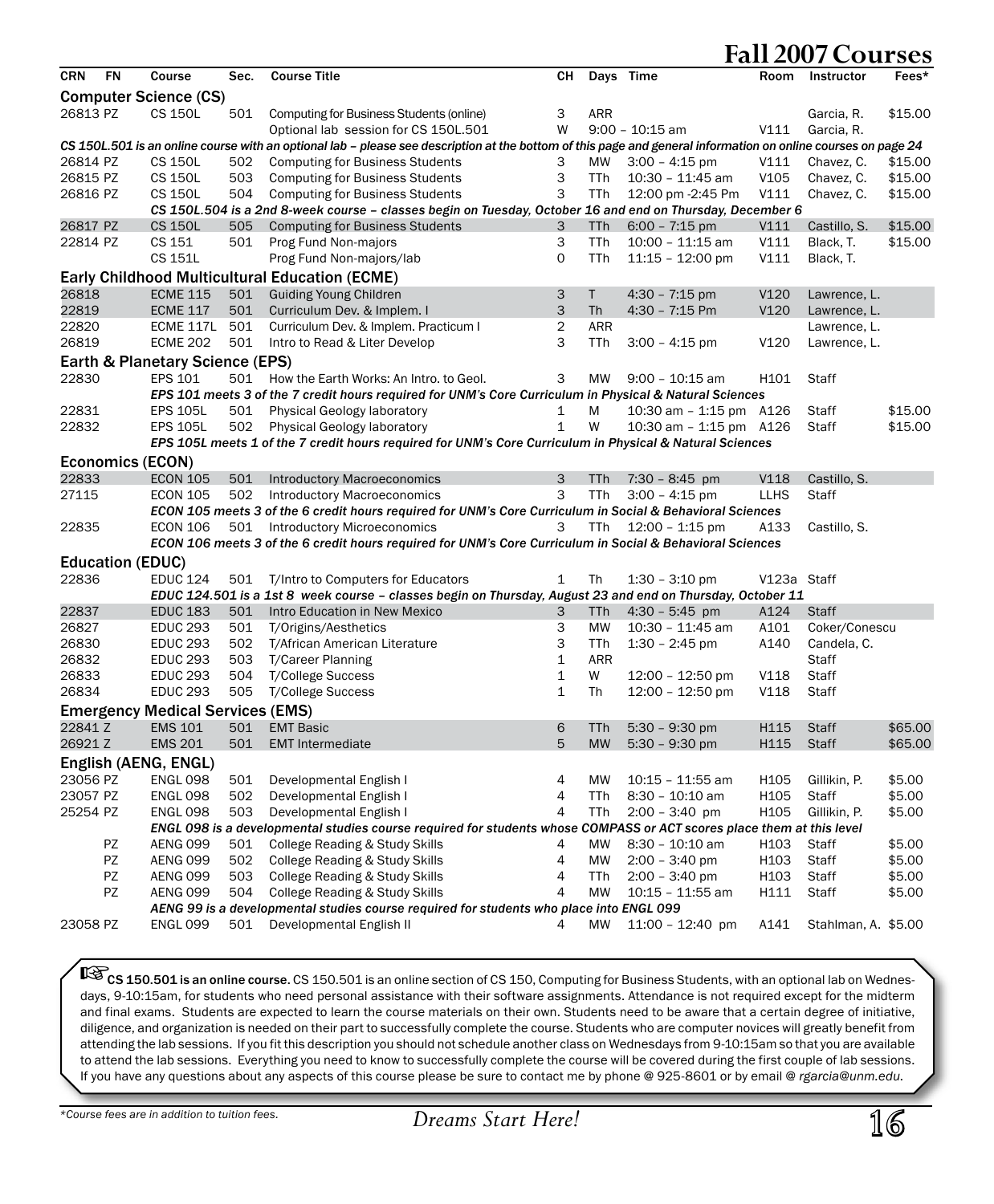| <b>FN</b><br><b>CRN</b> | Course          | Sec. | <b>Course Title</b>                                                                                                                                          | CН             | Days       | Time                     | Room             | Instructor          | Fees*  |
|-------------------------|-----------------|------|--------------------------------------------------------------------------------------------------------------------------------------------------------------|----------------|------------|--------------------------|------------------|---------------------|--------|
| 23059 PZ                | <b>ENGL 099</b> | 502  | Developmental English II                                                                                                                                     | 4              | TTh        | $12:00 - 1:40$ pm        | A141             | Stahlman, A. \$5.00 |        |
| 23509 PZ                | <b>ENGL 099</b> | 503  | Developmental English II                                                                                                                                     | $\overline{4}$ | <b>MW</b>  | $8:30 - 10:10$ am        | H105             | <b>Staff</b>        | \$5.00 |
|                         |                 |      | ENGL 099 is a developmental studies course required for students whose COMPASS or ACT scores place them at this level or who successfully completed ENGL 098 |                |            |                          |                  |                     |        |
| <b>PRZ</b>              | <b>AENG 100</b> | 501  | College Prep                                                                                                                                                 | 2              | M          | $10:15 - 11:55$ am       | H103             | <b>Staff</b>        | \$5.00 |
| <b>PRZ</b>              | <b>AENG 100</b> | 502  | <b>College Prep</b>                                                                                                                                          | $\overline{2}$ | T.         | 11:00 am - 12:40 pm H103 |                  | Staff               | \$5.00 |
| <b>PRZ</b>              | <b>AENG 100</b> | 503  | <b>College Prep</b>                                                                                                                                          | $\overline{2}$ | TTh        | $10:00 - 10:50$ am       | H <sub>103</sub> | Staff               | \$5.00 |
| <b>PRZ</b>              | <b>AENG 100</b> | 504  | <b>College Prep</b>                                                                                                                                          | $\overline{c}$ | MW         | $2:00 - 2:50$ pm         | H <sub>105</sub> | Staff               | \$5.00 |
| <b>PRZ</b>              | <b>AENG 100</b> | 505  | <b>College Prep</b>                                                                                                                                          | $\overline{2}$ | Th         | 10:15 - 11:55 am         | H105             | Staff               | \$5.00 |
| <b>PRZ</b>              | <b>AENG 100</b> | 506  | <b>College Prep</b>                                                                                                                                          | $\overline{2}$ | <b>TTh</b> | $5:00 - 5:50$ pm         | H105             | <b>Staff</b>        | \$5.00 |
|                         |                 |      | AENG 100 is a developmental studies course required for students who place into ENGL 100                                                                     |                |            |                          |                  |                     |        |
| 22843 PRZ               | <b>ENGL 100</b> | 501  | <b>Writing Standard English</b>                                                                                                                              | 4              | MW         | $8:30 - 10:10$ am        | A141             | Stahlman, A. \$5.00 |        |
| 22844 PZ                | <b>ENGL 100</b> | 502  | Writing Standard English                                                                                                                                     | 4              | <b>TTh</b> | $9:00 - 10:40$ am        | A141             | Stahlman, A. \$5.00 |        |
| 22845 PZ                | <b>ENGL 100</b> | 503  | Writing Standard English                                                                                                                                     | 4              | TTh        | $11:00 - 12:40$ pm       | C113             | Staff               | \$5.00 |
| 25104 PZ                | <b>ENGL 100</b> | 504  | Writing Standard English                                                                                                                                     | 4              | <b>MW</b>  | $12:00 - 1:40$ pm        | H105             | Gillikin, P.        | \$5.00 |
| 25208 PZ                | <b>ENGL 100</b> | 505  | <b>Writing Standard English</b>                                                                                                                              | $\overline{4}$ | TTh        | $12:00 - 1:40$ pm        | H105             | Staff.              | \$5.00 |
| 25209 PZ                | <b>ENGL 100</b> | 506  | <b>Writing Standard English</b>                                                                                                                              | $\overline{4}$ | <b>TTh</b> | $6:00 - 7:40$ pm         | H <sub>103</sub> | Staff.              | \$5.00 |
|                         |                 |      | ENGL 100 is a developmental studies course required for students whose COMPASS or ACT scores place them at this level or who successfully completed ENGL 099 |                |            |                          |                  |                     |        |
| 22846 PR                | <b>ENGL 101</b> | 501  | Composition I: Exposition                                                                                                                                    | 3              | MW         | $10:30 - 11:45$ am       | V <sub>105</sub> | Huntsinger, J.      |        |
| 22847 PR                | <b>ENGL 101</b> | 502  | Composition I: Exposition                                                                                                                                    | 3              | MW         | $12:00 - 1:15$ pm        | A140             | Candela, G.         |        |
| 22848 PR                | <b>ENGL 101</b> | 503  | Composition I: Exposition                                                                                                                                    | 3              | MW         | $1:30 - 2:45$ pm         | A125             | Staff               |        |
| 22849 PR                | <b>ENGL 101</b> | 504  | Composition I: Exposition                                                                                                                                    | 3              | <b>MW</b>  | $3:00 - 4:15$ pm         | A125             | Staff               |        |
| 22850 PR                | <b>ENGL 101</b> | 505  | Composition I: Exposition                                                                                                                                    | 3              | TTh        | $8:30 - 9:45$ am         | A140             | Gustafson, M.       |        |
| 22853 PR                | <b>ENGL 101</b> | 506  | Composition I: Exposition                                                                                                                                    | 3              | TTh        | $10:30 - 11:45$ pm       | A140             | Gistafson, M.       |        |
| 22854 PR                | <b>ENGL 101</b> | 507  | Composition I: Exposition                                                                                                                                    | 3              | TTh        | $1:30 - 2:45$ pm         | H108             | Staff               |        |
| 22855 PR                | <b>ENGL 101</b> | 508  | Composition I: Exposition                                                                                                                                    | 3              | TTh        | $4:30 - 5:45$ pm         | A141             | Staff               |        |
| 22856 PR                | <b>ENGL 101</b> | 509  | Composition I: Exposition                                                                                                                                    | 3              | <b>TTh</b> | $6:00 - 7:15$ pm         | A141             | <b>Staff</b>        |        |
|                         |                 |      | ENGL 101.509 is a late-starting class - classes begin on Monday, September 4 and end on Wednesday, December 6                                                |                |            |                          |                  |                     |        |
| 22857 PR                | <b>ENGL 101</b> | 510  | Composition I: Exposition                                                                                                                                    | 3              | S          | $12:00 - 2:45$ pm        | A141             | Staff               |        |
|                         |                 |      | ENGL 101 meets 3 of the 9 credit hours required for UNM's Core Curriculum in Writing & Speaking                                                              |                |            |                          |                  |                     |        |
| 22858 P                 | <b>ENGL 102</b> | 501  | Composition II: Analysis & Argument                                                                                                                          | 3              | MW         | $8:30 - 9:45$ am         | A140             | Gustafson           |        |
| 22859 P                 | <b>ENGL 102</b> | 502  | Composition II: Analysis & Argument                                                                                                                          | 3              | <b>MW</b>  | 10:30 -11:45 pm          | A129             | Staff               |        |
| 22860 P                 | <b>ENGL 102</b> | 503  | Composition II: Analysis & Argument                                                                                                                          | 3              | TTh        | 10:30 - 11:45 am         | V105             | Huntsinger, J.      |        |
| 22861 P                 | <b>ENGL 102</b> | 504  | Composition II: Analysis & Argument                                                                                                                          | 3              | TTh        | 12:00 - 1:15 pm          | V105             | Huntsinger, J.      |        |
| 22862 P                 | <b>ENGL 102</b> | 505  | Composition II: Analysis & Argument                                                                                                                          | 3              | <b>TTh</b> | $1:30 - 2:45$ pm         | V105             | Huntsinger, J.      |        |
| 22863 P                 | <b>ENGL 102</b> | 506  | Composition II: Analysis & Argument                                                                                                                          | 3              | <b>TTh</b> | $6:00 - 7:15$ pm         | A129             | <b>Staff</b>        |        |
| 24969 P                 | <b>ENGL 119</b> | 501  | Technical Writing (online)                                                                                                                                   | 3              | ARR        |                          |                  | LeBeau, M.          |        |
|                         |                 |      | ENGL 119.501 is an online course - please see general information on online courses on page 24                                                               |                |            |                          |                  |                     |        |
| 26820 R                 | <b>ENGL 150</b> | 501  | The Study of Literature                                                                                                                                      | 3              | <b>MW</b>  | $10:30 - 11:45$ pm       | C113             | Huntsinger, J.      |        |
|                         |                 |      | ENGL 150 meets 3 of the 6 credit hours required for UNM's Core Curriculum in Humanities                                                                      |                |            |                          |                  |                     |        |
| 26821 P                 | <b>ENGL 211</b> | 501  | T/Study of African American Liter.                                                                                                                           | 3              | TTh        | $1:30 - 2:45$ pm         | A140             | Candela, G.         |        |
| 22866 P                 | <b>ENGL 219</b> | 501  | Technical & Professional Writing                                                                                                                             | 3              | <b>MW</b>  | $12:00 - 1:15$ pm        | V105             | LeBeau, M.          |        |
| 22867 P                 | <b>ENGL 219</b> | 502  | Technical & Professional Writing                                                                                                                             | 3              | <b>MW</b>  | $1:30 - 2:45$ pm         | V105             | LeBeau, M.          |        |
|                         |                 |      | ENGL 219 meets 3 of the 9 credit hours required for UNM's Core Curriculum in Writing & Speaking                                                              |                |            |                          |                  |                     |        |

 $\mathbb{R}$  Introduction to Literature 150: The Strange, the Macabre, and the Weird. Do you need 3 hours of humanities credit? Are you interested in reading about  $\overline{a}$ an Irish myth in which a seal transforms into a woman, or about strange people and events, like the witchcraft trials in Salem in the 1690's, or about a Southern woman who literally loves her boyfriend "to death?" If so, take this course, which is a serious, but fun investigation of characters, plots, themes, and settings, all of which may send shivers down your spine!

English 240: Traditional Grammar for Teachers and Students. This course is designed for students who would like to improve writing, public speaking, and language skills. Students review the fundamentals of traditional grammar, such as parts of speech and sentence boundaries, and learn standards of English writing, including usage, punctuation, and diction. Students can expect a varied learning environment, including discussions, lecture, group activities, and computer exercises. Additionally, students need not have taken a grammar course before to be successful in this one. This class counts as a literacy course for elementary education majors and as a communication arts credit or elective for secondary education majors.

IG HED 247: Consumer Health – Be a wise guy! Learn how to choose wisely from the menu of health products and services that affect your and your family's health.

IG HED 212: Human Sexuality– Birds do it and bees do it. Do you want to understand why we do it? This course will review the basic knowledge of human sexuality including anatomical, physiological, psychosocial, and ethical components. Areas examined are reproduction, contraception, sexually transmitted disease, sexual health, and sexual dysfunctions.

**ES HED 293: American Red Cross CPR & AED Recertification for the Professional Rescuer – What is your expiration date?** This class will review the knowledge and skills to meet the needs in situations when basic first aid care is needed and where you, the professional rescuer, are often the first trained person to arrive at the emergency scene. This course prepares you to fulfill this role as a professional rescuer.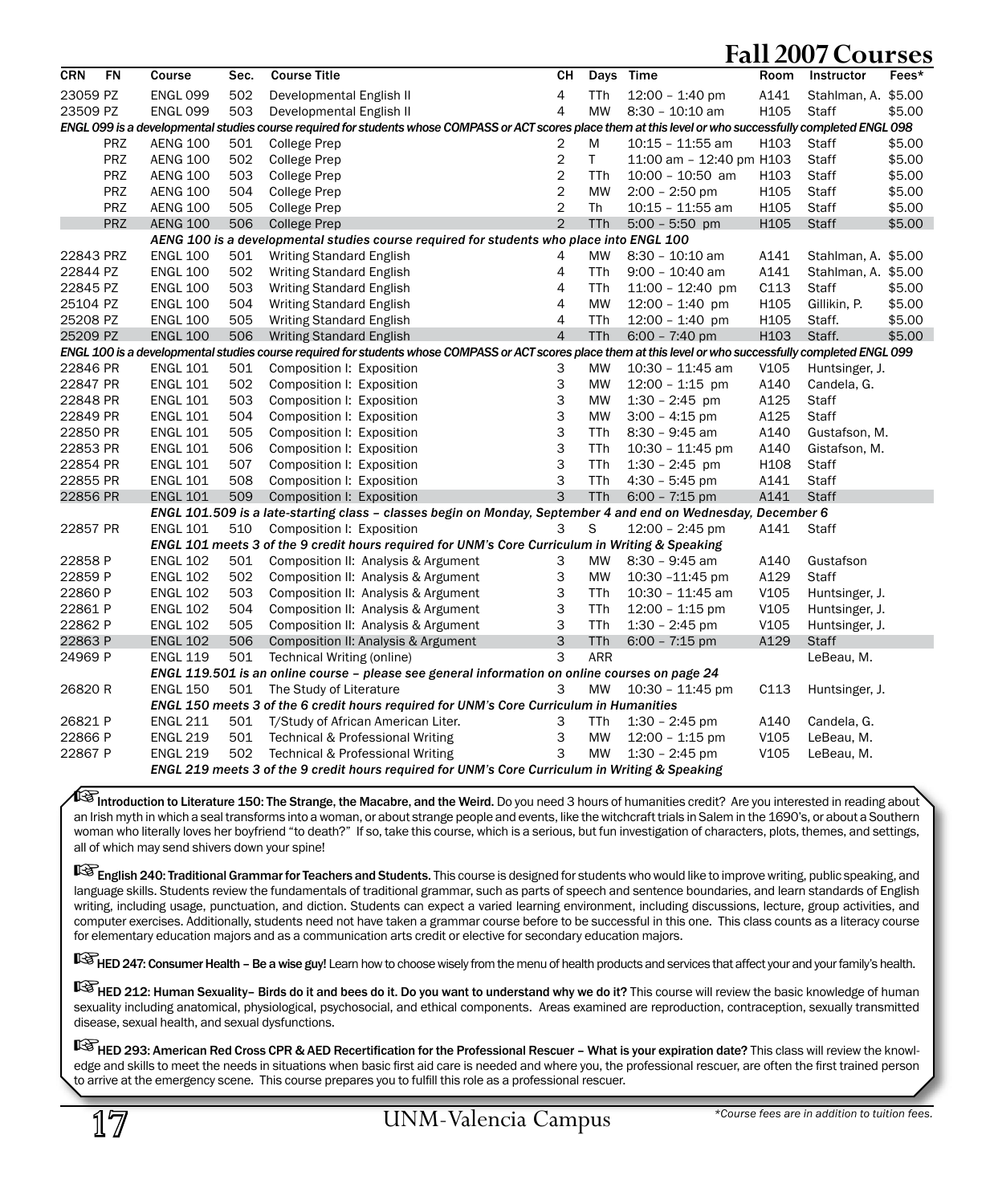| 26966 P<br><b>ENGL 221</b><br>3<br><b>MW</b><br>$1:30 - 2:45$ pm<br>A140<br>Candela, G.<br>501<br>Intro. to Creative Writing Fiction<br>3<br>22869 P<br><b>ENGL 240</b><br>501<br><b>Traditional Grammar</b><br>MW<br>$12:00 - 1:15$ pm<br>C113<br>Huntsinger, J.<br>$\mathbf{1}$<br>T<br>V123a Candela, G.<br>22871 R<br><b>GNST 193</b><br>501<br>Writing Skills Workshop<br>$12:00 - 1:00$ pm<br>GNST 193.501 is a late starting course – classes begin on Tuesday, September 4 and end on Tuesday, December 4<br>V123a Candela, G.<br>22872 R<br><b>GNST 193</b><br>502 Writing Skills Workshop<br><b>Th</b><br>$12:00 - 1:00$ pm<br>1<br>GNST 193.502 is a late starting course - classes begin on Thursday, September 6 and end on Thursday, December 6<br>GNST 193.501/502 are workshops for students who were deficient in one of more areas of their portfolio<br><b>Health Education (HED)</b><br>S<br>26839<br><b>HED 247</b><br>501 Consumer Health<br>$\mathbf{1}$<br>10:00 am - 6:00 pm LR101A Staff<br>HED 247.501 is a short term course - classes are held on October 6 and October 13<br>26841<br><b>HED 212</b><br>501 Fundamentals of Human Sexuality<br>3<br>T<br>$3:00 - 5:45$ pm<br>LR101A Staff<br><b>HED 293</b><br>$\mathbf{1}$<br>S<br>\$30.00<br>25589 Z<br>501 CPR/AED Recertification<br>10:00 am - 6:00 pm LR101A Staff<br>HED 193.501 is a short term course - classes are held on September 8 and September 15<br>History (HIST)<br>22875<br><b>HIST 101</b><br>Western Civ. Ancient to 1648<br>A101<br>Staff<br>501<br>3<br>MW<br>$9:00 - 10:15$ am<br>HIST 101 meets 3 of the 6 credit hours required for UNM's Core Curriculum in Humanities<br>26844<br><b>HIST 102</b><br>Western Civ. Post 1648<br>$4:30 - 5:45$ pm<br>C <sub>103</sub><br>Staff.<br>501<br>3<br><b>MW</b><br>C <sub>103</sub><br>22876<br><b>HIST 161</b><br>3<br><b>MW</b><br>Melzer, R<br>501<br>History of U.S. 1607 to 1877<br>$1:30 - 2:45$ pm<br>3<br>A131<br>22877<br><b>MW</b><br><b>HIST 161</b><br>502<br>History of U.S. 1607 to 1877<br>7:30 - 8:45 pm<br>Melzer, R.<br>27116<br>3<br><b>MW</b><br><b>LLHS</b><br><b>HIST 161</b><br>503<br>History of U.S. 1607 to 1877<br>$3:00 - 4:15$ pm<br>Staff<br>HIST 161 meets 3 of the 6 credit hours required for UNM's Core Curriculum in Humanities<br><b>HIST 162</b><br>A131<br>22878<br>501<br>History of U.S. since 1877<br>3<br>S<br>$12:00 - 2:45$ pm<br>Staff<br>22879<br><b>HIST 260</b><br>3<br><b>MW</b><br>C <sub>103</sub><br>Melzer, R.<br>501<br><b>History of New Mexico</b><br>$3:00 - 4:15$ pm<br>3<br>22880<br><b>HIST 260</b><br>502<br><b>MW</b><br>A131<br><b>History of New Mexico</b><br>$6:00 - 7:15$ pm<br>Melzer, R.<br>Information Technology (IT)<br>26847 CZ<br><b>IT 101</b><br>\$5.00<br>501<br><b>Computer FUNdamentals</b><br>$\mathbf{1}$<br><b>TTh</b><br>$4:30 - 5:45$ pm<br>V123a Staff<br>IT 101.501 is a 1st 5-week course - classes begin on Monday, August 21 and end on Thursday, September 20<br><b>Computer FUNdamentals</b><br>V123a Chavez, C.<br>\$5.00<br>26848 CZ<br><b>IT 101</b><br>502<br><b>MW</b><br>$12:00 - 1:15$ pm<br>1<br>IT 101.502 is a 2nd 5-week course - classes begin on Monday, September 24 and end on Thursday, October 25<br>26850 CZ<br>IT 110<br>Intro Publications & Presentations<br>$4:30 - 5:45$ pm<br>V123a Staff<br>\$5.00<br>501<br>$\mathbf{1}$<br><b>TTh</b><br>IT 110.501 is a 2nd 5-week course - classes begin on Tuesday, September 24 and end on Thursday, October 25<br><b>IT 110</b><br><b>MW</b><br>V123a Chavez, C.<br>\$5.00<br>26851 CZ<br>502<br>Intro Publications & Presentations<br>$\mathbf{1}$<br>$12:00 - 1:15$ pm<br>IT 110.502 is a 3rd 5-week course - classes begin on Tuesday, October 29 and end on Thursday, November 29<br>22894 PZ<br>IT 121<br>\$15.00<br>501<br><b>Electronic Spreadsheet</b><br>3<br><b>TTh</b><br>$4:30 - 5:45$ pm<br>V111<br>Castillo, S.<br>22845 PZ<br><b>IT 122</b><br>501<br>Intro to Database Management Systems<br>3<br>M<br>$10:30 - 12:45$ am<br>V124<br>\$15.00<br>Black, T.<br>3<br>24423 PZ<br><b>IT 140</b><br>501<br><b>Technical Customer Service</b><br>ARR<br>Black, T.<br>\$15.00<br>3<br>26922 PZ<br>IT 125<br>V111a<br>\$15.00<br>501<br>Microcomputer Op. System (hybrid)<br>Th<br>$6:00 - 7:15$ pm<br>Black, T.<br>3<br>22897 PZ<br><b>IT 205</b><br>501<br>W<br>10:30 am - 12:45 pm V124<br>\$15.00<br>Web Design Methodology<br>Black, T.<br>3<br>25452 PZ<br><b>IT 270</b><br>501<br>Graphics & Animation (combo w/293)<br>M<br>10:30 am - 1:00 pm V107<br>Ceschiat, M. \$25.00<br>$\mathbf{1}$<br>22898 PR<br>IT 290<br>501<br>Applications of Information Technology<br>ARR<br>Black, T.<br>3<br>IT 293<br>$10:30 - 1:00$ pm<br>Ceschiat, M. \$25.00<br>26973 PZ<br>501<br>T/Advan Graphics & Animation (combo)<br>М<br>V107<br>3<br>IT 295<br>22899 PR<br>501<br>Practicum/Cooperative Education<br><b>ARR</b><br>Black, T.<br>Linguistics (LING)<br>22534 X<br>3<br><b>LING 101</b><br>501<br>Intro to the Study of Language<br><b>MW</b><br>$10:30 - 11:45$ am<br>A133<br>Staff<br>3<br>A133<br>22533 X<br><b>ANTH 110</b><br>Language/Culture/Human Animal<br><b>MW</b><br>10:30 - 11:45 am<br>Staff<br>501<br>LING 101.501 & ANTH 110.501 are cross-listed<br>22730 X<br>3<br><b>MW</b><br>$6:00 - 7:15$ pm<br>A133<br><b>LING 101</b><br>502<br>Intro to the Study of Language<br><b>Staff</b><br>3<br>22729 X | CRN | <b>FN</b> | Course          | Sec. | <b>Course Title</b>           | CН |           | Days Time        | Room | Instructor   | Fees* |
|-------------------------------------------------------------------------------------------------------------------------------------------------------------------------------------------------------------------------------------------------------------------------------------------------------------------------------------------------------------------------------------------------------------------------------------------------------------------------------------------------------------------------------------------------------------------------------------------------------------------------------------------------------------------------------------------------------------------------------------------------------------------------------------------------------------------------------------------------------------------------------------------------------------------------------------------------------------------------------------------------------------------------------------------------------------------------------------------------------------------------------------------------------------------------------------------------------------------------------------------------------------------------------------------------------------------------------------------------------------------------------------------------------------------------------------------------------------------------------------------------------------------------------------------------------------------------------------------------------------------------------------------------------------------------------------------------------------------------------------------------------------------------------------------------------------------------------------------------------------------------------------------------------------------------------------------------------------------------------------------------------------------------------------------------------------------------------------------------------------------------------------------------------------------------------------------------------------------------------------------------------------------------------------------------------------------------------------------------------------------------------------------------------------------------------------------------------------------------------------------------------------------------------------------------------------------------------------------------------------------------------------------------------------------------------------------------------------------------------------------------------------------------------------------------------------------------------------------------------------------------------------------------------------------------------------------------------------------------------------------------------------------------------------------------------------------------------------------------------------------------------------------------------------------------------------------------------------------------------------------------------------------------------------------------------------------------------------------------------------------------------------------------------------------------------------------------------------------------------------------------------------------------------------------------------------------------------------------------------------------------------------------------------------------------------------------------------------------------------------------------------------------------------------------------------------------------------------------------------------------------------------------------------------------------------------------------------------------------------------------------------------------------------------------------------------------------------------------------------------------------------------------------------------------------------------------------------------------------------------------------------------------------------------------------------------------------------------------------------------------------------------------------------------------------------------------------------------------------------------------------------------------------------------------------------------------------------------------------------------------------------------------------------------------------------------------------------------------------------------------------------------------------------------------------------------------------------------------------------------------------------------------------------------------------------------------------------------------------------------------------------------------------------------------------------------------------------------------------------------------------------------------------------------------------------------------------------------------------------------------------------------------------------------------------------------------------------------------------------------------------------------------------------------------------------------------------|-----|-----------|-----------------|------|-------------------------------|----|-----------|------------------|------|--------------|-------|
|                                                                                                                                                                                                                                                                                                                                                                                                                                                                                                                                                                                                                                                                                                                                                                                                                                                                                                                                                                                                                                                                                                                                                                                                                                                                                                                                                                                                                                                                                                                                                                                                                                                                                                                                                                                                                                                                                                                                                                                                                                                                                                                                                                                                                                                                                                                                                                                                                                                                                                                                                                                                                                                                                                                                                                                                                                                                                                                                                                                                                                                                                                                                                                                                                                                                                                                                                                                                                                                                                                                                                                                                                                                                                                                                                                                                                                                                                                                                                                                                                                                                                                                                                                                                                                                                                                                                                                                                                                                                                                                                                                                                                                                                                                                                                                                                                                                                                                                                                                                                                                                                                                                                                                                                                                                                                                                                                                                                                                                 |     |           |                 |      |                               |    |           |                  |      |              |       |
|                                                                                                                                                                                                                                                                                                                                                                                                                                                                                                                                                                                                                                                                                                                                                                                                                                                                                                                                                                                                                                                                                                                                                                                                                                                                                                                                                                                                                                                                                                                                                                                                                                                                                                                                                                                                                                                                                                                                                                                                                                                                                                                                                                                                                                                                                                                                                                                                                                                                                                                                                                                                                                                                                                                                                                                                                                                                                                                                                                                                                                                                                                                                                                                                                                                                                                                                                                                                                                                                                                                                                                                                                                                                                                                                                                                                                                                                                                                                                                                                                                                                                                                                                                                                                                                                                                                                                                                                                                                                                                                                                                                                                                                                                                                                                                                                                                                                                                                                                                                                                                                                                                                                                                                                                                                                                                                                                                                                                                                 |     |           |                 |      |                               |    |           |                  |      |              |       |
|                                                                                                                                                                                                                                                                                                                                                                                                                                                                                                                                                                                                                                                                                                                                                                                                                                                                                                                                                                                                                                                                                                                                                                                                                                                                                                                                                                                                                                                                                                                                                                                                                                                                                                                                                                                                                                                                                                                                                                                                                                                                                                                                                                                                                                                                                                                                                                                                                                                                                                                                                                                                                                                                                                                                                                                                                                                                                                                                                                                                                                                                                                                                                                                                                                                                                                                                                                                                                                                                                                                                                                                                                                                                                                                                                                                                                                                                                                                                                                                                                                                                                                                                                                                                                                                                                                                                                                                                                                                                                                                                                                                                                                                                                                                                                                                                                                                                                                                                                                                                                                                                                                                                                                                                                                                                                                                                                                                                                                                 |     |           |                 |      |                               |    |           |                  |      |              |       |
|                                                                                                                                                                                                                                                                                                                                                                                                                                                                                                                                                                                                                                                                                                                                                                                                                                                                                                                                                                                                                                                                                                                                                                                                                                                                                                                                                                                                                                                                                                                                                                                                                                                                                                                                                                                                                                                                                                                                                                                                                                                                                                                                                                                                                                                                                                                                                                                                                                                                                                                                                                                                                                                                                                                                                                                                                                                                                                                                                                                                                                                                                                                                                                                                                                                                                                                                                                                                                                                                                                                                                                                                                                                                                                                                                                                                                                                                                                                                                                                                                                                                                                                                                                                                                                                                                                                                                                                                                                                                                                                                                                                                                                                                                                                                                                                                                                                                                                                                                                                                                                                                                                                                                                                                                                                                                                                                                                                                                                                 |     |           |                 |      |                               |    |           |                  |      |              |       |
|                                                                                                                                                                                                                                                                                                                                                                                                                                                                                                                                                                                                                                                                                                                                                                                                                                                                                                                                                                                                                                                                                                                                                                                                                                                                                                                                                                                                                                                                                                                                                                                                                                                                                                                                                                                                                                                                                                                                                                                                                                                                                                                                                                                                                                                                                                                                                                                                                                                                                                                                                                                                                                                                                                                                                                                                                                                                                                                                                                                                                                                                                                                                                                                                                                                                                                                                                                                                                                                                                                                                                                                                                                                                                                                                                                                                                                                                                                                                                                                                                                                                                                                                                                                                                                                                                                                                                                                                                                                                                                                                                                                                                                                                                                                                                                                                                                                                                                                                                                                                                                                                                                                                                                                                                                                                                                                                                                                                                                                 |     |           |                 |      |                               |    |           |                  |      |              |       |
|                                                                                                                                                                                                                                                                                                                                                                                                                                                                                                                                                                                                                                                                                                                                                                                                                                                                                                                                                                                                                                                                                                                                                                                                                                                                                                                                                                                                                                                                                                                                                                                                                                                                                                                                                                                                                                                                                                                                                                                                                                                                                                                                                                                                                                                                                                                                                                                                                                                                                                                                                                                                                                                                                                                                                                                                                                                                                                                                                                                                                                                                                                                                                                                                                                                                                                                                                                                                                                                                                                                                                                                                                                                                                                                                                                                                                                                                                                                                                                                                                                                                                                                                                                                                                                                                                                                                                                                                                                                                                                                                                                                                                                                                                                                                                                                                                                                                                                                                                                                                                                                                                                                                                                                                                                                                                                                                                                                                                                                 |     |           |                 |      |                               |    |           |                  |      |              |       |
|                                                                                                                                                                                                                                                                                                                                                                                                                                                                                                                                                                                                                                                                                                                                                                                                                                                                                                                                                                                                                                                                                                                                                                                                                                                                                                                                                                                                                                                                                                                                                                                                                                                                                                                                                                                                                                                                                                                                                                                                                                                                                                                                                                                                                                                                                                                                                                                                                                                                                                                                                                                                                                                                                                                                                                                                                                                                                                                                                                                                                                                                                                                                                                                                                                                                                                                                                                                                                                                                                                                                                                                                                                                                                                                                                                                                                                                                                                                                                                                                                                                                                                                                                                                                                                                                                                                                                                                                                                                                                                                                                                                                                                                                                                                                                                                                                                                                                                                                                                                                                                                                                                                                                                                                                                                                                                                                                                                                                                                 |     |           |                 |      |                               |    |           |                  |      |              |       |
|                                                                                                                                                                                                                                                                                                                                                                                                                                                                                                                                                                                                                                                                                                                                                                                                                                                                                                                                                                                                                                                                                                                                                                                                                                                                                                                                                                                                                                                                                                                                                                                                                                                                                                                                                                                                                                                                                                                                                                                                                                                                                                                                                                                                                                                                                                                                                                                                                                                                                                                                                                                                                                                                                                                                                                                                                                                                                                                                                                                                                                                                                                                                                                                                                                                                                                                                                                                                                                                                                                                                                                                                                                                                                                                                                                                                                                                                                                                                                                                                                                                                                                                                                                                                                                                                                                                                                                                                                                                                                                                                                                                                                                                                                                                                                                                                                                                                                                                                                                                                                                                                                                                                                                                                                                                                                                                                                                                                                                                 |     |           |                 |      |                               |    |           |                  |      |              |       |
|                                                                                                                                                                                                                                                                                                                                                                                                                                                                                                                                                                                                                                                                                                                                                                                                                                                                                                                                                                                                                                                                                                                                                                                                                                                                                                                                                                                                                                                                                                                                                                                                                                                                                                                                                                                                                                                                                                                                                                                                                                                                                                                                                                                                                                                                                                                                                                                                                                                                                                                                                                                                                                                                                                                                                                                                                                                                                                                                                                                                                                                                                                                                                                                                                                                                                                                                                                                                                                                                                                                                                                                                                                                                                                                                                                                                                                                                                                                                                                                                                                                                                                                                                                                                                                                                                                                                                                                                                                                                                                                                                                                                                                                                                                                                                                                                                                                                                                                                                                                                                                                                                                                                                                                                                                                                                                                                                                                                                                                 |     |           |                 |      |                               |    |           |                  |      |              |       |
|                                                                                                                                                                                                                                                                                                                                                                                                                                                                                                                                                                                                                                                                                                                                                                                                                                                                                                                                                                                                                                                                                                                                                                                                                                                                                                                                                                                                                                                                                                                                                                                                                                                                                                                                                                                                                                                                                                                                                                                                                                                                                                                                                                                                                                                                                                                                                                                                                                                                                                                                                                                                                                                                                                                                                                                                                                                                                                                                                                                                                                                                                                                                                                                                                                                                                                                                                                                                                                                                                                                                                                                                                                                                                                                                                                                                                                                                                                                                                                                                                                                                                                                                                                                                                                                                                                                                                                                                                                                                                                                                                                                                                                                                                                                                                                                                                                                                                                                                                                                                                                                                                                                                                                                                                                                                                                                                                                                                                                                 |     |           |                 |      |                               |    |           |                  |      |              |       |
|                                                                                                                                                                                                                                                                                                                                                                                                                                                                                                                                                                                                                                                                                                                                                                                                                                                                                                                                                                                                                                                                                                                                                                                                                                                                                                                                                                                                                                                                                                                                                                                                                                                                                                                                                                                                                                                                                                                                                                                                                                                                                                                                                                                                                                                                                                                                                                                                                                                                                                                                                                                                                                                                                                                                                                                                                                                                                                                                                                                                                                                                                                                                                                                                                                                                                                                                                                                                                                                                                                                                                                                                                                                                                                                                                                                                                                                                                                                                                                                                                                                                                                                                                                                                                                                                                                                                                                                                                                                                                                                                                                                                                                                                                                                                                                                                                                                                                                                                                                                                                                                                                                                                                                                                                                                                                                                                                                                                                                                 |     |           |                 |      |                               |    |           |                  |      |              |       |
|                                                                                                                                                                                                                                                                                                                                                                                                                                                                                                                                                                                                                                                                                                                                                                                                                                                                                                                                                                                                                                                                                                                                                                                                                                                                                                                                                                                                                                                                                                                                                                                                                                                                                                                                                                                                                                                                                                                                                                                                                                                                                                                                                                                                                                                                                                                                                                                                                                                                                                                                                                                                                                                                                                                                                                                                                                                                                                                                                                                                                                                                                                                                                                                                                                                                                                                                                                                                                                                                                                                                                                                                                                                                                                                                                                                                                                                                                                                                                                                                                                                                                                                                                                                                                                                                                                                                                                                                                                                                                                                                                                                                                                                                                                                                                                                                                                                                                                                                                                                                                                                                                                                                                                                                                                                                                                                                                                                                                                                 |     |           |                 |      |                               |    |           |                  |      |              |       |
|                                                                                                                                                                                                                                                                                                                                                                                                                                                                                                                                                                                                                                                                                                                                                                                                                                                                                                                                                                                                                                                                                                                                                                                                                                                                                                                                                                                                                                                                                                                                                                                                                                                                                                                                                                                                                                                                                                                                                                                                                                                                                                                                                                                                                                                                                                                                                                                                                                                                                                                                                                                                                                                                                                                                                                                                                                                                                                                                                                                                                                                                                                                                                                                                                                                                                                                                                                                                                                                                                                                                                                                                                                                                                                                                                                                                                                                                                                                                                                                                                                                                                                                                                                                                                                                                                                                                                                                                                                                                                                                                                                                                                                                                                                                                                                                                                                                                                                                                                                                                                                                                                                                                                                                                                                                                                                                                                                                                                                                 |     |           |                 |      |                               |    |           |                  |      |              |       |
|                                                                                                                                                                                                                                                                                                                                                                                                                                                                                                                                                                                                                                                                                                                                                                                                                                                                                                                                                                                                                                                                                                                                                                                                                                                                                                                                                                                                                                                                                                                                                                                                                                                                                                                                                                                                                                                                                                                                                                                                                                                                                                                                                                                                                                                                                                                                                                                                                                                                                                                                                                                                                                                                                                                                                                                                                                                                                                                                                                                                                                                                                                                                                                                                                                                                                                                                                                                                                                                                                                                                                                                                                                                                                                                                                                                                                                                                                                                                                                                                                                                                                                                                                                                                                                                                                                                                                                                                                                                                                                                                                                                                                                                                                                                                                                                                                                                                                                                                                                                                                                                                                                                                                                                                                                                                                                                                                                                                                                                 |     |           |                 |      |                               |    |           |                  |      |              |       |
|                                                                                                                                                                                                                                                                                                                                                                                                                                                                                                                                                                                                                                                                                                                                                                                                                                                                                                                                                                                                                                                                                                                                                                                                                                                                                                                                                                                                                                                                                                                                                                                                                                                                                                                                                                                                                                                                                                                                                                                                                                                                                                                                                                                                                                                                                                                                                                                                                                                                                                                                                                                                                                                                                                                                                                                                                                                                                                                                                                                                                                                                                                                                                                                                                                                                                                                                                                                                                                                                                                                                                                                                                                                                                                                                                                                                                                                                                                                                                                                                                                                                                                                                                                                                                                                                                                                                                                                                                                                                                                                                                                                                                                                                                                                                                                                                                                                                                                                                                                                                                                                                                                                                                                                                                                                                                                                                                                                                                                                 |     |           |                 |      |                               |    |           |                  |      |              |       |
|                                                                                                                                                                                                                                                                                                                                                                                                                                                                                                                                                                                                                                                                                                                                                                                                                                                                                                                                                                                                                                                                                                                                                                                                                                                                                                                                                                                                                                                                                                                                                                                                                                                                                                                                                                                                                                                                                                                                                                                                                                                                                                                                                                                                                                                                                                                                                                                                                                                                                                                                                                                                                                                                                                                                                                                                                                                                                                                                                                                                                                                                                                                                                                                                                                                                                                                                                                                                                                                                                                                                                                                                                                                                                                                                                                                                                                                                                                                                                                                                                                                                                                                                                                                                                                                                                                                                                                                                                                                                                                                                                                                                                                                                                                                                                                                                                                                                                                                                                                                                                                                                                                                                                                                                                                                                                                                                                                                                                                                 |     |           |                 |      |                               |    |           |                  |      |              |       |
|                                                                                                                                                                                                                                                                                                                                                                                                                                                                                                                                                                                                                                                                                                                                                                                                                                                                                                                                                                                                                                                                                                                                                                                                                                                                                                                                                                                                                                                                                                                                                                                                                                                                                                                                                                                                                                                                                                                                                                                                                                                                                                                                                                                                                                                                                                                                                                                                                                                                                                                                                                                                                                                                                                                                                                                                                                                                                                                                                                                                                                                                                                                                                                                                                                                                                                                                                                                                                                                                                                                                                                                                                                                                                                                                                                                                                                                                                                                                                                                                                                                                                                                                                                                                                                                                                                                                                                                                                                                                                                                                                                                                                                                                                                                                                                                                                                                                                                                                                                                                                                                                                                                                                                                                                                                                                                                                                                                                                                                 |     |           |                 |      |                               |    |           |                  |      |              |       |
|                                                                                                                                                                                                                                                                                                                                                                                                                                                                                                                                                                                                                                                                                                                                                                                                                                                                                                                                                                                                                                                                                                                                                                                                                                                                                                                                                                                                                                                                                                                                                                                                                                                                                                                                                                                                                                                                                                                                                                                                                                                                                                                                                                                                                                                                                                                                                                                                                                                                                                                                                                                                                                                                                                                                                                                                                                                                                                                                                                                                                                                                                                                                                                                                                                                                                                                                                                                                                                                                                                                                                                                                                                                                                                                                                                                                                                                                                                                                                                                                                                                                                                                                                                                                                                                                                                                                                                                                                                                                                                                                                                                                                                                                                                                                                                                                                                                                                                                                                                                                                                                                                                                                                                                                                                                                                                                                                                                                                                                 |     |           |                 |      |                               |    |           |                  |      |              |       |
|                                                                                                                                                                                                                                                                                                                                                                                                                                                                                                                                                                                                                                                                                                                                                                                                                                                                                                                                                                                                                                                                                                                                                                                                                                                                                                                                                                                                                                                                                                                                                                                                                                                                                                                                                                                                                                                                                                                                                                                                                                                                                                                                                                                                                                                                                                                                                                                                                                                                                                                                                                                                                                                                                                                                                                                                                                                                                                                                                                                                                                                                                                                                                                                                                                                                                                                                                                                                                                                                                                                                                                                                                                                                                                                                                                                                                                                                                                                                                                                                                                                                                                                                                                                                                                                                                                                                                                                                                                                                                                                                                                                                                                                                                                                                                                                                                                                                                                                                                                                                                                                                                                                                                                                                                                                                                                                                                                                                                                                 |     |           |                 |      |                               |    |           |                  |      |              |       |
|                                                                                                                                                                                                                                                                                                                                                                                                                                                                                                                                                                                                                                                                                                                                                                                                                                                                                                                                                                                                                                                                                                                                                                                                                                                                                                                                                                                                                                                                                                                                                                                                                                                                                                                                                                                                                                                                                                                                                                                                                                                                                                                                                                                                                                                                                                                                                                                                                                                                                                                                                                                                                                                                                                                                                                                                                                                                                                                                                                                                                                                                                                                                                                                                                                                                                                                                                                                                                                                                                                                                                                                                                                                                                                                                                                                                                                                                                                                                                                                                                                                                                                                                                                                                                                                                                                                                                                                                                                                                                                                                                                                                                                                                                                                                                                                                                                                                                                                                                                                                                                                                                                                                                                                                                                                                                                                                                                                                                                                 |     |           |                 |      |                               |    |           |                  |      |              |       |
|                                                                                                                                                                                                                                                                                                                                                                                                                                                                                                                                                                                                                                                                                                                                                                                                                                                                                                                                                                                                                                                                                                                                                                                                                                                                                                                                                                                                                                                                                                                                                                                                                                                                                                                                                                                                                                                                                                                                                                                                                                                                                                                                                                                                                                                                                                                                                                                                                                                                                                                                                                                                                                                                                                                                                                                                                                                                                                                                                                                                                                                                                                                                                                                                                                                                                                                                                                                                                                                                                                                                                                                                                                                                                                                                                                                                                                                                                                                                                                                                                                                                                                                                                                                                                                                                                                                                                                                                                                                                                                                                                                                                                                                                                                                                                                                                                                                                                                                                                                                                                                                                                                                                                                                                                                                                                                                                                                                                                                                 |     |           |                 |      |                               |    |           |                  |      |              |       |
|                                                                                                                                                                                                                                                                                                                                                                                                                                                                                                                                                                                                                                                                                                                                                                                                                                                                                                                                                                                                                                                                                                                                                                                                                                                                                                                                                                                                                                                                                                                                                                                                                                                                                                                                                                                                                                                                                                                                                                                                                                                                                                                                                                                                                                                                                                                                                                                                                                                                                                                                                                                                                                                                                                                                                                                                                                                                                                                                                                                                                                                                                                                                                                                                                                                                                                                                                                                                                                                                                                                                                                                                                                                                                                                                                                                                                                                                                                                                                                                                                                                                                                                                                                                                                                                                                                                                                                                                                                                                                                                                                                                                                                                                                                                                                                                                                                                                                                                                                                                                                                                                                                                                                                                                                                                                                                                                                                                                                                                 |     |           |                 |      |                               |    |           |                  |      |              |       |
|                                                                                                                                                                                                                                                                                                                                                                                                                                                                                                                                                                                                                                                                                                                                                                                                                                                                                                                                                                                                                                                                                                                                                                                                                                                                                                                                                                                                                                                                                                                                                                                                                                                                                                                                                                                                                                                                                                                                                                                                                                                                                                                                                                                                                                                                                                                                                                                                                                                                                                                                                                                                                                                                                                                                                                                                                                                                                                                                                                                                                                                                                                                                                                                                                                                                                                                                                                                                                                                                                                                                                                                                                                                                                                                                                                                                                                                                                                                                                                                                                                                                                                                                                                                                                                                                                                                                                                                                                                                                                                                                                                                                                                                                                                                                                                                                                                                                                                                                                                                                                                                                                                                                                                                                                                                                                                                                                                                                                                                 |     |           |                 |      |                               |    |           |                  |      |              |       |
|                                                                                                                                                                                                                                                                                                                                                                                                                                                                                                                                                                                                                                                                                                                                                                                                                                                                                                                                                                                                                                                                                                                                                                                                                                                                                                                                                                                                                                                                                                                                                                                                                                                                                                                                                                                                                                                                                                                                                                                                                                                                                                                                                                                                                                                                                                                                                                                                                                                                                                                                                                                                                                                                                                                                                                                                                                                                                                                                                                                                                                                                                                                                                                                                                                                                                                                                                                                                                                                                                                                                                                                                                                                                                                                                                                                                                                                                                                                                                                                                                                                                                                                                                                                                                                                                                                                                                                                                                                                                                                                                                                                                                                                                                                                                                                                                                                                                                                                                                                                                                                                                                                                                                                                                                                                                                                                                                                                                                                                 |     |           |                 |      |                               |    |           |                  |      |              |       |
|                                                                                                                                                                                                                                                                                                                                                                                                                                                                                                                                                                                                                                                                                                                                                                                                                                                                                                                                                                                                                                                                                                                                                                                                                                                                                                                                                                                                                                                                                                                                                                                                                                                                                                                                                                                                                                                                                                                                                                                                                                                                                                                                                                                                                                                                                                                                                                                                                                                                                                                                                                                                                                                                                                                                                                                                                                                                                                                                                                                                                                                                                                                                                                                                                                                                                                                                                                                                                                                                                                                                                                                                                                                                                                                                                                                                                                                                                                                                                                                                                                                                                                                                                                                                                                                                                                                                                                                                                                                                                                                                                                                                                                                                                                                                                                                                                                                                                                                                                                                                                                                                                                                                                                                                                                                                                                                                                                                                                                                 |     |           |                 |      |                               |    |           |                  |      |              |       |
|                                                                                                                                                                                                                                                                                                                                                                                                                                                                                                                                                                                                                                                                                                                                                                                                                                                                                                                                                                                                                                                                                                                                                                                                                                                                                                                                                                                                                                                                                                                                                                                                                                                                                                                                                                                                                                                                                                                                                                                                                                                                                                                                                                                                                                                                                                                                                                                                                                                                                                                                                                                                                                                                                                                                                                                                                                                                                                                                                                                                                                                                                                                                                                                                                                                                                                                                                                                                                                                                                                                                                                                                                                                                                                                                                                                                                                                                                                                                                                                                                                                                                                                                                                                                                                                                                                                                                                                                                                                                                                                                                                                                                                                                                                                                                                                                                                                                                                                                                                                                                                                                                                                                                                                                                                                                                                                                                                                                                                                 |     |           |                 |      |                               |    |           |                  |      |              |       |
|                                                                                                                                                                                                                                                                                                                                                                                                                                                                                                                                                                                                                                                                                                                                                                                                                                                                                                                                                                                                                                                                                                                                                                                                                                                                                                                                                                                                                                                                                                                                                                                                                                                                                                                                                                                                                                                                                                                                                                                                                                                                                                                                                                                                                                                                                                                                                                                                                                                                                                                                                                                                                                                                                                                                                                                                                                                                                                                                                                                                                                                                                                                                                                                                                                                                                                                                                                                                                                                                                                                                                                                                                                                                                                                                                                                                                                                                                                                                                                                                                                                                                                                                                                                                                                                                                                                                                                                                                                                                                                                                                                                                                                                                                                                                                                                                                                                                                                                                                                                                                                                                                                                                                                                                                                                                                                                                                                                                                                                 |     |           |                 |      |                               |    |           |                  |      |              |       |
|                                                                                                                                                                                                                                                                                                                                                                                                                                                                                                                                                                                                                                                                                                                                                                                                                                                                                                                                                                                                                                                                                                                                                                                                                                                                                                                                                                                                                                                                                                                                                                                                                                                                                                                                                                                                                                                                                                                                                                                                                                                                                                                                                                                                                                                                                                                                                                                                                                                                                                                                                                                                                                                                                                                                                                                                                                                                                                                                                                                                                                                                                                                                                                                                                                                                                                                                                                                                                                                                                                                                                                                                                                                                                                                                                                                                                                                                                                                                                                                                                                                                                                                                                                                                                                                                                                                                                                                                                                                                                                                                                                                                                                                                                                                                                                                                                                                                                                                                                                                                                                                                                                                                                                                                                                                                                                                                                                                                                                                 |     |           |                 |      |                               |    |           |                  |      |              |       |
|                                                                                                                                                                                                                                                                                                                                                                                                                                                                                                                                                                                                                                                                                                                                                                                                                                                                                                                                                                                                                                                                                                                                                                                                                                                                                                                                                                                                                                                                                                                                                                                                                                                                                                                                                                                                                                                                                                                                                                                                                                                                                                                                                                                                                                                                                                                                                                                                                                                                                                                                                                                                                                                                                                                                                                                                                                                                                                                                                                                                                                                                                                                                                                                                                                                                                                                                                                                                                                                                                                                                                                                                                                                                                                                                                                                                                                                                                                                                                                                                                                                                                                                                                                                                                                                                                                                                                                                                                                                                                                                                                                                                                                                                                                                                                                                                                                                                                                                                                                                                                                                                                                                                                                                                                                                                                                                                                                                                                                                 |     |           |                 |      |                               |    |           |                  |      |              |       |
|                                                                                                                                                                                                                                                                                                                                                                                                                                                                                                                                                                                                                                                                                                                                                                                                                                                                                                                                                                                                                                                                                                                                                                                                                                                                                                                                                                                                                                                                                                                                                                                                                                                                                                                                                                                                                                                                                                                                                                                                                                                                                                                                                                                                                                                                                                                                                                                                                                                                                                                                                                                                                                                                                                                                                                                                                                                                                                                                                                                                                                                                                                                                                                                                                                                                                                                                                                                                                                                                                                                                                                                                                                                                                                                                                                                                                                                                                                                                                                                                                                                                                                                                                                                                                                                                                                                                                                                                                                                                                                                                                                                                                                                                                                                                                                                                                                                                                                                                                                                                                                                                                                                                                                                                                                                                                                                                                                                                                                                 |     |           |                 |      |                               |    |           |                  |      |              |       |
|                                                                                                                                                                                                                                                                                                                                                                                                                                                                                                                                                                                                                                                                                                                                                                                                                                                                                                                                                                                                                                                                                                                                                                                                                                                                                                                                                                                                                                                                                                                                                                                                                                                                                                                                                                                                                                                                                                                                                                                                                                                                                                                                                                                                                                                                                                                                                                                                                                                                                                                                                                                                                                                                                                                                                                                                                                                                                                                                                                                                                                                                                                                                                                                                                                                                                                                                                                                                                                                                                                                                                                                                                                                                                                                                                                                                                                                                                                                                                                                                                                                                                                                                                                                                                                                                                                                                                                                                                                                                                                                                                                                                                                                                                                                                                                                                                                                                                                                                                                                                                                                                                                                                                                                                                                                                                                                                                                                                                                                 |     |           |                 |      |                               |    |           |                  |      |              |       |
|                                                                                                                                                                                                                                                                                                                                                                                                                                                                                                                                                                                                                                                                                                                                                                                                                                                                                                                                                                                                                                                                                                                                                                                                                                                                                                                                                                                                                                                                                                                                                                                                                                                                                                                                                                                                                                                                                                                                                                                                                                                                                                                                                                                                                                                                                                                                                                                                                                                                                                                                                                                                                                                                                                                                                                                                                                                                                                                                                                                                                                                                                                                                                                                                                                                                                                                                                                                                                                                                                                                                                                                                                                                                                                                                                                                                                                                                                                                                                                                                                                                                                                                                                                                                                                                                                                                                                                                                                                                                                                                                                                                                                                                                                                                                                                                                                                                                                                                                                                                                                                                                                                                                                                                                                                                                                                                                                                                                                                                 |     |           |                 |      |                               |    |           |                  |      |              |       |
|                                                                                                                                                                                                                                                                                                                                                                                                                                                                                                                                                                                                                                                                                                                                                                                                                                                                                                                                                                                                                                                                                                                                                                                                                                                                                                                                                                                                                                                                                                                                                                                                                                                                                                                                                                                                                                                                                                                                                                                                                                                                                                                                                                                                                                                                                                                                                                                                                                                                                                                                                                                                                                                                                                                                                                                                                                                                                                                                                                                                                                                                                                                                                                                                                                                                                                                                                                                                                                                                                                                                                                                                                                                                                                                                                                                                                                                                                                                                                                                                                                                                                                                                                                                                                                                                                                                                                                                                                                                                                                                                                                                                                                                                                                                                                                                                                                                                                                                                                                                                                                                                                                                                                                                                                                                                                                                                                                                                                                                 |     |           |                 |      |                               |    |           |                  |      |              |       |
|                                                                                                                                                                                                                                                                                                                                                                                                                                                                                                                                                                                                                                                                                                                                                                                                                                                                                                                                                                                                                                                                                                                                                                                                                                                                                                                                                                                                                                                                                                                                                                                                                                                                                                                                                                                                                                                                                                                                                                                                                                                                                                                                                                                                                                                                                                                                                                                                                                                                                                                                                                                                                                                                                                                                                                                                                                                                                                                                                                                                                                                                                                                                                                                                                                                                                                                                                                                                                                                                                                                                                                                                                                                                                                                                                                                                                                                                                                                                                                                                                                                                                                                                                                                                                                                                                                                                                                                                                                                                                                                                                                                                                                                                                                                                                                                                                                                                                                                                                                                                                                                                                                                                                                                                                                                                                                                                                                                                                                                 |     |           |                 |      |                               |    |           |                  |      |              |       |
|                                                                                                                                                                                                                                                                                                                                                                                                                                                                                                                                                                                                                                                                                                                                                                                                                                                                                                                                                                                                                                                                                                                                                                                                                                                                                                                                                                                                                                                                                                                                                                                                                                                                                                                                                                                                                                                                                                                                                                                                                                                                                                                                                                                                                                                                                                                                                                                                                                                                                                                                                                                                                                                                                                                                                                                                                                                                                                                                                                                                                                                                                                                                                                                                                                                                                                                                                                                                                                                                                                                                                                                                                                                                                                                                                                                                                                                                                                                                                                                                                                                                                                                                                                                                                                                                                                                                                                                                                                                                                                                                                                                                                                                                                                                                                                                                                                                                                                                                                                                                                                                                                                                                                                                                                                                                                                                                                                                                                                                 |     |           |                 |      |                               |    |           |                  |      |              |       |
|                                                                                                                                                                                                                                                                                                                                                                                                                                                                                                                                                                                                                                                                                                                                                                                                                                                                                                                                                                                                                                                                                                                                                                                                                                                                                                                                                                                                                                                                                                                                                                                                                                                                                                                                                                                                                                                                                                                                                                                                                                                                                                                                                                                                                                                                                                                                                                                                                                                                                                                                                                                                                                                                                                                                                                                                                                                                                                                                                                                                                                                                                                                                                                                                                                                                                                                                                                                                                                                                                                                                                                                                                                                                                                                                                                                                                                                                                                                                                                                                                                                                                                                                                                                                                                                                                                                                                                                                                                                                                                                                                                                                                                                                                                                                                                                                                                                                                                                                                                                                                                                                                                                                                                                                                                                                                                                                                                                                                                                 |     |           |                 |      |                               |    |           |                  |      |              |       |
|                                                                                                                                                                                                                                                                                                                                                                                                                                                                                                                                                                                                                                                                                                                                                                                                                                                                                                                                                                                                                                                                                                                                                                                                                                                                                                                                                                                                                                                                                                                                                                                                                                                                                                                                                                                                                                                                                                                                                                                                                                                                                                                                                                                                                                                                                                                                                                                                                                                                                                                                                                                                                                                                                                                                                                                                                                                                                                                                                                                                                                                                                                                                                                                                                                                                                                                                                                                                                                                                                                                                                                                                                                                                                                                                                                                                                                                                                                                                                                                                                                                                                                                                                                                                                                                                                                                                                                                                                                                                                                                                                                                                                                                                                                                                                                                                                                                                                                                                                                                                                                                                                                                                                                                                                                                                                                                                                                                                                                                 |     |           |                 |      |                               |    |           |                  |      |              |       |
|                                                                                                                                                                                                                                                                                                                                                                                                                                                                                                                                                                                                                                                                                                                                                                                                                                                                                                                                                                                                                                                                                                                                                                                                                                                                                                                                                                                                                                                                                                                                                                                                                                                                                                                                                                                                                                                                                                                                                                                                                                                                                                                                                                                                                                                                                                                                                                                                                                                                                                                                                                                                                                                                                                                                                                                                                                                                                                                                                                                                                                                                                                                                                                                                                                                                                                                                                                                                                                                                                                                                                                                                                                                                                                                                                                                                                                                                                                                                                                                                                                                                                                                                                                                                                                                                                                                                                                                                                                                                                                                                                                                                                                                                                                                                                                                                                                                                                                                                                                                                                                                                                                                                                                                                                                                                                                                                                                                                                                                 |     |           |                 |      |                               |    |           |                  |      |              |       |
|                                                                                                                                                                                                                                                                                                                                                                                                                                                                                                                                                                                                                                                                                                                                                                                                                                                                                                                                                                                                                                                                                                                                                                                                                                                                                                                                                                                                                                                                                                                                                                                                                                                                                                                                                                                                                                                                                                                                                                                                                                                                                                                                                                                                                                                                                                                                                                                                                                                                                                                                                                                                                                                                                                                                                                                                                                                                                                                                                                                                                                                                                                                                                                                                                                                                                                                                                                                                                                                                                                                                                                                                                                                                                                                                                                                                                                                                                                                                                                                                                                                                                                                                                                                                                                                                                                                                                                                                                                                                                                                                                                                                                                                                                                                                                                                                                                                                                                                                                                                                                                                                                                                                                                                                                                                                                                                                                                                                                                                 |     |           |                 |      |                               |    |           |                  |      |              |       |
|                                                                                                                                                                                                                                                                                                                                                                                                                                                                                                                                                                                                                                                                                                                                                                                                                                                                                                                                                                                                                                                                                                                                                                                                                                                                                                                                                                                                                                                                                                                                                                                                                                                                                                                                                                                                                                                                                                                                                                                                                                                                                                                                                                                                                                                                                                                                                                                                                                                                                                                                                                                                                                                                                                                                                                                                                                                                                                                                                                                                                                                                                                                                                                                                                                                                                                                                                                                                                                                                                                                                                                                                                                                                                                                                                                                                                                                                                                                                                                                                                                                                                                                                                                                                                                                                                                                                                                                                                                                                                                                                                                                                                                                                                                                                                                                                                                                                                                                                                                                                                                                                                                                                                                                                                                                                                                                                                                                                                                                 |     |           |                 |      |                               |    |           |                  |      |              |       |
|                                                                                                                                                                                                                                                                                                                                                                                                                                                                                                                                                                                                                                                                                                                                                                                                                                                                                                                                                                                                                                                                                                                                                                                                                                                                                                                                                                                                                                                                                                                                                                                                                                                                                                                                                                                                                                                                                                                                                                                                                                                                                                                                                                                                                                                                                                                                                                                                                                                                                                                                                                                                                                                                                                                                                                                                                                                                                                                                                                                                                                                                                                                                                                                                                                                                                                                                                                                                                                                                                                                                                                                                                                                                                                                                                                                                                                                                                                                                                                                                                                                                                                                                                                                                                                                                                                                                                                                                                                                                                                                                                                                                                                                                                                                                                                                                                                                                                                                                                                                                                                                                                                                                                                                                                                                                                                                                                                                                                                                 |     |           |                 |      |                               |    |           |                  |      |              |       |
|                                                                                                                                                                                                                                                                                                                                                                                                                                                                                                                                                                                                                                                                                                                                                                                                                                                                                                                                                                                                                                                                                                                                                                                                                                                                                                                                                                                                                                                                                                                                                                                                                                                                                                                                                                                                                                                                                                                                                                                                                                                                                                                                                                                                                                                                                                                                                                                                                                                                                                                                                                                                                                                                                                                                                                                                                                                                                                                                                                                                                                                                                                                                                                                                                                                                                                                                                                                                                                                                                                                                                                                                                                                                                                                                                                                                                                                                                                                                                                                                                                                                                                                                                                                                                                                                                                                                                                                                                                                                                                                                                                                                                                                                                                                                                                                                                                                                                                                                                                                                                                                                                                                                                                                                                                                                                                                                                                                                                                                 |     |           |                 |      |                               |    |           |                  |      |              |       |
|                                                                                                                                                                                                                                                                                                                                                                                                                                                                                                                                                                                                                                                                                                                                                                                                                                                                                                                                                                                                                                                                                                                                                                                                                                                                                                                                                                                                                                                                                                                                                                                                                                                                                                                                                                                                                                                                                                                                                                                                                                                                                                                                                                                                                                                                                                                                                                                                                                                                                                                                                                                                                                                                                                                                                                                                                                                                                                                                                                                                                                                                                                                                                                                                                                                                                                                                                                                                                                                                                                                                                                                                                                                                                                                                                                                                                                                                                                                                                                                                                                                                                                                                                                                                                                                                                                                                                                                                                                                                                                                                                                                                                                                                                                                                                                                                                                                                                                                                                                                                                                                                                                                                                                                                                                                                                                                                                                                                                                                 |     |           |                 |      |                               |    |           |                  |      |              |       |
|                                                                                                                                                                                                                                                                                                                                                                                                                                                                                                                                                                                                                                                                                                                                                                                                                                                                                                                                                                                                                                                                                                                                                                                                                                                                                                                                                                                                                                                                                                                                                                                                                                                                                                                                                                                                                                                                                                                                                                                                                                                                                                                                                                                                                                                                                                                                                                                                                                                                                                                                                                                                                                                                                                                                                                                                                                                                                                                                                                                                                                                                                                                                                                                                                                                                                                                                                                                                                                                                                                                                                                                                                                                                                                                                                                                                                                                                                                                                                                                                                                                                                                                                                                                                                                                                                                                                                                                                                                                                                                                                                                                                                                                                                                                                                                                                                                                                                                                                                                                                                                                                                                                                                                                                                                                                                                                                                                                                                                                 |     |           |                 |      |                               |    |           |                  |      |              |       |
|                                                                                                                                                                                                                                                                                                                                                                                                                                                                                                                                                                                                                                                                                                                                                                                                                                                                                                                                                                                                                                                                                                                                                                                                                                                                                                                                                                                                                                                                                                                                                                                                                                                                                                                                                                                                                                                                                                                                                                                                                                                                                                                                                                                                                                                                                                                                                                                                                                                                                                                                                                                                                                                                                                                                                                                                                                                                                                                                                                                                                                                                                                                                                                                                                                                                                                                                                                                                                                                                                                                                                                                                                                                                                                                                                                                                                                                                                                                                                                                                                                                                                                                                                                                                                                                                                                                                                                                                                                                                                                                                                                                                                                                                                                                                                                                                                                                                                                                                                                                                                                                                                                                                                                                                                                                                                                                                                                                                                                                 |     |           |                 |      |                               |    |           |                  |      |              |       |
|                                                                                                                                                                                                                                                                                                                                                                                                                                                                                                                                                                                                                                                                                                                                                                                                                                                                                                                                                                                                                                                                                                                                                                                                                                                                                                                                                                                                                                                                                                                                                                                                                                                                                                                                                                                                                                                                                                                                                                                                                                                                                                                                                                                                                                                                                                                                                                                                                                                                                                                                                                                                                                                                                                                                                                                                                                                                                                                                                                                                                                                                                                                                                                                                                                                                                                                                                                                                                                                                                                                                                                                                                                                                                                                                                                                                                                                                                                                                                                                                                                                                                                                                                                                                                                                                                                                                                                                                                                                                                                                                                                                                                                                                                                                                                                                                                                                                                                                                                                                                                                                                                                                                                                                                                                                                                                                                                                                                                                                 |     |           |                 |      |                               |    |           |                  |      |              |       |
|                                                                                                                                                                                                                                                                                                                                                                                                                                                                                                                                                                                                                                                                                                                                                                                                                                                                                                                                                                                                                                                                                                                                                                                                                                                                                                                                                                                                                                                                                                                                                                                                                                                                                                                                                                                                                                                                                                                                                                                                                                                                                                                                                                                                                                                                                                                                                                                                                                                                                                                                                                                                                                                                                                                                                                                                                                                                                                                                                                                                                                                                                                                                                                                                                                                                                                                                                                                                                                                                                                                                                                                                                                                                                                                                                                                                                                                                                                                                                                                                                                                                                                                                                                                                                                                                                                                                                                                                                                                                                                                                                                                                                                                                                                                                                                                                                                                                                                                                                                                                                                                                                                                                                                                                                                                                                                                                                                                                                                                 |     |           |                 |      |                               |    |           |                  |      |              |       |
|                                                                                                                                                                                                                                                                                                                                                                                                                                                                                                                                                                                                                                                                                                                                                                                                                                                                                                                                                                                                                                                                                                                                                                                                                                                                                                                                                                                                                                                                                                                                                                                                                                                                                                                                                                                                                                                                                                                                                                                                                                                                                                                                                                                                                                                                                                                                                                                                                                                                                                                                                                                                                                                                                                                                                                                                                                                                                                                                                                                                                                                                                                                                                                                                                                                                                                                                                                                                                                                                                                                                                                                                                                                                                                                                                                                                                                                                                                                                                                                                                                                                                                                                                                                                                                                                                                                                                                                                                                                                                                                                                                                                                                                                                                                                                                                                                                                                                                                                                                                                                                                                                                                                                                                                                                                                                                                                                                                                                                                 |     |           |                 |      |                               |    |           |                  |      |              |       |
|                                                                                                                                                                                                                                                                                                                                                                                                                                                                                                                                                                                                                                                                                                                                                                                                                                                                                                                                                                                                                                                                                                                                                                                                                                                                                                                                                                                                                                                                                                                                                                                                                                                                                                                                                                                                                                                                                                                                                                                                                                                                                                                                                                                                                                                                                                                                                                                                                                                                                                                                                                                                                                                                                                                                                                                                                                                                                                                                                                                                                                                                                                                                                                                                                                                                                                                                                                                                                                                                                                                                                                                                                                                                                                                                                                                                                                                                                                                                                                                                                                                                                                                                                                                                                                                                                                                                                                                                                                                                                                                                                                                                                                                                                                                                                                                                                                                                                                                                                                                                                                                                                                                                                                                                                                                                                                                                                                                                                                                 |     |           | <b>ANTH 110</b> | 502  | Language/Culture/Human Animal |    | <b>MW</b> | $6:00 - 7:15$ pm | A133 | <b>Staff</b> |       |
| LING 101.502 & ANTH 110.502 are cross-listed                                                                                                                                                                                                                                                                                                                                                                                                                                                                                                                                                                                                                                                                                                                                                                                                                                                                                                                                                                                                                                                                                                                                                                                                                                                                                                                                                                                                                                                                                                                                                                                                                                                                                                                                                                                                                                                                                                                                                                                                                                                                                                                                                                                                                                                                                                                                                                                                                                                                                                                                                                                                                                                                                                                                                                                                                                                                                                                                                                                                                                                                                                                                                                                                                                                                                                                                                                                                                                                                                                                                                                                                                                                                                                                                                                                                                                                                                                                                                                                                                                                                                                                                                                                                                                                                                                                                                                                                                                                                                                                                                                                                                                                                                                                                                                                                                                                                                                                                                                                                                                                                                                                                                                                                                                                                                                                                                                                                    |     |           |                 |      |                               |    |           |                  |      |              |       |

 *LING 101 & ANTH 110 meet 3 of the 6 credit hours required for UNM's Core Curriculum in Social & Behavioral Sciences*

1<sup>63</sup> IT 205-Web Design Methodology. The web is becoming an integral part of our working and playing world. In a very short time span, the web has revolutionized the way we access information, education, business and entertainment. This course will teach students theory, design, construction and architectural concepts of web design using HTML coding and GUI interface. Students will design and develop a web page as their final project. This course meets one day a week.

IS IT 122-Introduction to Database Management. With the advent of computers, businesses and corporations are employing the use of database management systems more than ever. Students will learn the theory of database management and will create a useable database program utilizing forms, reports and queries. This course meets one day a week.

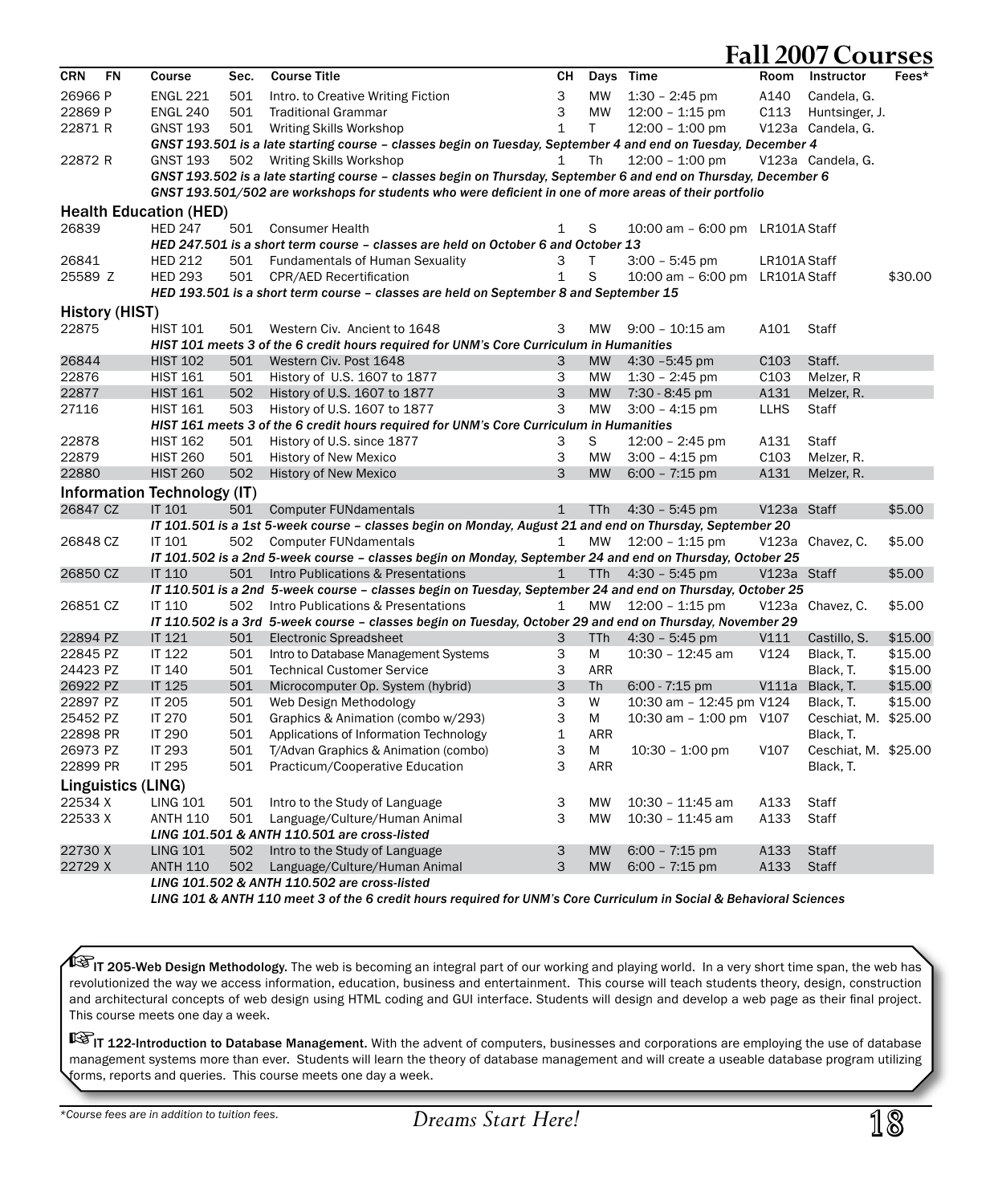|            |           |                 |      |                                                                                                                                                              |                         |            |                                       |                  |              | . c    |
|------------|-----------|-----------------|------|--------------------------------------------------------------------------------------------------------------------------------------------------------------|-------------------------|------------|---------------------------------------|------------------|--------------|--------|
| <b>CRN</b> | <b>FN</b> | Course          | Sec. | <b>Course Title</b>                                                                                                                                          | CН                      |            | Days Time                             | Room             | Instructor   | Fees*  |
|            |           |                 |      | Mathematics & Statistics (ACAM, MATH & STAT)                                                                                                                 |                         |            |                                       |                  |              |        |
| 22900 PR   |           | <b>MATH 098</b> | 501  | <b>Developing Numeracy</b>                                                                                                                                   | 3                       | MW         | 12:00 - 1:15 pm                       | V117             | Staff        |        |
|            |           |                 |      | MATH 098 is a developmental studies course required for students whose COMPASS or ACT scores place them at this level                                        |                         |            |                                       |                  |              |        |
| 23063 PRZ  |           | <b>MATH 099</b> | 501  | Pre-Algebra                                                                                                                                                  | 4                       | MW         | $8:30 - 10:10$ am                     | C <sub>101</sub> | Staff        | \$5.00 |
| 23064 PRZ  |           | <b>MATH 099</b> | 502  | Pre-Algebra                                                                                                                                                  | 4                       | MW         | $12:00 - 1:40$ pm                     | H <sub>108</sub> | Staff        | \$5.00 |
| 23513 PRZ  |           | <b>MATH 099</b> | 503  | Pre-Algebra                                                                                                                                                  | $\overline{4}$          | TTh        | $6:00 - 7:40$ pm                      | V119             | <b>Staff</b> | \$5.00 |
| 25226 PRZ  |           | <b>MATH 099</b> | 504  | Pre-Algebra                                                                                                                                                  | 4                       | TTh        | 8:30 - 10:10 am                       | V119             | Staff        | \$5.00 |
| 25227 PRZ  |           | <b>MATH 099</b> | 505  | Pre-Algebra                                                                                                                                                  | 4                       | TTh        | $2:00 - 3:40$ pm                      | C101             | Staff        | \$5.00 |
|            |           |                 |      | MATH 099 is a developmental studies course required for students whose COMPASS or ACT scores place them at this level or who successfully completed MATH 098 |                         |            |                                       |                  |              |        |
|            | <b>PR</b> | <b>ACAM 100</b> | 501  | Academic Studies Math Prep                                                                                                                                   | 2                       | W          | $10:15 - 11:55$ am                    | A140             | Robinson, M. |        |
|            | PR        | <b>ACAM 100</b> | 502  | Academic Studies Math Prep                                                                                                                                   | 2                       | Th         | 11:00 am - 12:40 pm H103              |                  | Staff        |        |
|            | <b>PR</b> | ACAM 100        | 503  | Academic Studies Math Prep                                                                                                                                   | $\overline{\mathbf{c}}$ | MW         | $4:00 - 4:50$ pm                      | A140             | Staff        |        |
|            | <b>PR</b> | <b>ACAM 100</b> | 504  | Academic Studies Math Prep                                                                                                                                   | $\overline{\mathbf{c}}$ | MW         | 10:30 - 11:20 am                      | V119             | Staff        |        |
|            | <b>PR</b> | ACAM 100        | 505  | Academic Studies Math Prep                                                                                                                                   | 2                       | W          | $12:00 - 1:40$ pm                     | A129             | DePree, J.   |        |
|            | <b>PR</b> | <b>ACAM 100</b> | 506  | Academic Studies Math Prep                                                                                                                                   | $\overline{c}$          | TTh        | $12:00 - 12:50$ pm                    | A129             | DePree, J.   |        |
|            | PR        | ACAM 100        | 507  | <b>Academic Studies Math Prep</b>                                                                                                                            | $\overline{2}$          | <b>TTh</b> | $7:45 - 8:35$ pm                      | A40              | <b>Staff</b> |        |
|            |           |                 |      | ACAM 100 is a developmental studies course required for students who place into MATH 100                                                                     |                         |            |                                       |                  |              |        |
| 23467 PRZ  |           | <b>MATH 100</b> | 501  | Introduction to Algebra                                                                                                                                      | 4                       | MW         | 8:30 - 10:10 am                       | V117             | Staff        | \$5.00 |
| 25210 PRZ  |           | <b>MATH 100</b> | 502  | Introduction to Algebra                                                                                                                                      | 4                       | MW         | $9:00 - 10:40$ pm                     | H111             | Staff        | \$5.00 |
| 25211 PRZ  |           | <b>MATH 100</b> | 503  | Introduction to Algebra                                                                                                                                      | 4                       | MW         | 10:15 -11:55 am                       | C101             | Staff        | \$5.00 |
| 25212 PRZ  |           | <b>MATH 100</b> | 504  |                                                                                                                                                              | 4                       | MW         |                                       | H103             | Staff        |        |
| 25223 PRZ  |           |                 |      | Introduction to Algebra                                                                                                                                      | $\overline{4}$          | <b>MW</b>  | $12:00 - 1:40$ pm                     |                  |              | \$5.00 |
|            |           | <b>MATH 100</b> | 505  | Introduction to Algebra                                                                                                                                      |                         |            | $5:00 - 6:40$ pm<br>$8:30 - 10:10$ am | H <sub>105</sub> | <b>Staff</b> | \$5.00 |
| 25224 PRZ  |           | <b>MATH 100</b> | 506  | Introduction to Algebra                                                                                                                                      | 4<br>4                  | TTh        |                                       | H111             | Staff        | \$5.00 |
| 25225 PRZ  |           | <b>MATH 100</b> | 507  | Introduction to Algebra                                                                                                                                      |                         | TTh        | $10:15 - 11:55$ am                    | V119             | Staff        | \$5.00 |
| 25228 PRZ  |           | <b>MATH 100</b> | 508  | Introduction to Algebra                                                                                                                                      | 4                       | TTh        | $2:00 - 3:40$ pm                      | H103             | DePree, J.   | \$5.00 |
| 25229 PRZ  |           | <b>MATH 100</b> | 509  | Introduction to Algebra                                                                                                                                      | 4                       | TTh        | $2:00 - 3:40$ pm                      | H111             | Staff        | \$5.00 |
| 26925 PRZ  |           | <b>MATH 100</b> | 510  | Introduction to Algebra                                                                                                                                      | $\overline{4}$          | <b>TTh</b> | $6:00 - 7:40$ pm                      | H105             | <b>Staff</b> | \$5.00 |
|            |           |                 |      | MATH 100 is a developmental studies course required for students whose COMPASS or ACT scores place them at this level or who successfully completed MATH 099 |                         |            |                                       |                  |              |        |
| 22907 PR   |           | <b>MATH 111</b> | 501  | Math for Elem./Mid School Teachers I                                                                                                                         | З                       | MW         | $9:00 - 10:15$ am                     | V119             | Staff        |        |
| 22908 P    |           | <b>MATH 112</b> | 501  | Math for Elem./Mid School Teachers II                                                                                                                        | 3                       | MW         | $12:00 - 1:15$ pm                     | V119             | Staff        |        |
| 22909 PR   |           | <b>MATH 120</b> | 501  | Intermediate Algebra                                                                                                                                         | 3                       | MW         | $9:00 - 10:15$ am                     | A124             | Staff        |        |
| 22910 P    |           | <b>MATH 106</b> | 501  | Problems in Intermediate Algebra                                                                                                                             | $\mathbf{1}$            | W          | 10:30 - 11:30 am                      | A124             | Staff        |        |
|            |           |                 |      | Students enrolling in MATH 120.501 are expected to enroll in MATH 106.501                                                                                    |                         |            |                                       |                  |              |        |
| 22911 PR   |           | <b>MATH 120</b> | 502  | Intermediate Algebra                                                                                                                                         | 3                       | MW         | 10:30 am - 11:45 pm A125              |                  | Staff.       |        |
| 22912 P    |           | <b>MATH 106</b> | 502  | Problems in Intermediate Algebra                                                                                                                             | 1                       | M          | 9:15 - 10:15 am                       | A125             | Staff        |        |
|            |           |                 |      | Students enrolling in MATH 120.502 are expected to enroll in MATH 106.502                                                                                    |                         |            |                                       |                  |              |        |
| 22913 PR   |           | <b>MATH 120</b> | 503  | Intermediate Algebra                                                                                                                                         | 3                       | MW         | $12:00 - 1:15$ pm                     | A124             | Staff        |        |
| 22914 P    |           | <b>MATH 106</b> | 503  | Problems in Intermediate Algebra                                                                                                                             | $\mathbf{1}$            | M          | $10:45 - 11:45$ pm                    | A124             | Staff        |        |
|            |           |                 |      | Students enrolling in MATH 120.503 are expected to enroll in MATH 106.503                                                                                    |                         |            |                                       |                  |              |        |
| 22915 PR   |           | <b>MATH 120</b> | 504  | Intermediate Algebra                                                                                                                                         | 3                       | <b>MW</b>  | $4:30 - 5:45$ pm                      | V117             | <b>Staff</b> |        |
| 22916 P    |           | <b>MATH 106</b> | 504  | Problems in Intermediate Algebra                                                                                                                             | $\mathbf{1}$            | M          | $6:00 - 7:00$ pm                      | V117             | <b>Staff</b> |        |
|            |           |                 |      | Students enrolling in MATH 120.504 are expected to enroll in MATH 106.504                                                                                    |                         |            |                                       |                  |              |        |
| 22917 PR   |           | <b>MATH 120</b> | 505  | Intermediate Algebra                                                                                                                                         | 3                       | TTh        | $9:00 - 10:15$ am                     | A124             | Staff        |        |
| 22918 P    |           | <b>MATH 106</b> | 505  | Problems in Intermediate Algebra                                                                                                                             | 1                       | T          | 10:30 -11:30 am                       | A124             | Staff        |        |
|            |           |                 |      | Students enrolling in MATH 120.505 are expected to enroll in MATH 106.505                                                                                    |                         |            |                                       |                  |              |        |
| 22919 PR   |           | <b>MATH 120</b> | 506  | Intermediate Algebra                                                                                                                                         | 3                       | TTh        | 10:30 - 11:45 am                      | A125             | Staff        |        |
| 22920 P    |           | <b>MATH 106</b> | 506  | Problems in Intermediate Algebra                                                                                                                             | 1                       | Τ          | $12:00 - 1:00$ pm                     | A125             | Staff        |        |
|            |           |                 |      | Students enrolling in MATH 120.506 are expected to enroll in MATH 106.506                                                                                    |                         |            |                                       |                  |              |        |
| 22921 PR   |           | <b>MATH 120</b> | 507  | Intermediate Algebra                                                                                                                                         | З                       | TTh        | $12:00 - 1:15$ pm                     | A127             | Robinson, M. |        |
| 25290 P    |           | <b>MATH 106</b> | 507  | Problems in Intermediate Algebra                                                                                                                             | 1                       | T          | $10:45 - 11:45$ am                    | A127             | Robinson, M. |        |
|            |           |                 |      | Students enrolling in MATH 120.507 are expected to enroll in MATH 106.507                                                                                    |                         |            |                                       |                  |              |        |
| 25230 PR   |           | MATH 120        | 508  | Intermediate Algebra                                                                                                                                         | 3                       | TTh        | $1:30 - 2:45$ pm                      | A124             | Staff        |        |
| 26852 P    |           | <b>MATH 106</b> | 508  | Problems in Intermediate Algebra                                                                                                                             | 1                       | Th         | $12:15 - 1:15$ pm                     | A124             | Staff.       |        |
|            |           |                 |      | Students enrolling in MATH 120.508 are expected to enroll in MATH 106.508                                                                                    |                         |            |                                       |                  |              |        |
| 26857 PR   |           | <b>MATH 120</b> | 509  | Intermediate Algebra                                                                                                                                         | 3                       | <b>TTh</b> | $7:30 - 8:45$ pm                      | A124             | Staff.       |        |
| 26858 P    |           | <b>MATH 106</b> | 509  | Problems in Intermediate Algebra                                                                                                                             | 1                       | T.         | $6:15 - 7:15$ pm                      | A124             | Staff.       |        |
|            |           |                 |      | Students enrolling in MATH 120.509 are expected to enroll in MATH 106.509                                                                                    |                         |            |                                       |                  |              |        |
| 22943 PR   |           | <b>MATH 121</b> | 501  | College Algebra                                                                                                                                              | 3                       | МW         | $3:00 - 4:15$ pm                      | A124             | Staff        |        |
| 22944 CP   |           | <b>MATH 107</b> | 501  | Problems in College Algebra                                                                                                                                  | $\mathbf{1}$            | W          | $4:30 - 5:30$ pm                      | A124             | <b>Staff</b> |        |
|            |           |                 |      | Students enrolling in MATH 121.501 are expected to enroll in MATH 107.501                                                                                    |                         |            |                                       |                  |              |        |
| 22954 PR   |           | <b>MATH 121</b> | 502  | College Algebra                                                                                                                                              | 3                       | TTh        | 7:30 - 8:45 pm                        | V119             | Staff        |        |
| 22946 CP   |           | <b>MATH 107</b> | 502  | Problems in College Algebra                                                                                                                                  | $\mathbf{1}$            | T.         | $6:15 - 7:15$ pm                      | V119             | Staff        |        |
|            |           |                 |      | Students enrolling in MATH 121.502 are expected to enroll in MATH 107.502                                                                                    |                         |            |                                       |                  |              |        |

*\*Course fees are in addition to tuition fees.*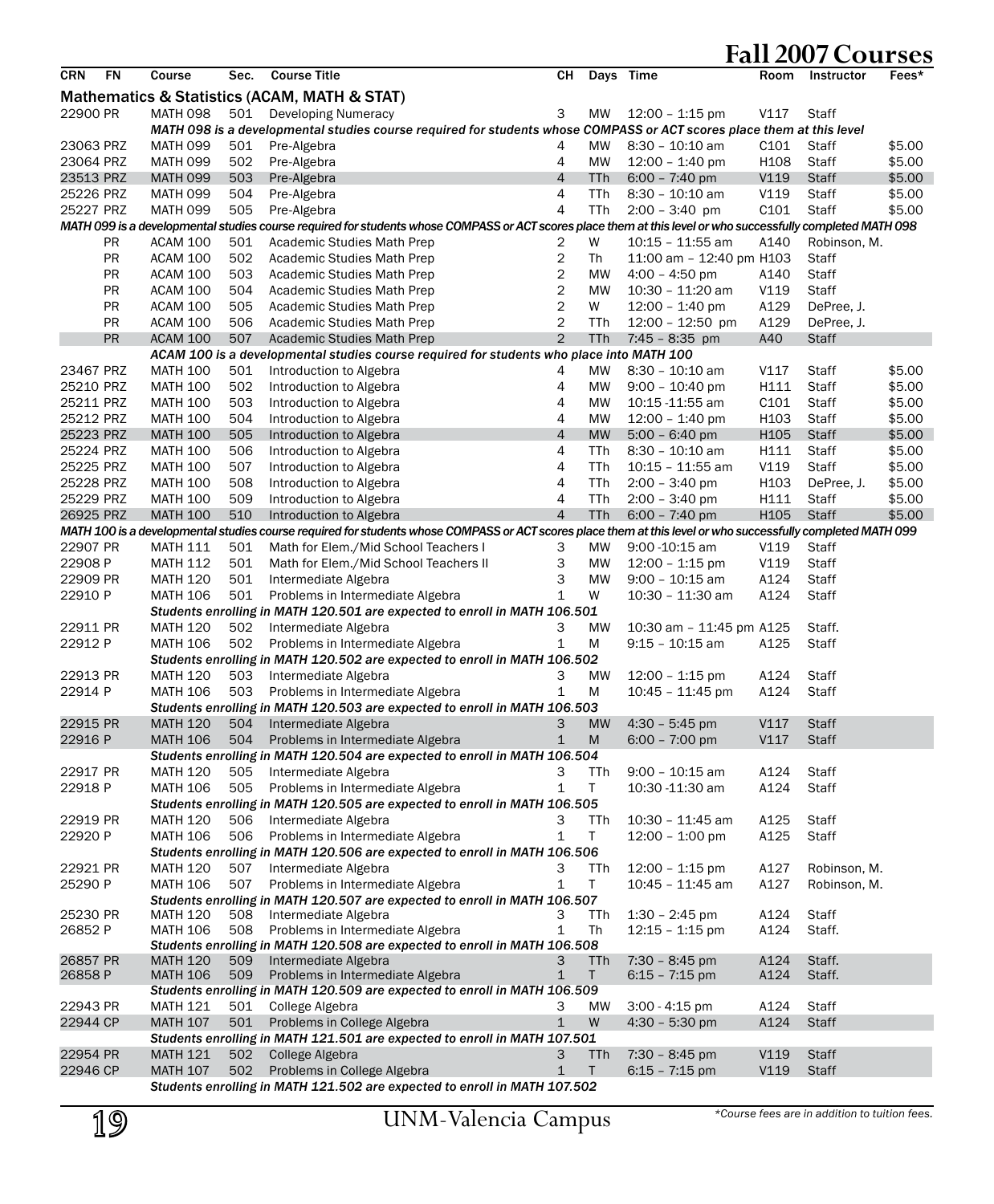|            |    |                          |      |                                                                                           |                |            |                    |      | $\cdots$          |       |
|------------|----|--------------------------|------|-------------------------------------------------------------------------------------------|----------------|------------|--------------------|------|-------------------|-------|
| <b>CRN</b> | FN | Course                   | Sec. | <b>Course Title</b>                                                                       | CН             | Days       | Time               | Room | <b>Instructor</b> | Fees* |
| 22947 PR   |    | <b>MATH 121</b>          | 503  | College Algebra                                                                           | 3              | <b>TTh</b> | $9:00 - 10:15$ pm  | V117 | Robinson, M.      |       |
| 22948 CP   |    | <b>MATH 107</b>          | 503  | Problems in College Algebra                                                               | $\mathbf{1}$   | Th         | 10:30 - 11:30 am   | V117 | Robinson, M.      |       |
|            |    |                          |      | Students enrolling in MATH 121.503 are expected to enroll in MATH 107.503                 |                |            |                    |      |                   |       |
| 22949 P    |    | <b>MATH 121</b>          | 504  | College Algebra                                                                           | 3.             | MW         | $9:00 - 10:15$ am  | V117 | <b>Staff</b>      |       |
| 22950 CP   |    | <b>MATH 107</b>          | 504  | Problems in College Algebra                                                               | 1              | W          | $10:30 - 11:30$ am | V117 | Staff             |       |
|            |    |                          |      | Students enrolling in MATH 121.504 are expected to enroll in MATH 107.504                 |                |            |                    |      |                   |       |
|            |    |                          |      | MATH 121 meets 3 of the 3 credit hours required for UNM's Core Curriculum in Mathematics  |                |            |                    |      |                   |       |
| 22952 P    |    | <b>MATH 123</b>          | 501  | Trigonometry                                                                              | 3              | MW         | 12:00 -1:15 pm     | A125 | Staff             |       |
| 26923 P    |    | <b>MATH 129</b>          | 501  | A Survey of Mathematics                                                                   | 3              | <b>TTh</b> | $1:30 - 2:45$ pm   | V117 | Robinson, M       |       |
|            |    |                          |      | MATH 129 meets 3 of the 3 credit hours required for UNM's Core Curriculum in Mathematics  |                |            |                    |      |                   |       |
| 22953 P    |    | MATH 150                 |      | 501 Pre Calculus                                                                          | 3              | TTh        | $1:30 - 2:45$ pm   | A124 | Staff             |       |
|            |    |                          |      | MATH 150 meets 3 of the 3 credit hours required for UNM's Core Curriculum in Mathematics  |                |            |                    |      |                   |       |
| 23457 P    |    | MATH 162L 501 Calculus I |      |                                                                                           | $\overline{4}$ | <b>TTh</b> | $5:30 - 7:15$ pm   | A127 | Murray, C.        |       |
|            |    |                          |      | MATH 162L meets 4 of the 4 credit hours required for UNM's Core Curriculum in Mathematics |                |            |                    |      |                   |       |
| 22955 P    |    | <b>MATH 180</b>          | 501  | Elements of Calculus I                                                                    | $\mathbf{3}$   | <b>MW</b>  | $7:30 - 8:45$ pm   | V119 | Staff.            |       |
| 22956 P    |    | <b>MATH 180</b>          | 502  | Elements of Calculus I                                                                    | 3              | <b>TTh</b> | $12:00 - 1:15$ pm  | V119 | Murray, C.        |       |
|            |    |                          |      | MATH 180 meets 3 of the 3 credit hours required for UNM's Core Curriculum in Mathematics  |                |            |                    |      |                   |       |
| 22958      |    | <b>MATH 215</b>          | 501  | Math for Elem & Mid School Teachers                                                       | $3^{\circ}$    | W          | $3:00 - 5:45$ pm   | A125 | DePree, J.        |       |
|            |    |                          |      | MATH 215 meets 3 of the 3 credit hours required for UNM's Core Curriculum in Mathematics  |                |            |                    |      |                   |       |
| 22959 P    |    | MATH 264L 501            |      | Calculus III                                                                              | 4              | TTh        | $3:00 - 4:45$ pm   | V119 | Murray, C.        |       |
|            |    |                          |      | MATH 264L meets 4 of the 3 credit hours required for UNM's Core Curriculum in Mathematics |                |            |                    |      |                   |       |
| 22940 P    |    | <b>STAT 145</b>          | 501  | An Intro to Statistics                                                                    | 3              | TTh        | $10:30 - 11:45$ am | A125 | DePree. J.        |       |
| 22941 P    |    | <b>STAT 145</b>          | 502  | An Intro to Statistics                                                                    | 3              | <b>MW</b>  | $6:00 - 7:15$ pm   | H103 | <b>Staff</b>      |       |
|            |    |                          |      |                                                                                           |                |            |                    |      |                   |       |

#### **ES OBT Courses**

OBT 105-Basic Keyboarding (online). OBT 105 is for students with little to no keyboarding experience. This course will teach students proper techniques using the alpha-numeric keyboard such as hand alignment, keystrokes as well as help students improve and increase keyboarding speed. There will be one mandatory meeting at the beginning of the semester.

OBT 111-Keyboarding/Word Processing I. Students who have taken OBT 105 will benefit from OBT 111 to develop their speed and accuracy using the alpha-numeric keyboard and current word processing software. Students will focus on creating, saving and retrieving, editing and formatting business letters, memorandums, and manuscripts.

OBT 112 - Keyboarding/Word Processing (Hybrid). Students who have previously taken OBT 111 will benefit from continuing their instruction with OBT 112. Students will format business letters and forms, manuscripts and resumes as well as continue to increase their typing speed. Students will meet in class one day a week and continue lessons online.

OBT 219-Legal Terminology/Transcription (Hybrid). Are you interested in a career in political affairs, government or law? If so, OBT 219 will open many doors in these fields. Students will meet in class one day a week and will continue their studies online. This course emphasizes legal terminology and the preparation and transcription of legal documents. Prerequisite: OBT 112 and ENGL 100.

OBT 221-Medical Transcription (Hybrid). Students interested in careers in the medical field will find OBT 221 a resourceful course that will expand their knowledge in the ever growing field of medicine. Students will learn to transcribe various medical reports that include patient histories and physicals, pre-op, lab reports, operating reports and the like. Students will meet in class one day a week and will continue their studies online. Prerequisite: OBT 112 and ENGL 100.

OBT 257 - Administrative Procedures. Administrative support personnel are indispensable to today's businesses. Learn valuable employment skills that will earn you the recognition you deserve. OBT 257 will train you in organization and time management, records management, information and communications, meeting and travel planning and much-much more. Become an IAAP (International Association of Administrative Professionals) member and obtain your CAP (Certified Administrative Professional), OPAC (Office Proficiency Assessment Certification) or MOS (Microsoft Office Specialist) certification that employers recognize and reward.

OBT 260-Desktop Publishing and Presentation (Hybrid). OBT 260 takes basic computer skills to a new level giving the student hands-on experience with software programs such as Publisher and Power Point. Create eye-catching brochures and flyers, produce an awe-inspiring presentations, publish a personalized newsletter or create an amazing advertisement poster. You will also learn how to use industry standard equipment for creating, producing and printing your creations. Students will meet in class one day a week and continue their studies online using WebCT.

OBT 263-Preparation for Microsoft Word Certification (Hybrid). Students wishing to obtain Microsoft Word Certification will benefit in taking this course as they will refine their word processing skills and be able to apply them to more advanced operations. Students will meet in class one day a week and continue their studies online.

OBT 265-Business Communications (Hybrid). This course will prepare students to excel in today's digital workplace. Students will learn how to communicate effectively through business correspondence such as email, letter writing, business proposals, oral presentations, etc. Students will also develop sensitivity to communication with a diverse workforce. Students will meet in class one day a week and continue their studies online using WebCT.

OBT 293-Advanced Preparation for Microsoft Word Certification. Students taking OBT 293-Advanced Word Prep will continue to learn advanced operations in Microsoft Word which will help prepare them for the Microsoft Word Certification Exam.

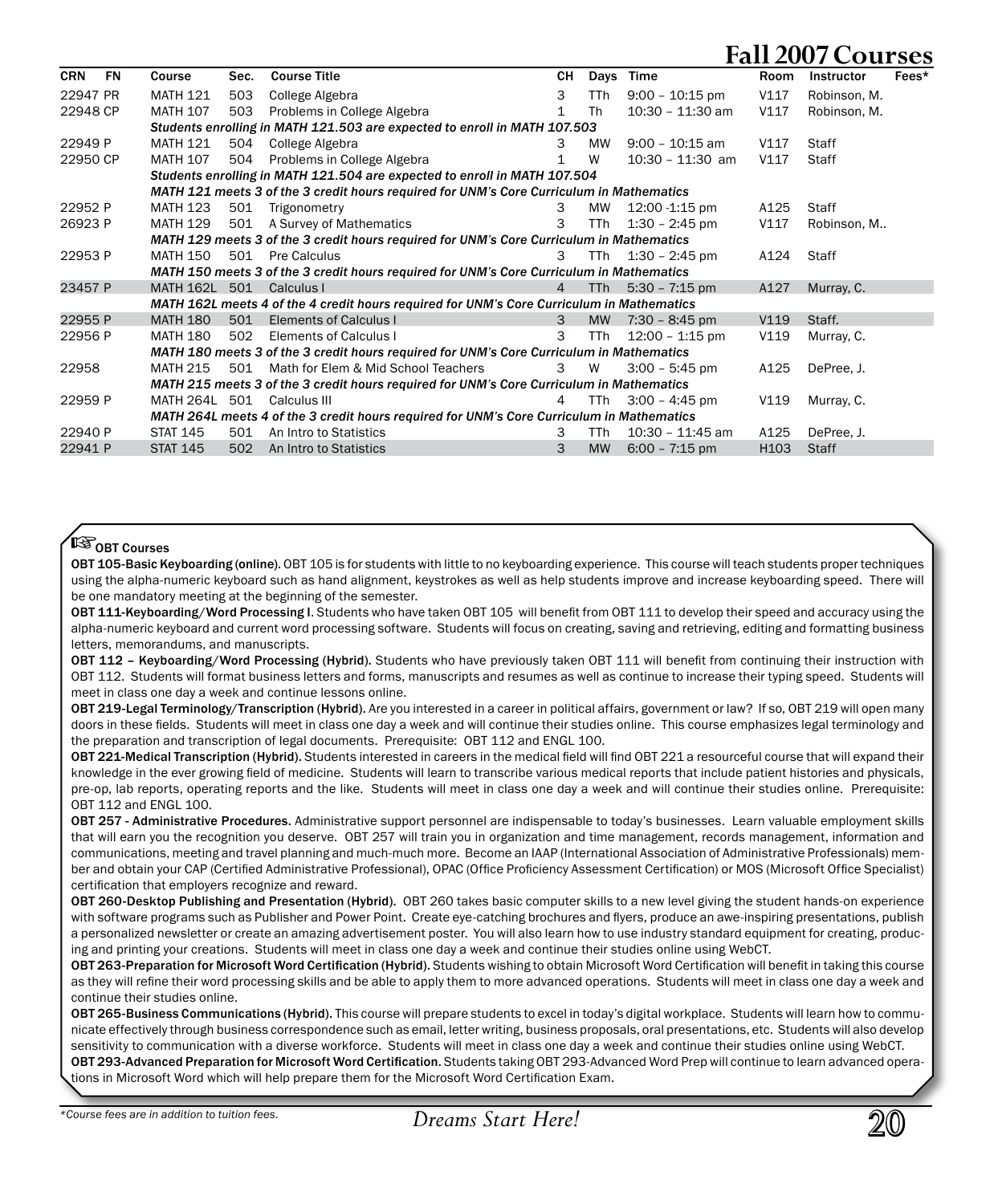|            |                         |                                    |      |                                                                                                                                                                                              |              |            |                            |                        | <b>Fall 2007 Courses</b> |         |
|------------|-------------------------|------------------------------------|------|----------------------------------------------------------------------------------------------------------------------------------------------------------------------------------------------|--------------|------------|----------------------------|------------------------|--------------------------|---------|
| <b>CRN</b> | <b>FN</b>               | Course                             | Sec. | <b>Course Title</b>                                                                                                                                                                          | CН           | Days       | Time                       | Room                   | Instructor               | Fees*   |
| 22942 P    |                         | <b>STAT 145</b>                    | 503  | An Intro to Statistics                                                                                                                                                                       | 3            | S          | 9:00 - 11:45 am            | A125                   | Staff                    |         |
|            |                         |                                    |      | STAT 145 meets 3 of the 3 credit hours required for UNM's Core Curriculum in Mathematics                                                                                                     |              |            |                            |                        |                          |         |
|            | Music (MUS)             |                                    |      |                                                                                                                                                                                              |              |            |                            |                        |                          |         |
| 22922      |                         | <b>MUS 139</b>                     | 501  | <b>Music Appreciation</b>                                                                                                                                                                    | 3            | <b>TTh</b> | $6:00 - 7:15$ pm           | H <sub>101</sub>       | <b>Staff</b>             |         |
|            |                         |                                    |      | MUS 139 meets 3 of the 3 credit hours required for UNM's Core Curriculum in Fine Arts                                                                                                        |              |            |                            |                        |                          |         |
| 22923      |                         | <b>MUS 143</b>                     | 501  | University Chorus                                                                                                                                                                            | $\mathbf{1}$ | Th         | $7:30 - 9:00$ pm           | A101                   | Staff                    |         |
|            |                         | <b>Natural Science (NTSC)</b>      |      |                                                                                                                                                                                              |              |            |                            |                        |                          |         |
| 22924 P    |                         | <b>NTSC 263</b>                    | 501  | <b>Environmental Science</b>                                                                                                                                                                 | 4            | <b>MW</b>  | $6:00 - 8:00$ pm           | A125                   | Staff                    |         |
|            |                         |                                    |      | NTSC 263 meets 4 of the 7 credit hours required for UNM's Core Curriculum in Physical & Natural Sciences                                                                                     |              |            |                            |                        |                          |         |
|            | <b>Nursing (NURS)</b>   |                                    |      |                                                                                                                                                                                              |              |            |                            |                        |                          |         |
| 22925 P    |                         | <b>NURS 238</b>                    | 501  | Principles of Pharmacology                                                                                                                                                                   | 3            | MW         | $9:00 - 10:15$ am          | H <sub>108</sub>       | Chavez, M.               |         |
| 22926 P    |                         | <b>NURS 240</b>                    | 501  | Pathophysiology II                                                                                                                                                                           | 3            | TTh        | $9:00 - 10:15$ am          | H108                   | Chavez, M.               |         |
|            | <b>Nutrition (NUTR)</b> |                                    |      |                                                                                                                                                                                              |              |            |                            |                        |                          |         |
| 22927 P    |                         | <b>NUTR 244</b>                    | 501  | <b>Human Nutrition</b>                                                                                                                                                                       | 3            | МW         | $9:00 - 10:15$ am          | A129                   | Staff                    |         |
| 26924 P    |                         | <b>NUTR 244</b>                    | 502  | Human Nutrition (online)                                                                                                                                                                     | 3            | ARR        |                            |                        | Staff                    |         |
|            |                         |                                    |      | NUTR 244.501 is an online course - please see general information on online courses on page 24                                                                                               |              |            |                            |                        |                          |         |
|            |                         | Office & Business Technology (OBT) |      |                                                                                                                                                                                              |              |            |                            |                        |                          |         |
| 22960      |                         | <b>OBT 101</b>                     |      | 501 Introduction to Accounting                                                                                                                                                               | 3            | МW         | 3:00 - 4:15 pm             | V127                   | Cole, D.                 |         |
| 27458 Z    |                         | <b>OBT 105</b>                     | 501  | <b>Basic Keyboarding</b>                                                                                                                                                                     | 1            | MW         | $1:30 - 2:45$ am           | V127                   | Cole, D                  | \$5.00  |
|            |                         |                                    |      | OBT 105.501 is a first 5 week course classes begin on August 20 and end on September 19                                                                                                      |              |            |                            |                        |                          |         |
| 27459 Z    |                         | <b>OBT 105</b>                     | 502  | Basic Keyboarding (online)                                                                                                                                                                   | 1            | ARR        |                            |                        | Chavez, C.               | \$5.00  |
| 22962 Z    |                         | <b>OBT 110</b>                     | 501  | OBT 105.501 is an online course with a mandatory 1 day orientation on Mon., Aug. 20 in V105 - please see general information on online courses on page 24<br><b>Business Language Skills</b> | 3            | <b>MW</b>  | $4:30 - 5:45$ pm           | V127                   | Cole, D.                 | \$15.00 |
| 22963 Z    |                         | <b>OBT 111</b>                     | 501  | Keyboarding/Word Processing I                                                                                                                                                                | 3            | MW         | $1:30 - 2:45$ pm           | V127                   | Cole, D.                 | \$15.00 |
| 22965 Z    |                         | <b>OBT 111</b>                     | 502  | Keyboarding/Word Processing I                                                                                                                                                                | 3            | M          | $6:00 - 8:45$ pm           | V127                   | Cole, D.                 | \$15.00 |
| 22968 APZ  |                         | OBT 112                            | 501  | Keyboarding/Word Processing II (hybrid)                                                                                                                                                      | 3            | М          | $12:00 - 1:15$ pm          | V127                   | Cole, D.                 | \$15.00 |
|            |                         |                                    |      | OBT 112.501 is a hybrid course (part online, part classroom time) - please see general information on hybrid courses on page 24                                                              |              |            |                            |                        |                          |         |
| 22969 APZ  |                         | <b>OBT 112</b>                     | 502  | Keyboarding/Word Processing II                                                                                                                                                               | 3            | M          | $6:00 - 8:45$ pm           | V127                   | Cole, D.                 | \$15.00 |
| 22970 APZ  |                         | <b>OBT 219</b>                     | 501  | Legal Terminology/Transcription (hybrid)                                                                                                                                                     | 3            | Μ          | 12:00 - 1:15 pm            | V127                   | Cole, D.                 | \$15.00 |
|            |                         |                                    |      | OBT 219.501 is a hybrid course (part online, part classroom time) - please see general information on hybrid courses on page 24                                                              |              |            |                            |                        |                          |         |
| 22971 APZ  |                         | <b>OBT 219</b>                     | 502  | Legal Terminology/Transcription                                                                                                                                                              | 3            | M          | $6:00 - 8:45$ pm           | V127                   | Cole, D.                 | \$15.00 |
| 22972 APZ  |                         | <b>OBT 221</b>                     | 501  | Medical Transcription (hybrid)                                                                                                                                                               | 3            | M          | $12:00 - 1:15$ pm          | V127                   | Cole, D.                 | \$15.00 |
| 22973 APZ  |                         | <b>OBT 221</b>                     | 502  | OBT 221.501 is a hybrid course (part online, part classroom time) – please see general information on hybrid courses on page 24<br><b>Medical Transcription</b>                              | 3            | M          | $6:00 - 8:45$ pm           | V127                   | Cole, D.                 | \$15.00 |
| 22974 PZ   |                         | OBT 263                            | 501  | Preparation for MS Word Cert. (hybrid)                                                                                                                                                       | 3            | M          | 12:00 - 1:15 pm            | V127                   | Cole, D.                 | \$15.00 |
|            |                         |                                    |      | OBT 263.501 is a hybrid course (part online, part classroom time) – please see general information on hybrid courses on page 24                                                              |              |            |                            |                        |                          |         |
| 22975 PZ   |                         | <b>OBT 263</b>                     | 502  | Preparation for MS Word Cert.                                                                                                                                                                | 3            | M          | $6:00 - 8:45$ pm           | V127                   | Cole, D.                 | \$15.00 |
| 22976 PZ   |                         | <b>OBT 293</b>                     | 501  | T/Adv. Prep for MS Word Cert. (hybrid)                                                                                                                                                       | 3            | M          | $12:00 - 1:15$ pm          | V127                   | Cole, D.                 | \$15.00 |
|            |                         |                                    |      | OBT 293.501 is a hybrid course (part online, part classroom time) - please see general information on hybrid courses on page 24                                                              |              |            |                            |                        |                          |         |
| 22977 Z    |                         | <b>OBT 293</b>                     |      | 502 T/Adv. Prep for MS Word Cert.                                                                                                                                                            | 3            | M          | $6:00 - 8:45$ pm           | V127                   | Cole, D.                 | \$15.00 |
|            |                         |                                    |      | OBT 293.502 is a hybrid course (part online, part classroom time) - please see general information on hybrid courses on page 24                                                              |              |            |                            |                        |                          |         |
| 22978 PZ   |                         | <b>OBT 293</b>                     | 503  | T/MS Word 2003 (hybrid)                                                                                                                                                                      | 3            | М          | 12:00 - 1:15 Pm            | V127                   | Cole, D.                 | \$15.00 |
| 22981 Z    |                         | <b>OBT 293</b>                     |      | 504 T/MS Word 2003                                                                                                                                                                           | 3            | M          | $6:00 - 8:45$ pm           |                        | V127 Cole, D.            | \$15.00 |
| 22982 PR   |                         | OBT 295                            |      | 501 Practicum/Cooperative Education                                                                                                                                                          | 3            | ARR        |                            |                        | Cole, D.                 |         |
|            |                         |                                    |      | Personal Care Attendant (PCA) New program!                                                                                                                                                   |              |            |                            |                        |                          |         |
|            | PZ                      | PCA 101                            |      | 501 Personal Care Attendant                                                                                                                                                                  | 5            | МW         | $9:00$ am - 1:00 pm        | H115                   | Staff                    | \$30.00 |
|            |                         | <b>Pharmacy Technician (PHRT)</b>  |      |                                                                                                                                                                                              |              |            |                            |                        |                          |         |
| 24887 PZ   |                         | <b>PHRT 110</b>                    | 501  | Pharmacy Technician Lab I                                                                                                                                                                    | 2            | M          | $11:00 - 12:00$ pm         | H110                   | Staff                    | \$30.00 |
|            | PZ                      | <b>PHRT 110</b>                    | 501  | Pharmacy Technician Lab I                                                                                                                                                                    |              | W          | $8:00$ am $-12:00$ pm H110 |                        | Staff                    |         |
| 24888 P    |                         | PHRT 111                           | 501  | Intro to Pharmacy Technology                                                                                                                                                                 |              | М          | 8:00 - 11:00 am            | H111                   | Staff                    |         |
|            |                         |                                    |      | PHRT 111.501 is a short term course - classes begin on Monday, August 20 and end on Monday September 24                                                                                      |              |            |                            |                        |                          |         |
| 24889 P    |                         | <b>PHRT 112</b>                    |      | 501 Pharmacy Anatomy & Physiology<br>PHRT 112.501 is a short term course - classes begin on Monday, September 24 and end on Monday, October 29                                               | 3            | М          | 8:00 - 11:00 Am            | H111                   | Staff                    |         |
| 24890 P    |                         | <b>PHRT 113</b>                    |      | 501 Pharmacy Calculations                                                                                                                                                                    | 3            | M          | 8:00 - 11:00 am            | H111                   | Staff                    |         |
|            |                         |                                    |      | PHRT 113.501 is a short term course - classes begin on Monday, October 29 and end on Monday, December 3                                                                                      |              |            |                            |                        |                          |         |
|            |                         |                                    |      | PLEASE NOTE: Students who wish to enroll in the pharmacy technician programs for the fall should contact an advisor (925-8560)                                                               |              |            |                            |                        |                          |         |
|            | Philosophy (PHIL)       |                                    |      |                                                                                                                                                                                              |              |            |                            |                        |                          |         |
| 22928      |                         | <b>PHIL 101</b>                    | 501  | Intro to Philosophical Problems                                                                                                                                                              | 3            | TTh        | $12:00 - 1:15$ pm          | H <sub>101</sub> Staff |                          |         |
|            |                         |                                    |      | PHIL 101 meets 3 of the 6 credit hours required for UNM's Core Curriculum in Humanities                                                                                                      |              |            |                            |                        |                          |         |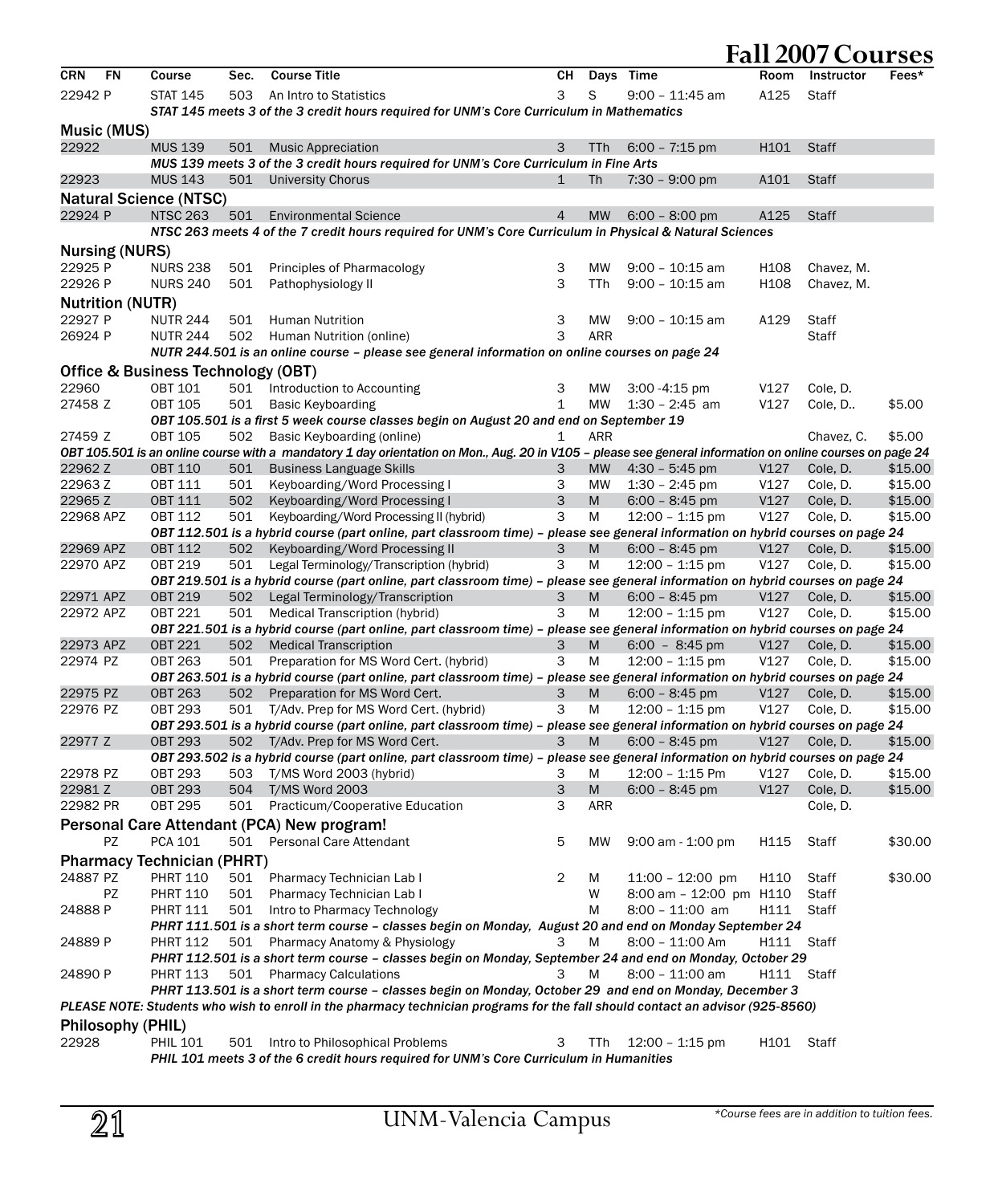| <b>CRN</b> | FN | Course                           | Sec. | <b>Course Title</b>                                                                                       | CН     | Davs      | Time                     | Room             | Instructor | Fees*   |
|------------|----|----------------------------------|------|-----------------------------------------------------------------------------------------------------------|--------|-----------|--------------------------|------------------|------------|---------|
|            |    | <b>Physical Education (PENP)</b> |      |                                                                                                           |        |           |                          |                  |            |         |
| 27472 Z    |    | <b>PENP 124</b>                  | 501  | Beginning Ballroom Dancing                                                                                |        |           | $6:00 - 8:00$ pm         | S <sub>104</sub> | Staff      | \$10.00 |
|            |    |                                  |      | PENP 124.501 is a 1st 8-week course - classes begin on Tuesday, August 21 and end on Tuesday, October 9   |        |           |                          |                  |            |         |
| 23038 Z    |    | <b>PFNP 125</b>                  | 501  | Intermediate Ballroom Dance                                                                               |        |           | $6:00 - 8:00$ pm         | S <sub>104</sub> | Staff      | \$10.00 |
|            |    |                                  |      | PENP 138.501 is a 2nd 8-week course - classes begin on Tuesday, October 16 and end on Tuesday, November 6 |        |           |                          |                  |            |         |
| 22988 Z    |    | <b>PENP 128</b>                  | 501  | Beginning Country Western Dance                                                                           | 1 Th   |           | $6:00 - 8:00 \text{ pm}$ | S <sub>104</sub> | Staff      | \$10.00 |
|            |    |                                  |      | PENP 128.501 is a 1st 8-week course - classes begin on Thursday August 23 and end on Thursday October 9   |        |           |                          |                  |            |         |
| 26860 Z    |    | <b>PENP 129</b>                  | 501  | Inter Country Western Dance                                                                               | $1$ Th |           | $6:00 - 8:00$ pm         | S <sub>104</sub> | Staff      | \$10.00 |
|            |    |                                  |      | PENP 128.501 is a 2nd 8-week course - classes begin on Thursday October 18 and end on Thursday November 6 |        |           |                          |                  |            |         |
| 26861 Z    |    | <b>PENP 136</b>                  | 501  | <b>T/Personal Defense</b>                                                                                 |        | <b>MW</b> | $4:30 - 5:45$ pm         | S <sub>140</sub> | Staff      | \$10.00 |
|            |    |                                  |      | PENP 136.501 is a 1st 8-week course - classes begin on Monday, August 21 and end on Wednesday, October 10 |        |           |                          |                  |            |         |

#### $\mathbb{R}$  Physical Education Courses

PENP 124: Beginning Ballroom Dancing, 1st 8 weeks & PENP 125: Intermediate Ballroom Dancing, 2nd 8 weeks – Learn to move with style and grace! Enroll in this 8 week course to learn the basic movements of social dances such as the Foxtrot, Waltz, Swing, Samba, Tango, and Rumba. This ballroom-dance sequence covers a range of contemporary social or ballroom dancing in the Western culture.

PENP 128: Beginning Country Western Dancing, 1st 8 weeks & PENP 129: Intermediate Country Western Dancing, 2nd 8 weeks - Swing your partner…! Enroll in this course and receive instruction to fine tune your skills on the dance floor dancing the Waltz, Two-step, Swing, and Polka. This course teaches you how to move around the dance floor with ease!

PENP 136: Personal Defense, 1st & 2nd 8 week courses - Protect yourself with knowledge! Feel comfortable in your own space. Enroll in this course to learn evasion, blocking, stunning, countering, and final measures that are the five levels of personal defense. Learn how to defend and protect yourself with verbal and nonverbal techniques.

PENP 138: Karate, 1st 8 weeks – Discipline of the body, mind and spirit! Students receive instruction in the basic skills, blocks, strikes, and kicks of Japanese karate. Through these skills the student develops self-confidence, self-discipline and self-defense skills, and at the same time conditions the body.

PENP 140: Beginning Golf, 1st 8 weeks - Golf and New Mexico skies, what could be better? Students learn the basics of techniques, shot making, golf terminology, rules of the game, equipment, body awareness, and golf course etiquette needed to enjoy this game.

PENP 158: Aerobic Dance I, 1st 8 weeks & PENP 159 Aerobic Dance II, 2nd 8 weeks - Have fun and improve your health all at the same time! Enroll to receive instruction in continuous movement using basic dance steps for improved cardio respiratory endurance. PE-NP 158 or PE-NP 159 is a core requirement for the Associate of Science in Health Education degree and the Group Fitness Leadership Certificate.

PENP 160: Weight Training & Physical Conditioning, 1st 8 weeks & PE-NP 163 Intermediate Weight Training , 2nd 8 weeks – Train and Gain Muscle plus knowledge about weight training! Enroll and learn how to construct an individual training program for development of general strength, tone, endurance, and weight control. P E-NP 160 is a core requirement for the Associate of Science in Health Education degree and the Group Fitness Leadership Certificate.

PENP 162: Jogging Fitness, 1st 8 weeks - Enjoy the freedom of running! This course addresses proper running technique, how to avoid repetitive injuries, and how to choose a perfect running shoe for your feet. What are you waiting for?

PENP 165: Beginning Yoga, 1st 8 weeks & PENP 166 Intermediate Yoga , 2nd 8 weeks - The ABC's of Yoga = Awareness, Breath, and Counter Pose! This course introduces the five areas of yoga that are particularly significant in the Western World. P E-NP 163 is a core requirement for the Associate of Science in Health Education and the Group Fitness Leadership Certificate. There is a prerequisite for Intermediate Yoga.

PENP 193: Fit Ball, 1st 8 weeks - Being a little off balance is a good thing! The beauty of exercising with a large, pliable ball lies in its simplicity: the fact that the ball is unstable by form is precisely why it is so effective! This course will require you to create stability and balance from within your own body, while recruiting dozens of muscles in the process.

PENP 193: Circuit/Interval Training, 2nd 8 weeks - Mix it up! Adapted from the world of sports and athletics, interval training is a method in which high and low intensity activities are alternated throughout a training session. Research has shown improvements in cardiorespiratory fitness and an increase in calories burned, all in a shorter amount of time.

PENP 193: Tai Chi I & PENP 193: Tai Chi II, 1st 8 weeks & 2nd 8 weeks - Create balance in your life! Enroll in Tai Chi I and II and reap the benefits of the Chinese martial art – Tai Chi Chuan! Tai Chi is a centuries old Chinese martial art form that can improve your health and ability to relax, focus on the present and improve balance. There is a prerequisite for Tai Chi II.

PENP 193: Pilates I, 1st 8 weeks & PENP 193: Pilates II, 2nd 8 weeks - Strengthen your weakest links! Enroll and discover the form of exercise that was inspired by Joseph Pilates! This course will focus on improving body strength, muscular balance, and core stabilizers. There is a prerequisite for Pilates II.

PENP 193: Salsa Dancing I, 1st 8 weeks & PENP 193: Salsa Dancing II, 2nd 8 weeks - This is not from New York City! Enroll in this course to learn the Latin dance techniques involved in taking this form of dancing from the classroom to the dance floor. It's hot, hot, hot…

PENP 193: Middle Eastern Belly Dancing I, 1st 8 weeks & PENP 193 Middle Eastern Belly Dancing II, 2nd 8 weeks - Hypnotizing hips! Students learn the Ancient Art of Belly Dancing! This beginning course includes the fundamentals of executing dance steps with accuracy, flexibility, grace, poise, and smooth transitions. Middle Eastern Belly Dancing I is a prerequisite for Belly Dancing II.

PENP 193 Qigong, 2nd 8 weeks - Chi = life! Students gain a working knowledge of the principles of Qigong movements, breath awareness, and relaxation techniques to energize and decrease stress in the body.

PENP 193 001,002,003: Introduction to Fitness - Commit to be fit! There is no time like the present to begin a consistent exercise program arranged around your schedule in a clean, fun, and friendly environment. Improve your cardiovascular endurance and muscle strength with on a variety of equipment in the Fitness and Wellness Education Center. A mandatory orientation is required for all students enrolled in this class.

PENP 293: Methods of Teaching Fitness – Move to the Front of the Class! This course provides a strong foundation in teaching group fitness classes, an introduction to exercise science, and designing exercise programs for the general and special populations. The course prepares you to take the national American Council on Exercise Group Fitness Certification Exam. PEP 293 is a core requirement for the Group Fitness Leadership Certificate.

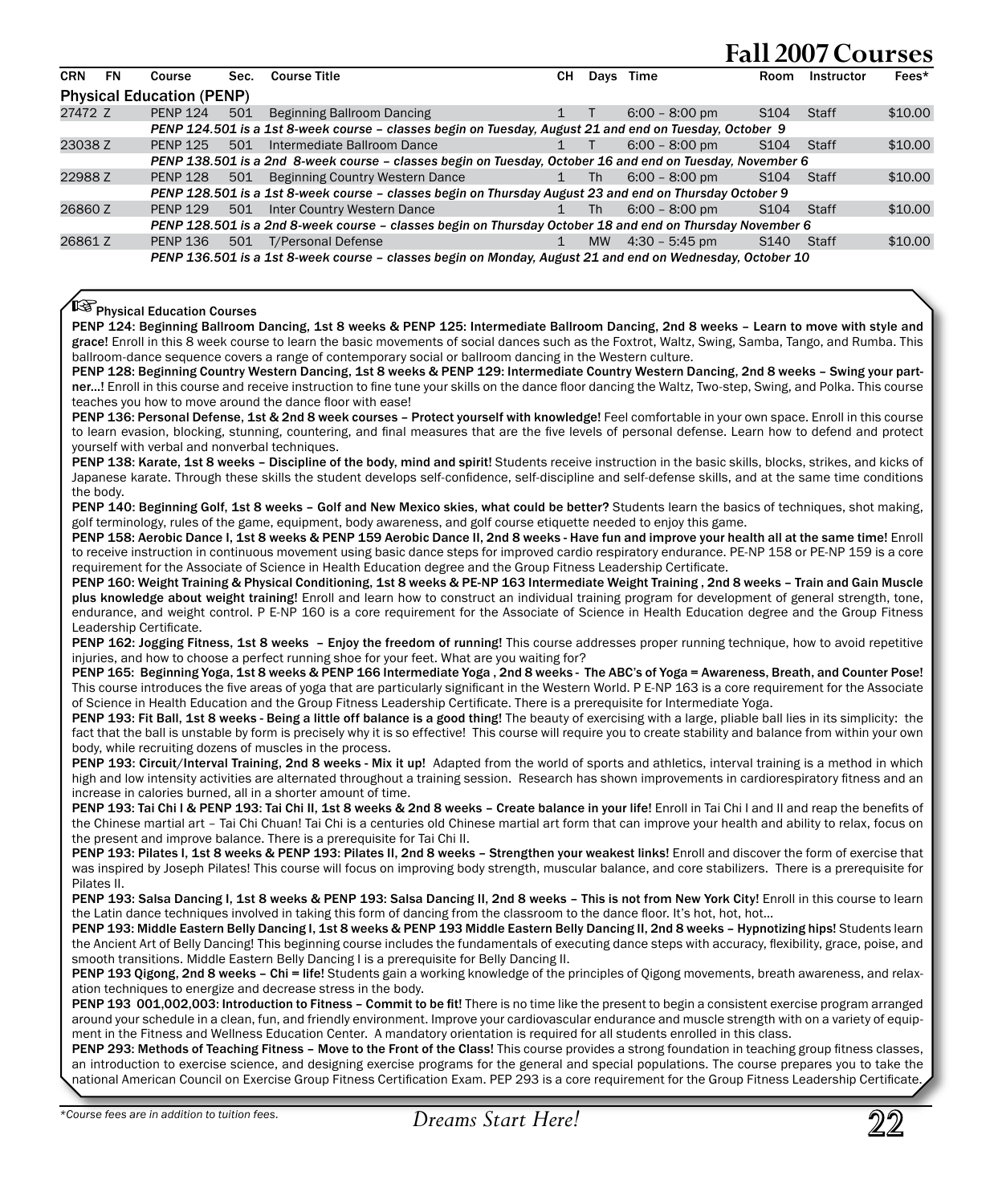|                |                                                                                                           |                                 |      |                                                                                                              |              |            |                              | ran 2007 coarscs  |                           |         |
|----------------|-----------------------------------------------------------------------------------------------------------|---------------------------------|------|--------------------------------------------------------------------------------------------------------------|--------------|------------|------------------------------|-------------------|---------------------------|---------|
| CRN            | <b>FN</b>                                                                                                 | Course                          | Sec. | <b>Course Title</b>                                                                                          | CН           |            | Days Time                    |                   | Room Instructor           | Fees*   |
| 26862 Z        |                                                                                                           | <b>PENP 136</b>                 |      | 502 T/Personal Defense                                                                                       | $\mathbf{1}$ |            | MW $4:30 - 5:45 \text{ pm}$  | S <sub>140</sub>  | <b>Staff</b>              | \$10.00 |
|                |                                                                                                           |                                 |      | PENP 138.501 is a 2nd 8-week course - classes begin on Monday, October 15 and end on Wednesday, December 5   |              |            |                              |                   |                           |         |
| 22990 Z        |                                                                                                           | <b>PENP 138</b>                 | 501  | Karate                                                                                                       | $\mathbf{1}$ | <b>TTh</b> | $1:30$ pm $-2:45$ pm         | S140              | Staff                     | \$10.00 |
|                |                                                                                                           |                                 |      | PENP 138.501 is a 1st 8-week course - classes begin on Tuesday, August 21 and end on Thursday, October 11    |              |            |                              |                   |                           |         |
|                |                                                                                                           |                                 |      |                                                                                                              |              |            |                              |                   |                           |         |
| 22991 Z        |                                                                                                           | <b>PENP 140</b>                 |      | 501 Beginning Golf                                                                                           | $\mathbf 1$  | M          | $4:30 - 6:30$ pm             | S <sub>134</sub>  | Staff                     | \$33.00 |
|                |                                                                                                           |                                 |      | PENP 140.501 is a 1st 8-week course – classes begin on Monday, August 20 and end on Monday, October 8        |              |            |                              |                   |                           |         |
|                |                                                                                                           |                                 |      | Fee must be paid directly to Golf Course when 1 class meets on campus                                        |              |            |                              |                   |                           |         |
| 22992 Z        |                                                                                                           | <b>PENP 158</b>                 |      | 501 Aerobic Dance I                                                                                          | 1            | MW         | $12:00 - 1:15$ pm            | S140              | Kames-Padilla, D.\$10.00  |         |
|                |                                                                                                           |                                 |      | PENP 158.501 is a 1st 8-week course – classes begin on Monday, August 20 and end on Wednesday, October 11    |              |            |                              |                   |                           |         |
| 22994 PZ       |                                                                                                           | <b>PENP 159</b>                 |      | 501 Aerobic Dance II                                                                                         | 1            | MW         | 12:00 - 1:15 pm              | S140              | Kames-Padilla, D. \$10.00 |         |
|                |                                                                                                           |                                 |      | PENP 159.501 is a 2nd 8-week course – classes begin on Monday, October 15 and end on Wednesday, December 5   |              |            |                              |                   |                           |         |
| 22995 Z        |                                                                                                           | <b>PENP 160</b>                 |      | 501 Weight Training & Physical Conditioning                                                                  | $\mathbf{1}$ | MW         | 10:30 - 11:45 am             | S133              | Kames-Padilla, D. \$10.00 |         |
|                |                                                                                                           |                                 |      | PENP 160.501 is a 1st 8-week course – classes begin on Monday, August 20 and end on Wednesday, October 10    |              |            |                              |                   |                           |         |
| 26863 Z        |                                                                                                           | <b>PENP 162</b>                 |      | 501 Jogging Fitness                                                                                          | $\mathbf{1}$ | <b>TTh</b> | $4:30 - 5:45$ pm             | S134              | <b>Staff</b>              | \$10.00 |
|                |                                                                                                           |                                 |      | PENP 162.501 is a 1st 8-week course - classes begin on Tuesday, August 21 and end on Thursday, October 11    |              |            |                              |                   |                           |         |
|                |                                                                                                           |                                 |      |                                                                                                              |              |            |                              |                   |                           |         |
| 22997 Z        |                                                                                                           | <b>PENP 163</b>                 |      | 501 Int. Weight Training                                                                                     | $\mathbf{1}$ | MW         | 10:30 - 11:45 am             | S133              | Kames-Padilla, D.\$10.00  |         |
|                |                                                                                                           |                                 |      | PENP 163.501 is a 2nd 8-week course - classes begin on Monday, October 15 and end on Wednesday, December 5   |              |            |                              |                   |                           |         |
| 22998 Z        |                                                                                                           | <b>PENP 165</b>                 | 501  | Beginning Yoga                                                                                               | $\mathbf{1}$ | <b>MW</b>  | $5:30 - 7:00 \text{ pm}$     | S <sub>140</sub>  | Staff                     | \$10.00 |
|                |                                                                                                           |                                 |      | PENP 165.501 is a 1st 8-week course - classes begin on Monday, August 20 and end on Wednesday, October 10    |              |            |                              |                   |                           |         |
| 22999 PZ       |                                                                                                           | <b>PENP 166</b>                 |      | 501 Intermediate Yoga                                                                                        | $\mathbf{1}$ |            | MW 5:30 - 7:00 pm            | S140              | Staff                     | \$10.00 |
|                |                                                                                                           |                                 |      | PENP 166.501 is a 2nd 8-week course - classes begin on Monday, October 15 and end on Wednesday, December 5   |              |            |                              |                   |                           |         |
| 23000 PZ       |                                                                                                           | <b>PENP 193</b>                 | 501  | T/Intro/Fitness                                                                                              | 1            | ARR        |                              | S <sub>1</sub> 33 | Kames-Padilla, D. \$10.00 |         |
| 23001 PZ       |                                                                                                           | <b>PENP 193</b>                 | 502  | T/Intro/Fitness                                                                                              | $\mathbf{1}$ | <b>ARR</b> |                              | S <sub>133</sub>  | Kames-Padilla, D. \$10.00 |         |
| 23002 PZ       |                                                                                                           | <b>PENP 193</b>                 | 503  | T/Intro/Fitness                                                                                              | 1            | ARR        |                              | S <sub>1</sub> 33 | Kames-Padilla, D. \$10.00 |         |
|                |                                                                                                           |                                 |      | PENP 193.501/502/503 require a mandatory orientation session - please check in @ the FWEC when classes start |              |            |                              |                   |                           |         |
| 23003 Z        |                                                                                                           | <b>PENP 193</b>                 |      | 504 T/Fit Ball                                                                                               | $\mathbf{1}$ | TTh.       | $12:00 - 1:15$ pm            | S <sub>140</sub>  | Kames-Padilla, D.\$10.00  |         |
|                |                                                                                                           |                                 |      |                                                                                                              |              |            |                              |                   |                           |         |
|                |                                                                                                           |                                 |      | PENP 193.504 is a 1st 8-week course - classes begin on Tuesday, August 21 and end on Thursday, October 11    |              |            |                              |                   |                           |         |
| 23004 Z        |                                                                                                           | <b>PENP 193</b>                 |      | 505 T/Circuit Interval Training                                                                              | $\mathbf{1}$ | TTh        | $12:00 - 1:15$ pm            | S140              | Kames-Padilla, D.\$10.00  |         |
|                |                                                                                                           |                                 |      | PENP 193.505 is a 2nd 8-week course - classes begin on Tuesday, October 16 and end on Thursday, December 6   |              |            |                              |                   |                           |         |
| 23005 Z        |                                                                                                           | <b>PENP 193</b>                 |      | 506 T/Tai Chi I                                                                                              | $\mathbf{1}$ |            | MW $3:00 - 4:15 \text{ pm}$  | S140              | Staff                     | \$10.00 |
|                |                                                                                                           |                                 |      | PENP 193.506 is a 1st 8-week course - classes begin on Monday, August 20 and end on Wednesday, October 11    |              |            |                              |                   |                           |         |
| 23006 PZ       |                                                                                                           | <b>PENP 193</b>                 |      | 507 T/Tai Chi II                                                                                             | 1            | MW         | $1:30 - 2:45$ pm             | S140              | Staff                     | \$10.00 |
|                |                                                                                                           |                                 |      | PENP 193.507 is 1st 8-week course - classes begin on Monday August 20 and end on Wednesday, October 10       |              |            |                              |                   |                           |         |
| 23007 Z        |                                                                                                           | <b>PENP 193</b>                 |      | 508 T/Tai Chi I                                                                                              | 1            | МW         | $1:30 - 2:45$ pm             | S140              | Staff                     | \$10.00 |
|                |                                                                                                           |                                 |      | PENP 193.508 is a 2nd 8-week course - classes begin on Monday, October 15 and end on Wednesday, December 5   |              |            |                              |                   |                           |         |
| 23008 PZ       |                                                                                                           | <b>PENP 193</b>                 |      | 509 T/Tai Chi II                                                                                             | $\mathbf{1}$ |            | MW 3:00 - 4:15 Pm            | S140 Staff        |                           | \$10.00 |
|                |                                                                                                           |                                 |      | PENP 193.509 is 2nd 8-week course - classes begin on Monday, October 15 and end on Wednesday, December 5     |              |            |                              |                   |                           |         |
| 23009 Z        |                                                                                                           | <b>PENP 193</b>                 |      |                                                                                                              | 1            |            |                              |                   |                           | \$10.00 |
|                |                                                                                                           |                                 |      | 510 T/Qi Gong                                                                                                |              | TTh        | $1:30 - 2:45$ pm             | S108              | Staff                     |         |
|                |                                                                                                           |                                 |      | PENP 193.510 is 2nd 8-week course - classes begin on Tuesday, October 16 and end on Thursday, December 6     |              |            |                              |                   |                           |         |
| 26864 Z        |                                                                                                           | <b>PENP 193</b>                 |      | 511 T/Pilates I                                                                                              | 1            |            | TTh $4:30 - 5:45$ pm         | S <sub>140</sub>  | Staff                     | \$10.00 |
|                |                                                                                                           |                                 |      | PENP 193.511 is 1st 8-week course - classes begin on Tuesday August 21 and end on Thursday, October 11       |              |            |                              |                   |                           |         |
| 26865 PZ       |                                                                                                           | <b>PENP 193</b>                 |      | 512 T/Pilates II                                                                                             | $\mathbf{1}$ | <b>TTh</b> | $4:30 - 5:45$ pm             | S <sub>108</sub>  | <b>Staff</b>              | \$10.00 |
|                |                                                                                                           |                                 |      | PENP 193.512 is 2nd 8-week course - classes begin on Tuesday, October 16 and end on Tuesday, December 6      |              |            |                              |                   |                           |         |
| 26866 Z        |                                                                                                           | <b>PENP 193</b>                 |      | 513 T/Beg Mid Eastern Belly Dancing                                                                          | $\mathbf{1}$ | T.         | $6:00 - 8:30$ pm             | S <sub>140</sub>  | <b>Staff</b>              | \$10.00 |
|                |                                                                                                           |                                 |      | PENP 193.513 is 1st 8-week course - classes begin on Monday August 21 and end on Tuesday, October 9          |              |            |                              |                   |                           |         |
| 26867 PZ       |                                                                                                           | <b>PENP 193</b>                 |      | 514 T/Inter Mid Eastern Belly Dancing                                                                        | 1            |            | TTh $6:00 - 7:15 \text{ pm}$ | S108              | Staff                     | \$10.00 |
|                |                                                                                                           |                                 |      | PENP 193.514 is 2nd 8-week course - classes begin on Tuesday, October 16 and end on Thursday, December 6     |              |            |                              |                   |                           |         |
| 26868 PZ       |                                                                                                           | <b>PENP 193</b>                 | 515  | T/Salsa Dancing I                                                                                            | $\mathbf 1$  | W          | $6:00 - 8:00$ pm             | S104 Staff        |                           | \$10.00 |
|                |                                                                                                           |                                 |      | PENP 193.515 is 1st 8-week course - classes begin on Wednesday August 22 and end on Wednesday, October 12    |              |            |                              |                   |                           |         |
|                |                                                                                                           |                                 |      |                                                                                                              |              |            |                              |                   |                           |         |
| 26881 PZ       |                                                                                                           | <b>PENP 193</b>                 | 515  | T/Salsa Dancing II                                                                                           | $\mathbf 1$  | W          | $6:00 - 8:00$ pm             | S104 Staff        |                           | \$10.00 |
|                |                                                                                                           |                                 |      | PENP 193.516 2nd 8-week course - classes begin on Wednesday, October 17 and end on Wednesday, December 5     |              |            |                              |                   |                           |         |
| 26887          |                                                                                                           | <b>PEP 293</b>                  | 501  | <b>Methods of Teaching Fitness</b>                                                                           | 2            | TTh        | $3:00 - 4:15$ pm             | S <sub>138</sub>  | Kames-Padilla, D.         |         |
| Physics (PHYC) |                                                                                                           |                                 |      |                                                                                                              |              |            |                              |                   |                           |         |
| 22930 P        |                                                                                                           | PHYC 151                        |      | 501 General Physics                                                                                          | 3            | MW         | $1:30 - 2:45$ pm             | A127              | Murray, C.                |         |
|                |                                                                                                           |                                 |      | PHYC 152 meets 3 of the 7 credit hours required for UNM's Core Curriculum in Physical & Natural Sciences     |              |            |                              |                   |                           |         |
| 22931 PZ       |                                                                                                           |                                 |      | PHYC 151L 502 General Physics Lab                                                                            | 1            | M          | $3:00 - 5:45$ pm             | A126              | Murray, C.                | \$25.00 |
|                |                                                                                                           |                                 |      |                                                                                                              |              |            |                              |                   |                           |         |
|                | PHYC 152L meets 1 of the 7 credit hours required for UNM's Core Curriculum in Physical & Natural Sciences |                                 |      |                                                                                                              |              |            |                              |                   |                           |         |
|                |                                                                                                           | <b>Political Science (POLS)</b> |      |                                                                                                              |              |            |                              |                   |                           |         |
| 22932          |                                                                                                           | POLS 110                        |      | 501 The Political World                                                                                      | 3            | TTh        | $1:30 - 4:15$ pm             | A131              | Melzer, R.                |         |
|                |                                                                                                           |                                 |      | POLS 110.501 is 1st 8-week course - classes begin on Tuesday, August 22 and end on Thursday, October 11      |              |            |                              |                   |                           |         |
|                |                                                                                                           |                                 |      | POLS 110 meets 3 of the 6 credit hours required for UNM's Core Curriculum in Social & Behavioral Sciences    |              |            |                              |                   |                           |         |
| 26889          |                                                                                                           | <b>POL 200</b>                  |      | 501 American Politics                                                                                        | 3            | <b>TTh</b> | $6:00 - 7:15$ pm             | A133              | Staff                     |         |
|                |                                                                                                           |                                 |      |                                                                                                              |              |            |                              |                   |                           |         |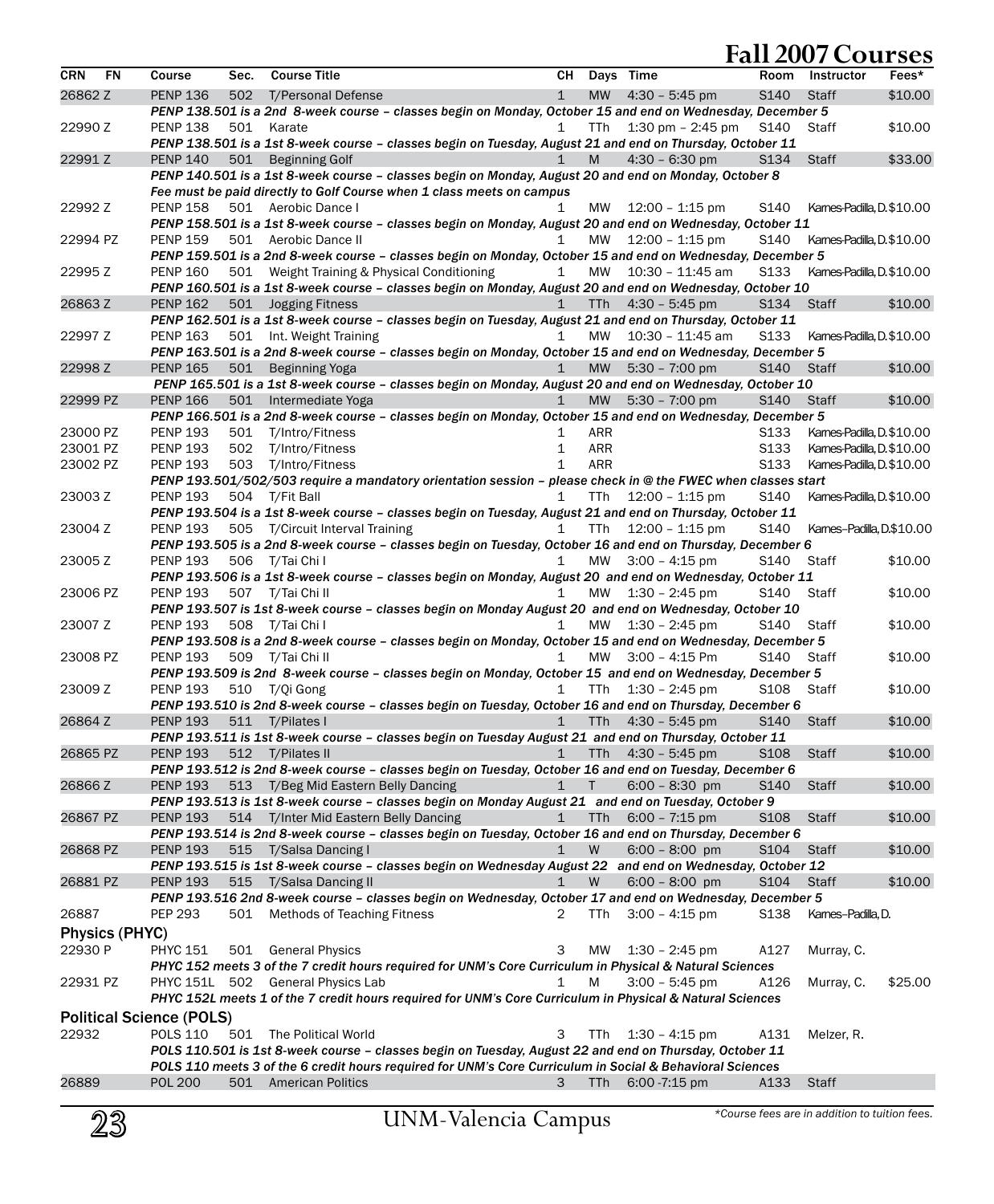|            |                  |                                 |      |                                                                                                                             |              |            | 1 ап               |                  |              | 5UJ    |
|------------|------------------|---------------------------------|------|-----------------------------------------------------------------------------------------------------------------------------|--------------|------------|--------------------|------------------|--------------|--------|
| <b>CRN</b> | <b>FN</b>        | Course                          | Sec. | <b>Course Title</b>                                                                                                         | CН           |            | Days Time          | <b>Room</b>      | Instructor   | Fees*  |
|            | Psychology (PSY) |                                 |      |                                                                                                                             |              |            |                    |                  |              |        |
| 22933      |                  | <b>PSY 105</b>                  | 501  | General Psychology (online)                                                                                                 | 3            | <b>ARR</b> |                    |                  | Staff        |        |
|            |                  |                                 |      | PSY 105.501 is an online course please see general information on online courses on page 24                                 |              |            |                    |                  |              |        |
| 22934      |                  | <b>PSY 105</b>                  | 502  | General Psychology                                                                                                          | 3            | MW         | $10:30 - 11:45$ am | C <sub>103</sub> | Lawrence, L. |        |
| 22935      |                  | <b>PSY 105</b>                  | 503  | General Psychology                                                                                                          | 3            | <b>MW</b>  | $1:30 - 2:45$ pm   | H101             | Lawrence, L. |        |
| 22936      |                  | <b>PSY 105</b>                  | 504  | <b>General Psychology</b>                                                                                                   | 3            | <b>TTh</b> | $6:00 - 7:15$ pm   | C101             | <b>Staff</b> |        |
| 22937      |                  | <b>PSY 105</b>                  | 505  | General Psychology                                                                                                          | 3            | S          | $9:00 - 11:45$ am  | A125             | Staff        |        |
| 26974      |                  | <b>PSY 105</b>                  | 506  | General Psychology                                                                                                          | 3            | <b>MW</b>  | $3:00 - 4:15$ pm   | <b>LLHS</b>      | Staff        |        |
|            |                  |                                 |      | PSY 105 meets 3 of the 6 credit hours required for UNM's Core Curriculum in Social & Behavioral Sciences                    |              |            |                    |                  |              |        |
| 22939 P    |                  | <b>PSY 220</b>                  | 501  | Developmental Psychology                                                                                                    | 3            | TTh.       | $4:30 - 5:45$ pm   | A131             | <b>Staff</b> |        |
|            |                  | <b>Religious Studies (RELG)</b> |      |                                                                                                                             |              |            |                    |                  |              |        |
| 22528      |                  | <b>RELG 107</b>                 | 501  | Living World Religions                                                                                                      | 3            | TTh.       | $1:30 - 2:45$ pm   | A101             | Conescu, J.  |        |
|            |                  |                                 |      | RELG 107 meets 3 of the 6 credit hours required for UNM's Core Curriculum in Humanities                                     |              |            |                    |                  |              |        |
|            |                  | Sign Language (SIGN)            |      |                                                                                                                             |              |            |                    |                  |              |        |
| 22526      |                  | <b>SIGN 201</b>                 | 501  | Intro to Signed Language                                                                                                    | 3            | MW         | $3:00 - 4:15$ pm   | H101             | Staff        |        |
| 22527      |                  | <b>SIGN 201</b>                 | 502  | Intro to Signed Language                                                                                                    | 3            | <b>TTh</b> | $4:30 - 5:45$ pm   | H101             | <b>Staff</b> |        |
|            |                  |                                 |      | SIGN 201 meets 3 of the 3 credit hours required for UNM's Core Curriculum in Second Language                                |              |            |                    |                  |              |        |
|            |                  |                                 |      |                                                                                                                             |              |            |                    |                  |              |        |
|            | Sociology (SOC)  |                                 |      |                                                                                                                             |              |            |                    |                  |              |        |
| 22108      |                  | SOC 101                         | 501  | Intro to Sociology                                                                                                          | 3            | <b>MW</b>  | $4:30 - 5:45$ pm   | A131             | <b>Staff</b> |        |
| 22106      |                  | SOC 101                         | 502  | Intro to Sociology                                                                                                          | 3            | TTh        | 10:30 - 11:45 pm   | C <sub>103</sub> | Staff        |        |
| 22109      |                  | SOC 101                         | 503  | Intro to Sociology                                                                                                          | 3            | <b>TTh</b> | $6:00 - 7:15$ pm   | C <sub>103</sub> | <b>Staff</b> |        |
| 22114      |                  | SOC 101                         | 504  | Intro to Sociology                                                                                                          | 3            | <b>TTh</b> | $9:00 - 11:45$ am  | A101             | Staff        |        |
|            |                  |                                 |      | SOC 101.504 is a 2nd 8 week course - classes begin on October 16 and end on Wednesday, December 6                           |              |            |                    |                  |              |        |
| 26891      |                  | SOC 101                         | 505  | Intro to Sociology                                                                                                          | 3            | S          | 12:00 - 2:45 pm    | A133             | Staff        |        |
|            |                  |                                 |      | SOC 101 meets 3 of the 6 credit hours required for UNM's Core Curriculum in Social & Behavioral Sciences                    |              |            |                    |                  |              |        |
| 22115 P    |                  | SOC 205                         | 501  | Crime, Public Policy & Criminal Just Sys.                                                                                   | 3            | <b>TTh</b> | $6:00 - 7:30$ pm   | A131             | <b>Staff</b> |        |
| 22116 P    |                  | SOC 213                         | 501  | Deviance                                                                                                                    | 3            | <b>TTh</b> | $7:30 - 8:45$ pm   | A133             | <b>Staff</b> |        |
| 22117 P    |                  | SOC 280                         | 501  | Introduction to Research Methods                                                                                            | 3            | TTh        | $10:30 - 11:45$ am | C101             | Staff        |        |
|            | Spanish (SPAN)   |                                 |      |                                                                                                                             |              |            |                    |                  |              |        |
| 22118 TL   |                  | <b>SPAN 101</b>                 | 501  | Elementary Spanish (Bilingual)                                                                                              | 3            | <b>MW</b>  | $9:00 - 10:15$ am  | A127             | Staff        |        |
| 22506 CZ   |                  | <b>SPAN 103</b>                 | 501  | Elem. Spanish Conversation Lab I                                                                                            | $\mathbf 1$  | ARR        |                    |                  | Staff        | \$5.00 |
| 22119 TL   |                  | <b>SPAN 101</b>                 | 502  | <b>Elementary Spanish</b>                                                                                                   | 3            | <b>MW</b>  | 10:30 - 11:45 am   | A127             | Staff        |        |
| 22509 CZ   |                  | <b>SPAN 103</b>                 | 502  | Elem. Spanish Conversation Lab I                                                                                            | 1            | ARR        |                    |                  | Staff        | \$5.00 |
| 22120L     |                  | <b>SPAN 101</b>                 | 503  | <b>Elementary Spanish</b>                                                                                                   | 3            | MW         | $12:00 - 1:15$ pm  | A127             | Staff        |        |
| 22510 CZ   |                  | <b>SPAN 103</b>                 | 503  | Elem. Spanish Conversation Lab I                                                                                            | 1            | <b>ARR</b> |                    |                  | Staff        | \$5.00 |
| 22125L     |                  | <b>SPAN 101</b>                 | 504  | <b>Elementary Spanish</b>                                                                                                   | 3            | TTh        | $1:30 - 2:45$ pm   | A129             | Staff        |        |
| 22515 CZ   |                  | <b>SPAN 103</b>                 | 504  | Elem. Spanish Conversation Lab I                                                                                            | $\mathbf{1}$ | ARR        |                    |                  | Staff        | \$5.00 |
| 22122L     |                  | <b>SPAN 101</b>                 | 505  | <b>Elementary Spanish</b>                                                                                                   | 3            | <b>TTh</b> | $6:00 - 7:15$ pm   | A129             | <b>Staff</b> |        |
| 22511 CZ   |                  | <b>SPAN 103</b>                 | 505  | Elem. Spanish Conversation Lab I                                                                                            | $\mathbf{1}$ | <b>ARR</b> |                    |                  | Staff        | \$5.00 |
| 22124L     |                  | <b>SPAN 101</b>                 | 506  | <b>Elementary Spanish</b>                                                                                                   | 3            | <b>TTh</b> | 10:30 am - 1:15 Pm | A120             | Staff        |        |
| 22513 CZ   |                  | <b>SPAN 103</b>                 | 506  | Elem. Spanish Conversation Lab I                                                                                            | $\mathbf{1}$ | <b>ARR</b> |                    |                  | Staff        | \$5.00 |
|            |                  |                                 |      | SPAN 101.506 and SPAN 103.506 are 2nd 8 week courses - classes begin on Tuesday, October 16 and end on Thursday, December 6 |              |            |                    |                  |              |        |
| 27473 L    |                  | <b>SPAN 101</b>                 | 507  | <b>Elementary Spanish</b>                                                                                                   | 3            | S          | $12:00 - 2:45$ pm  | A140             | Staff        |        |
| 27474 CZ   |                  | <b>SPAN 103</b>                 | 507  | Elem. Spanish Conversation Lab I                                                                                            | $\mathbf{1}$ | <b>ARR</b> |                    |                  | Staff        | \$5.00 |
|            |                  |                                 |      | SPAN 101 meets 3 of the 3 credit hours required for UNM's Core Curriculum in Second Language                                |              |            |                    |                  |              |        |
|            |                  |                                 |      |                                                                                                                             |              |            |                    |                  |              |        |

#### Online and Hybrid Courses

Online courses are delivered exclusively through the web; hybrid courses require that students attend classes half of the time and access much of the material online. These courses are designed to give you the flexibility and convenience you need to help you meet your educational goals. But before you consider enrolling in an online or hybrid course you should be aware that a good degree of initiative, discipline, diligence, and organization is required on your part to successfully complete the course. Unfortunately, many students are lured by the false notion that this is "easy street"-and end up failing the course! If you choose to enroll in an online course, please visit the following web site: http://vista.unm.edu on or after the first day of classes to communicate with your instructor and get access to your course syllabus. Also, refer to the course's listing in the previous pages for further information about the course. Computer Requirements: UNM net ID account and password; access to the Internet (ISP); high-speed internet connection preferred (DSL or cable modems) but dial up modem will work (albeit very slow); speakers for listening to presentations; web browser and Java (please visit WebCT Vista home page @ http://vista.unm.edu for browser requirements). Computer Skills Required: Working knowledge of Windows or Macintosh operating systems; ability to use web browser, internet connection and electronic mail; ability to save and copy files and to receive and send email attachments. Note: These basic computer skills are covered in the optional lab portion of CS 150.501.

#### The following courses will be delivered online during the 2007 fall semester:

| 25443    |         | CADT 293 503 Introduction to Architectural Desktop (online) 4 ARR |       |                 | Staff           |         |
|----------|---------|-------------------------------------------------------------------|-------|-----------------|-----------------|---------|
| 26813 PZ | CS 150L | 501 Computing for Business Students (online)                      | 3 ARR |                 | Garcia. R.      | \$15.00 |
|          |         | Optional lab session for CS 150L.501                              | 3 W   | 9:00 – 10:15 am | V111 Garcia, R. |         |



**Fall 2007 Courses**